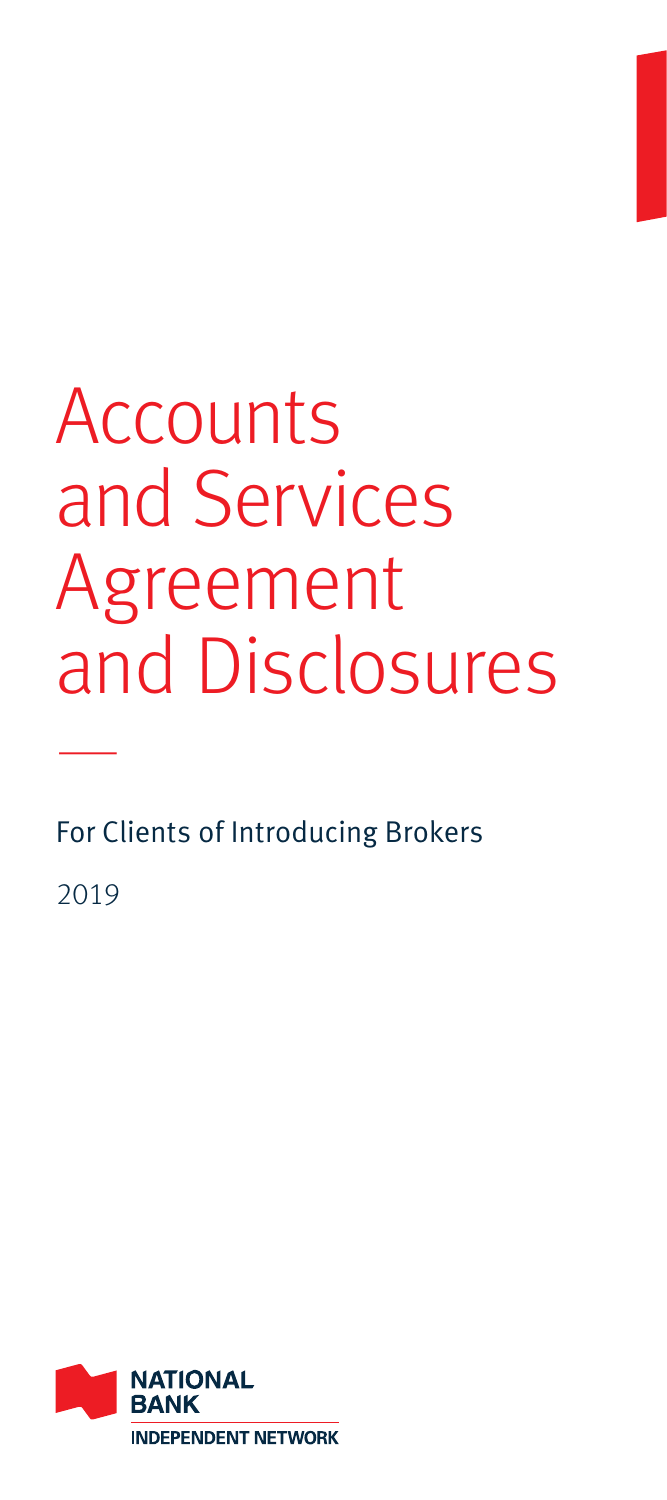# Table of Contents

—

| > Risk Disclosure Statement for Futures and Options  24 |  |
|---------------------------------------------------------|--|
| > Declaration of Trust Retirement Savings Plan (RSP) 29 |  |
| Declaration of Trust Retirement Income Fund (RIF) 42    |  |
| > Additional Terms and Conditions for U.S. Dollar       |  |

| <b>Account Type</b>       | <b>Applicable Agreement</b>                                                                                                                   |
|---------------------------|-----------------------------------------------------------------------------------------------------------------------------------------------|
| Cash                      | Cash Account Agreement                                                                                                                        |
| Margin                    | Cash Account Agreement and<br>Margin Account Agreement                                                                                        |
| <b>Margin and Short</b>   | Cash Account Agreement and<br>Margin Account Agreement                                                                                        |
| <b>Margin and Options</b> | Cash Account Agreement,<br>Margin Account Agreement,<br>Options Trading Agreement and<br>Risk Disclosure Statement<br>for Futures and Options |
| If Joint Account          | Cash Account Agreement,<br>Joint Account Agreement and<br>Other Applicable Agreements                                                         |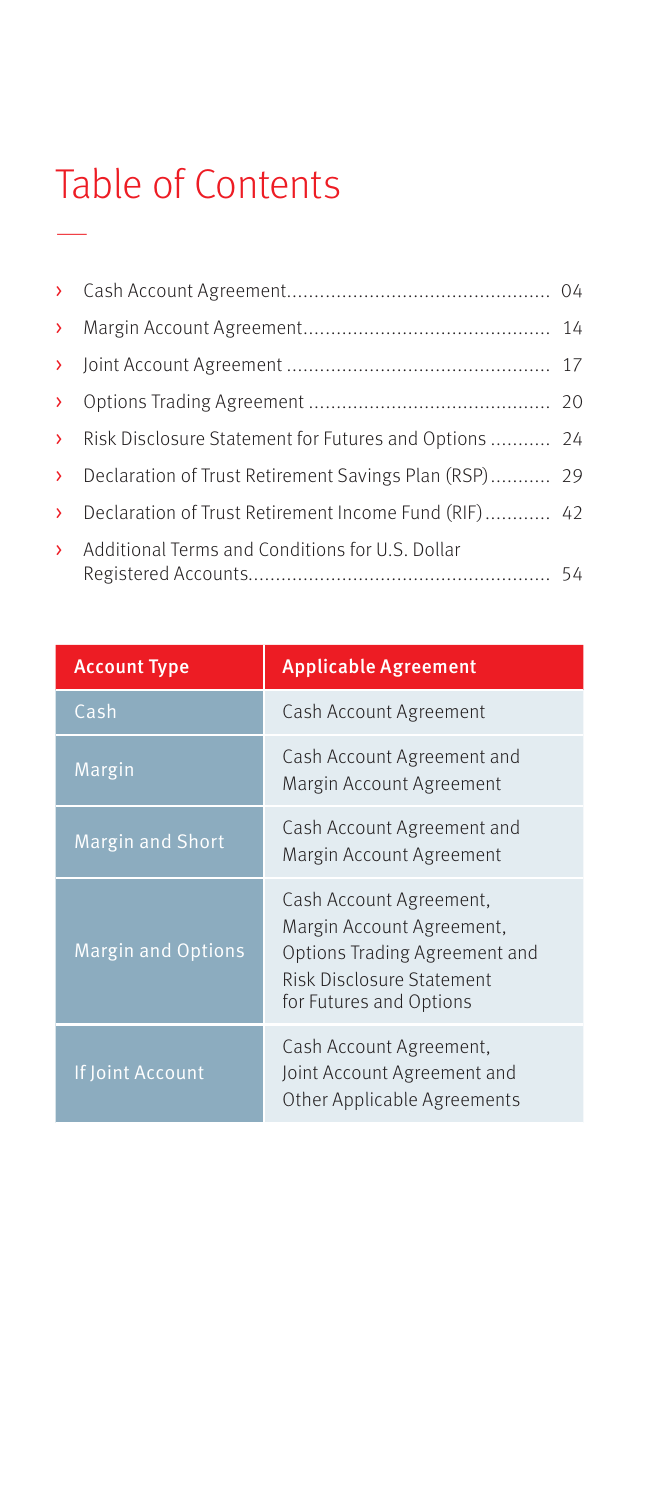## Cash Account Agreement

In consideration of NBF Inc., through its NBIN division ("NBIN" or the "Carrying Broker") and the Introducing Broker as defined in the Client Account Application Form attached (collectively, the "Brokers") agreeing to operate, open or maintain any account or accounts (individually or collectively, the "Account") for the undersigned (the "Client" or "You") for the purchase or sale of, or otherwise dealing in (collectively, "Transactions") securities (including without limitation shares, bonds, debentures, notes, warrants, rights, options, commodities, commodity futures contracts and commodity futures options) (collectively, "Securities"), whether or not on margin and whether or not as a short sale, the Client agrees with, represents and acknowledges to the Brokers as follows:

This Agreement is applicable to registered and nonregistered accounts. Non-registered accounts include cash accounts, margin accounts (accounts with borrowing privileges), margin short accounts and accounts with options trading. Registered accounts include Registered Retirement Savings Plans (RRSP), Registered Retirement Income Funds (RRIF), Registered Education Savings Plans (RESP), Registered Disability Savings Plans (RDSP) and Tax-Free Savings Accounts (TFSA).

#### 1. Relationship with Carrying Broker

Where the Client requests that a Margin Account be opened, the Client acknowledges that the responsibility for granting margin privileges and the determination of the suitability of the use of margin rests with the Introducing Broker. The Carrying Broker (NBIN) will provide margin to the Client upon request by the Introducing Broker subject to the terms and conditions outlined in the Margin Account Agreement. The Client acknowledges that any calls for additional margin will be made by the Carrying Broker to the Introducing Broker, who shall therein be responsible for notifying the client of the details of the call for margin, and for ensuring that the call for margin is satisfied by the client. The Client also acknowledges that the Carrying Broker will not transmit calls for margin directly to the Client.

—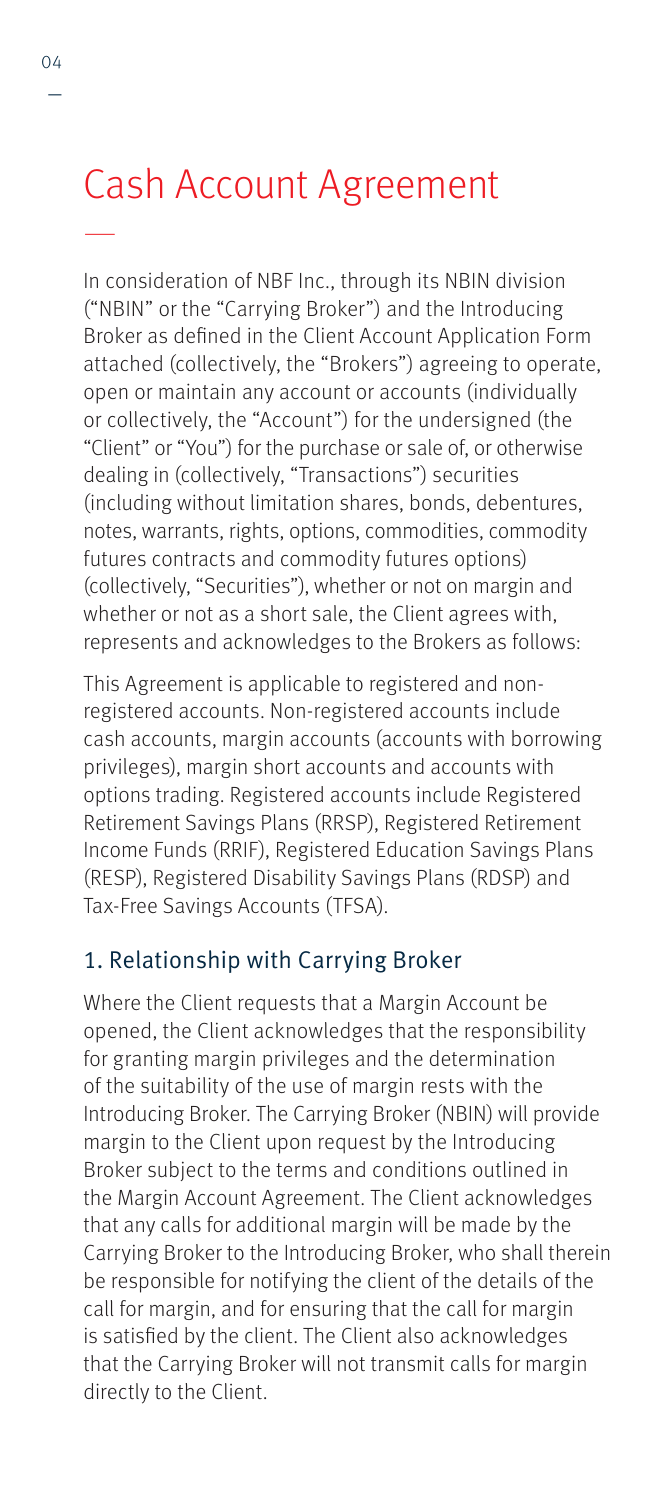#### 2. Applicable Rules and Regulations

All Transactions in Securities for the Account shall be subject to applicable legislations and regulations, including to the rulings, rules, orders, policies and guidelines of applicable authority, including exchanges, marketplaces clearing corporations, securities regulatory authorities and the self-regulatory organizations, as amended, superseded or replaced from time to time (all collectively referred to as "Applicable Rules and Regulations").

#### 3. Settlement and Transaction Charges

Full and timely settlement will be made for each Transaction in Securities for the Account. The Client will pay to the Brokers' all commissions and other transaction charges in respect of each transaction (including any transaction pursuant to section 7) and interest, calculated daily and compounded monthly, on outstanding indebtedness. Such commissions and other charges shall be at the Brokers customary rates in the circumstances or as negotiated from time to time. The interest rate shall be the interest rate designated from time to time by the Brokers to its branches as being its effective rate for determining interest on debt balances in accounts with the Brokers, and the Client waives notice of all changes in such rates.

#### 4. Operation of the Account

The Brokers have the right, solely for their own protection, to determine in their discretion whether or not any order for Transactions in Securities for the Account is acceptable and whether to execute said order. The Introducing Broker will be solely responsible for determining the investment profile of the Client and for supervising the suitability of all Transactions in accordance with its investment profile (including the nature of Securities purchased, the portfolio structure of the accounts and the opening and initial approval of accounts). The Brokers will credit to the Account any interest, dividends or other monies received in respect of Securities held in the Account and any monies (net of all charges) received as proceeds from Transactions for the Account, and will debit to the Account any amounts owing, including interest, by the Client to the Brokers pursuant to this Agreement. The Brokers will maintain a record of receipts and deliveries of Securities and the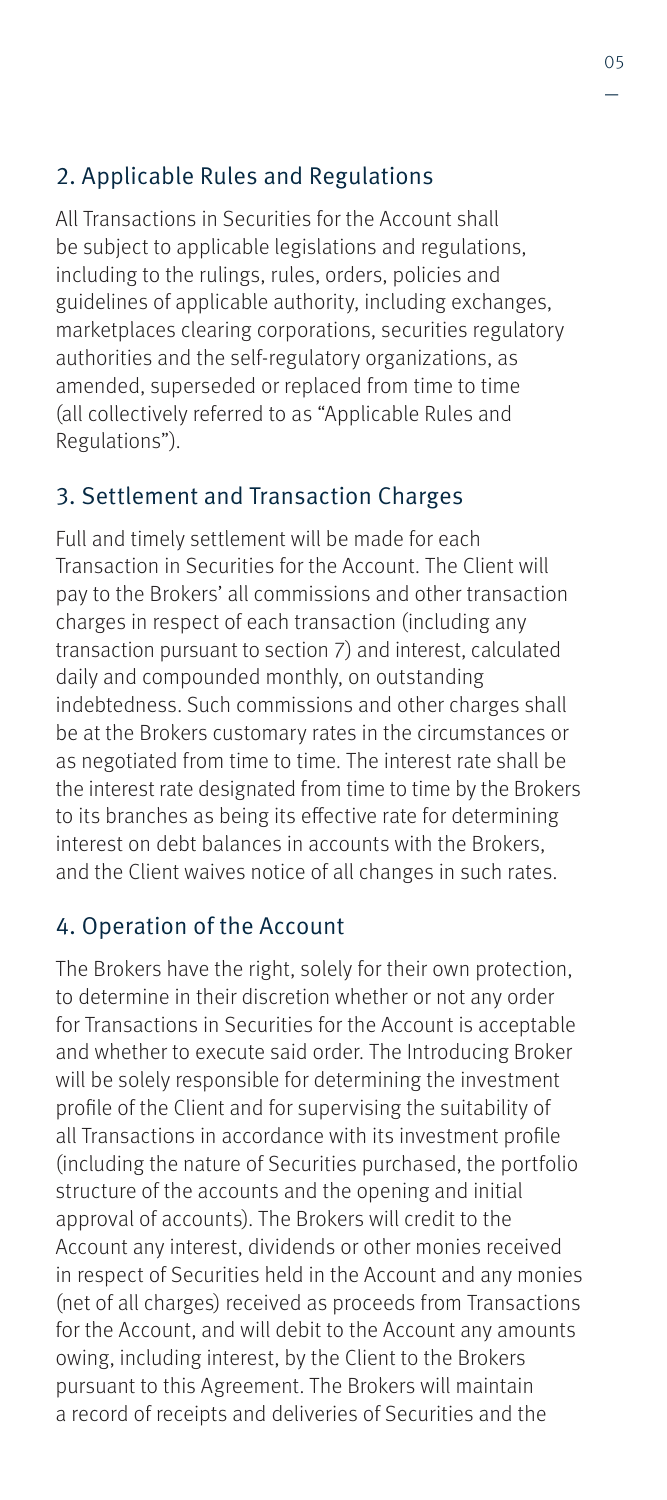Client's resulting positions in the Account. The Client agrees to pay any service fees or service charges relating to services provided by the Brokers for the administration of the Account. The Client agrees that the Brokers will not be liable and to indemnify and hold harmless the Brokers in connection with the execution or handling of orders or the purchasing, exercising and/or writing of put and/or call options for the Client's account, except for gross negligence or willful misconduct on the part of the Brokers. The Brokers reserve the right to close the Account and to limit the Transactions, at any time and without notice.

#### 5. Payment of Indebtedness

The Client will promptly pay all indebtedness when due except to the extent covered by a margin facility. For the purposes of this agreement, the term "Indebtedness" at any time means all indebtedness of the Client to the Brokers as set out in any statement of account or other communication sent by the Brokers to the Client and includes interest on any credit extended to the Client and the reasonable costs of collection of payment owed to the Brokers, together with legal fees associated therewith. The Client will promptly pay all Indebtedness due to the Brokers as a result of any reduction or cancellation of any margin facility. The Client agrees to pay for all Securities purchased on the day of settlement.

#### 6. Pledge and Use of Collateral (Hypothec in Quebec)

As continuing collateral security, for the payment of any Indebtedness which is now or which may in the future be owing by the client to the Brokers, the Client hereby pledges to the Brokers and hypothecates in favour of the Brokers all of its Securities and cash, including any free credit balances, which may now or hereafter be in any of his accounts with the Brokers (collectively, the "Collateral"), whether held in the Account or in any other account in which the Client has an interest and whether or not any amount owing relates to the Collateral pledged. So long as any Indebtedness remains unpaid, the Client authorizes the Brokers, without notice, to use at any time and from time to time the Collateral in the conduct of the Brokers business, including the right to: (a) combine any of the Collateral with property of the Brokers or other clients or both; (b) pledge any of the Collateral which is held in the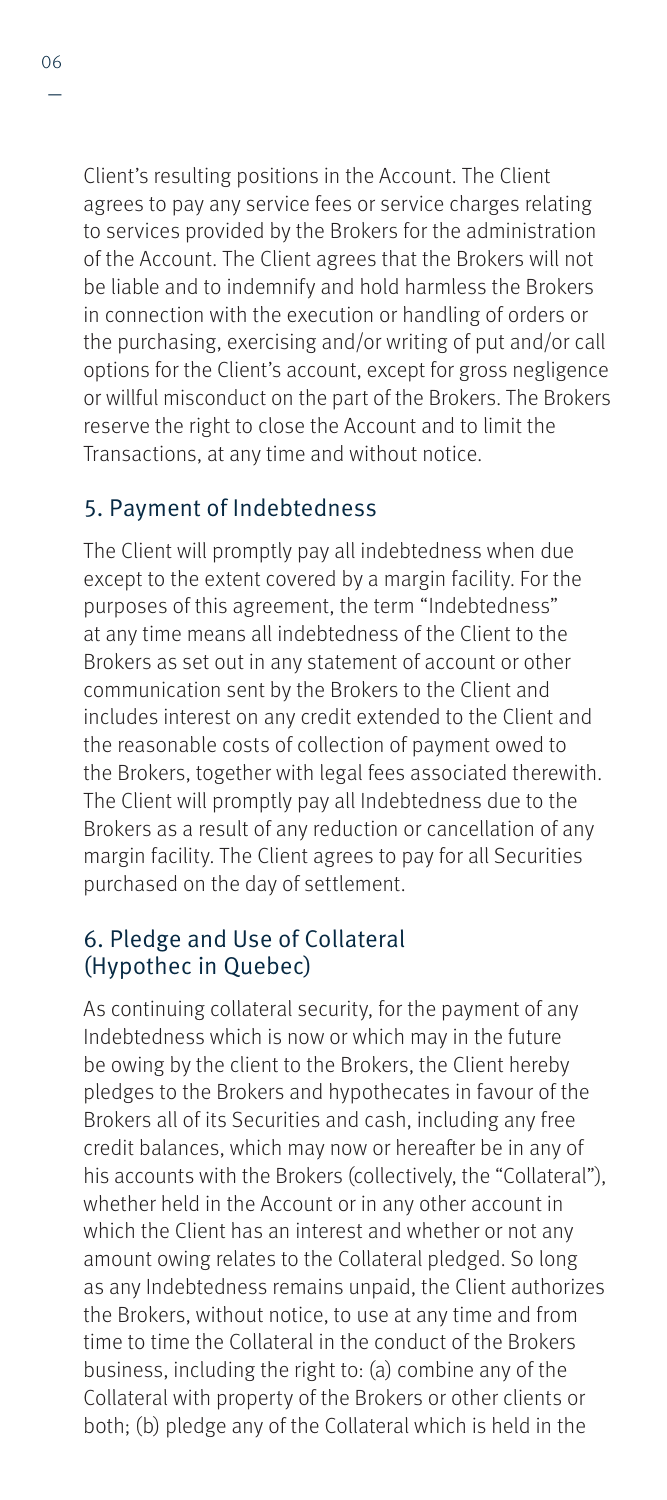Brokers' possession as security for their own indebtedness; (c) lend any of the Collateral to the Brokers for their own purposes; or (d) use any of the Collateral for making delivery against a sale, whether a short sale or otherwise and whether such sale is for the Account or for the account of any other client of the Brokers or for the Brokers' accounts or for the sale to any account in which the Brokers may have a direct or indirect interest.

#### 7. Elimination or Reduction of Indebtedness

If: (a) the Client fails to pay any Indebtedness when due; (b) the Brokers deem the margin held by it to be insufficient for its protection; (c) on or before any settlement date the Client fails to comply with any other requirement contained in the Agreement; then, in addition to any other right or remedy to which the Brokers are entitled, the Brokers may at any time and from to time without notice or demand to the Client: (i) exercise a right of set-off by withdrawing, selling or redeeming all or part of the Collateral; (ii) apply monies held to the credit of the Client in any other account with the Brokers to eliminate or reduce Indebtedness; (iii) sell, contract to sell or otherwise dispose of any or all of the Securities held by the Brokers for the Client and apply the net proceeds therefrom to eliminate or reduce indebtedness; (iv) purchase or borrow any Securities necessary to cover short sales or any other sale made on the Client's behalf in respect of which delivery of certificates in an acceptable delivery form has not been made; or (v) cancel any outstanding orders. Such rights may be exercised separately, successively or concurrently. The Brokers shall not be required by this Agreement to exercise any such rights nor shall it be required to exercise any right prior to exercising any other right. The failure to exercise any or all of such rights or the granting of any indulgence shall not in any way limit, restrict or prevent the Brokers from exercising such rights at any subsequent time and shall not limit, reduce or discharge an Indebtedness or part thereof. Any such sales or purchases for the Account may be made upon any exchange or market or at a public or private sale upon such terms and in such manner as the Brokers deem advisable. If demand is made or notice given to the client by the Brokers, it shall not constitute a waiver of any of the Brokers' rights to act hereunder without demand or notice. Any and all expenses (including any legal expenses) reasonably incurred by the Brokers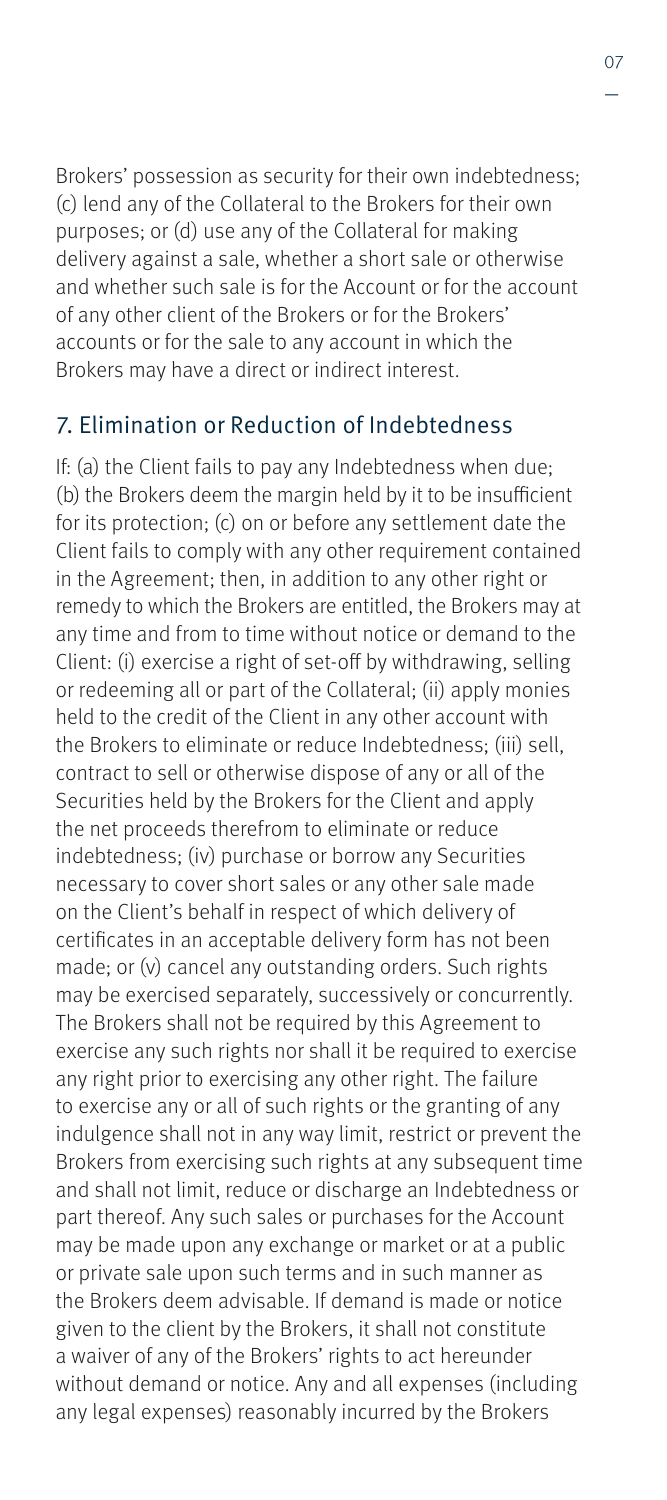in connection with exercising any right pursuant to this section 7 may be charged to the Account. The Client shall remain liable to the Brokers for any deficiency remaining following the exercise by the Brokers of any or all of the foregoing rights and agrees that the rights which the Brokers are entitled to exercise pursuant to this section are reasonable and necessary for its protection having regard to the nature of securities markets, including in particular, their volatility.

#### 8. Alternative Course of Action

Whenever this Agreement entitles the Brokers to alternative courses of action, the Brokers shall be entitled to choose any, one or all of such alternative courses of action in its sole unfettered discretion.

#### 9. Client's Securities

The Carrying Broker may hold the Client's Securities at their head office or any of their branches or at any other location where it is customary for the Carrying Broker to keep their Securities, and the Carrying Brokers' responsibilities to the Client for so holding the Client's Securities shall be limited to the same degree of care exercised by the Carrying Broker in the custody of their own Securities. Certificates for Securities of the same issue and for the same aggregate amounts may be delivered to the Client in lieu of those originally deposited by the Client.

#### 10. Free Credit Balances

Any monies held by the Brokers from time to time to the Client's credit are payable on demand, need not be segregated and may be used by the Brokers in the ordinary conduct of its business. The Client acknowledges that the relationship of the Client and the Brokers with respect to such monies is one of debtor and creditor only.

#### 11. Transfers to Other Accounts

The Brokers may at any time and from time to time take any monies or Securities in the Account and any proceeds from the Sale or other disposition of such Securities to pay or cover any obligations of the client to the Brokers including obligations of the Client in respect of any other Account with the Brokers, whether such account is a joint account or is an account guaranteed by the Client.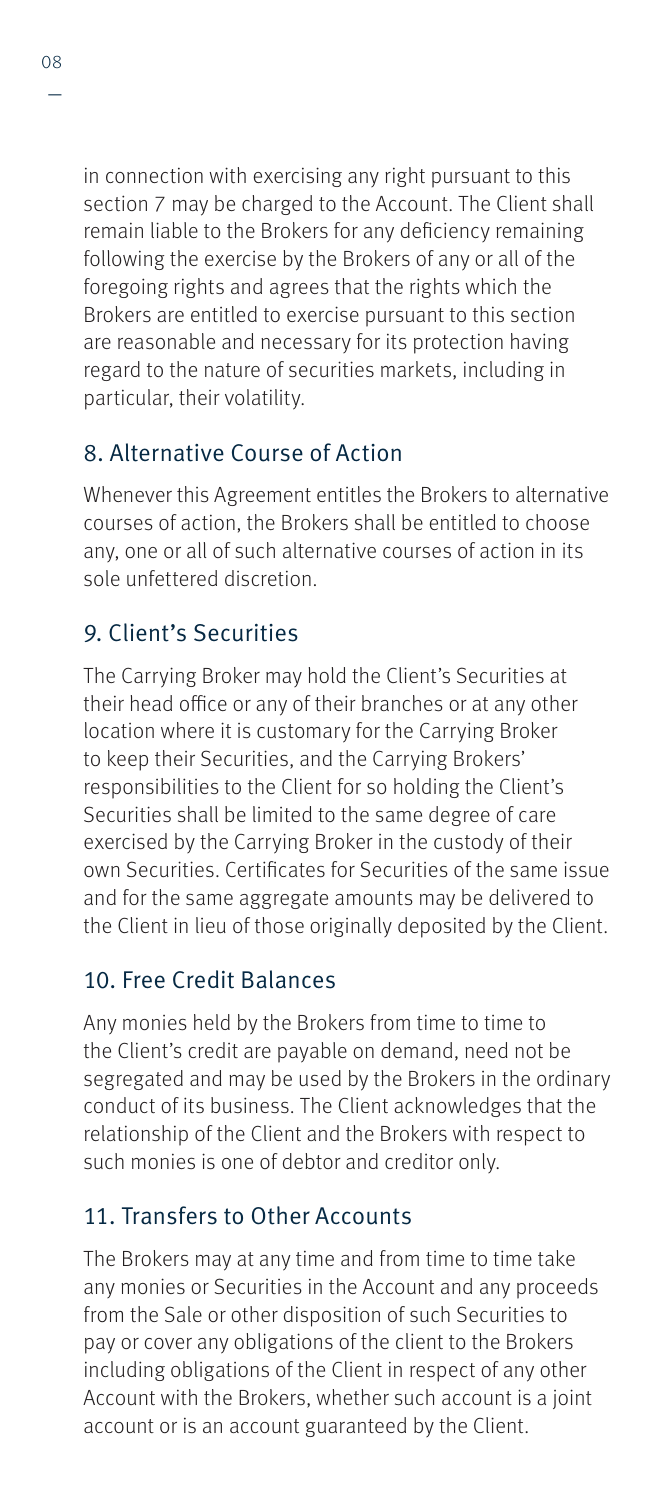#### 12. Where the Brokers Act As "Principal"

In certain situations the Brokers may act as "principal" in a transaction with the Client. In these situations the Client is either buying or selling directly with the Brokers as the other party to the transaction. For example, where the Client completes a purchase or sale of a financial instrument or a Security which is denominated in a currency different from that in which your account is maintained, the Brokers will sell to the Client the required currency to complete the transaction. The Brokers will use their then prevailing rates for the buying or selling (as applicable) of the necessary foreign currency. Conversion of currency, if required, will take place on the trade date unless otherwise agreed. Similarly, where the Client is purchasing or selling a debt security which is not traded on an exchange, the Brokers may complete that transaction by selling to or buying from the Client that debt security. These are examples only and there may be other transactions that the Client participates in with the Brokers where the Brokers act as principal. In these situations the Brokers may earn profits, in addition to any other commission which is earned on the transaction, from acting as principal, based upon the difference between the price at which the Brokers complete the transaction with the Client and any prior or subsequent transaction that the Brokers undertake to acquire or dispose of the currency, financial instrument or other Security. Foreign exchange rates and costs are subject to market fluctuations which could increase the Client's risk of holding Securities denominated in foreign currencies.

#### 13. Short Sales

Except in a margin account specifically opened for such purpose, the Client will not order any sale or other disposition of any Securities not owned by the Client or of which the Client will be unable to make delivery in acceptable and negotiable form on or before the settlement date. Whenever the Client orders a short sale, the Client will declare it as a short sale.

The Client warrants that any Securities delivered by him or for his account may be sold freely and may be transferred to the books of the issuer without any need to obtain any authorization whatsoever or any order to file a declaration or to give notice.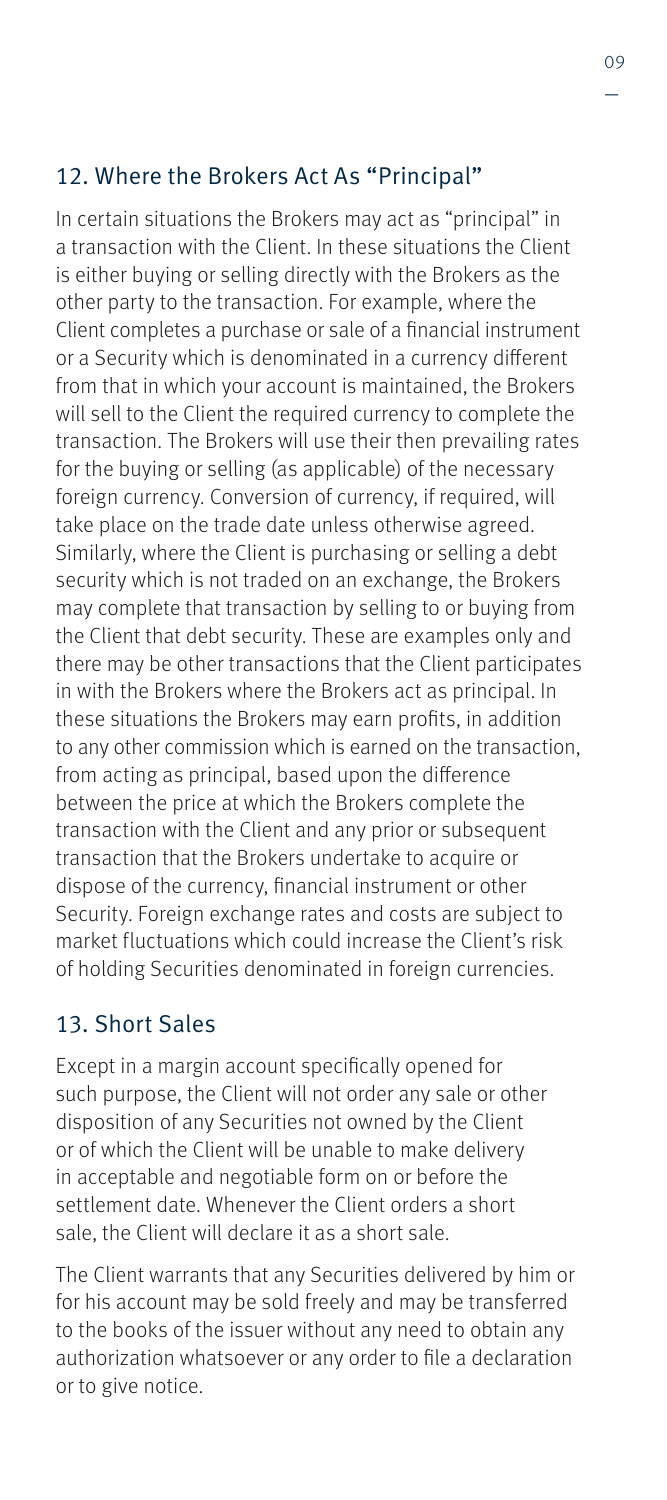#### 14. Account Statements and Confirmation

14.1 Trade confirmation: Every confirmation sent by the Brokers to the Client shall be deemed to have been acknowledged as correct, approved and consented to by the Client unless the Client has notified the Brokers of any error or omission in the content within three (3) days of the receipt thereof, at the end of which the trade confirmation shall no longer be subject to any dispute.

14.2 Statement of Accounts: Every statement of accounts sent by the Brokers to the Client shall be deemed to have been acknowledged as correct, approved and consented to by the Client unless the Client has notified the Brokers of any error or omission in the contents within thirty (30) days of the receipt thereof, at the end of which the statement of accounts shall no longer be subject to any dispute.

14.3 Expiry of Time Periods: At the expiry of the time periods provided in Sections 14.1 and 14.2, the Client acknowledges that he may no longer exercise against the Brokers or any other custodian of the Securities any recourse directly or indirectly in connection with the subject matter of the transaction confirmation and the statement of accounts.

#### 15. Client Information

In addition to the new Client Application Form, the Client will from time to time advise the Brokers if the Client acquires a controlling interest in or otherwise becomes an insider of any reporting issuer. The Client hereby authorizes the Brokers to obtain any credit reports concerning the Client required by the Brokers for the establishment or operation of the Account. Unless otherwise disclosed, the Client, if an individual and not an employee of the Brokers, hereby represents that the Client is not a partner, director or employee of a member, member firm or member corporation of any stock exchange or a non-member broker or investment dealer. If a Client becomes a partner, director or employee of a member, member firm or member corporation of any stock exchange or non-member broker or investment dealer, the Client will advise the Brokers in writing and complete all documents required in order that the Client may continue to be a customer of the Brokers. The Client acknowledges that the Brokers may record all telephone calls by which the Client's orders are placed or confirmed, both between the Client and the Brokers and between the Brokers and any broker or dealer to whom an order is directed.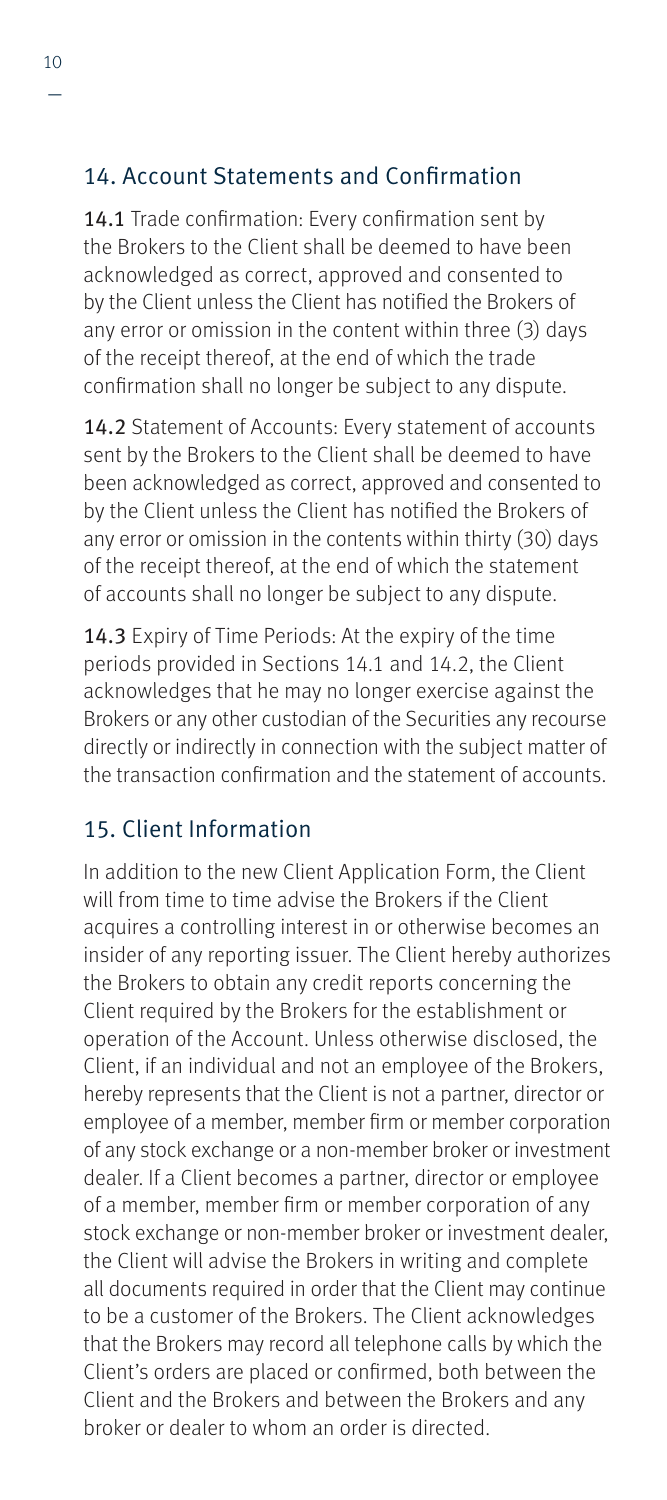#### 16. Notices to Client

Any notice or communication to the Client may be given by prepaid mail, fax, email address to any address of record of the Client with the Brokers or may be delivered personally to any such address of record and shall be deemed to have been received, if mailed, on the second business day after mailing or, if sent by fax, email address, or Internet address, on the day sent or, if delivered, when delivered. Nothing in this Section 16 shall be interpreted as requiring the Brokers to give any notice to the Client which is not otherwise required to be given by the Brokers.

#### 17. Capacity

The Client represents that it has the power and capacity to enter into this Agreement and to effect the transactions contemplated herein and, if a corporation, that the execution and delivery of the Agreement have been duly authorized.

#### 18. Headings and Plural

The headings used in this Agreement are for convenience of reference only and shall not in any way affect its interpretation. In this Agreement, where the singular is used it shall include the plural and vice versa. Where the masculine is used it shall include the feminine.

#### 19. Other Agreements

This Agreement shall be construed in conjunction with any other agreements between the Brokers and the Client in connection with the Account, provided that, to the extent necessary, the terms and provisions of the Agreement shall supersede the terms and provisions of all other agreements with the Brokers, whether or not referred to herein, except that this Agreement in no way limits or restricts any other rights which the Brokers may have under any other agreement or agreements with the Client. None of the terms and conditions of this Agreement may be waived or changed without agreement in writing signed by the Client and a director of the Brokers.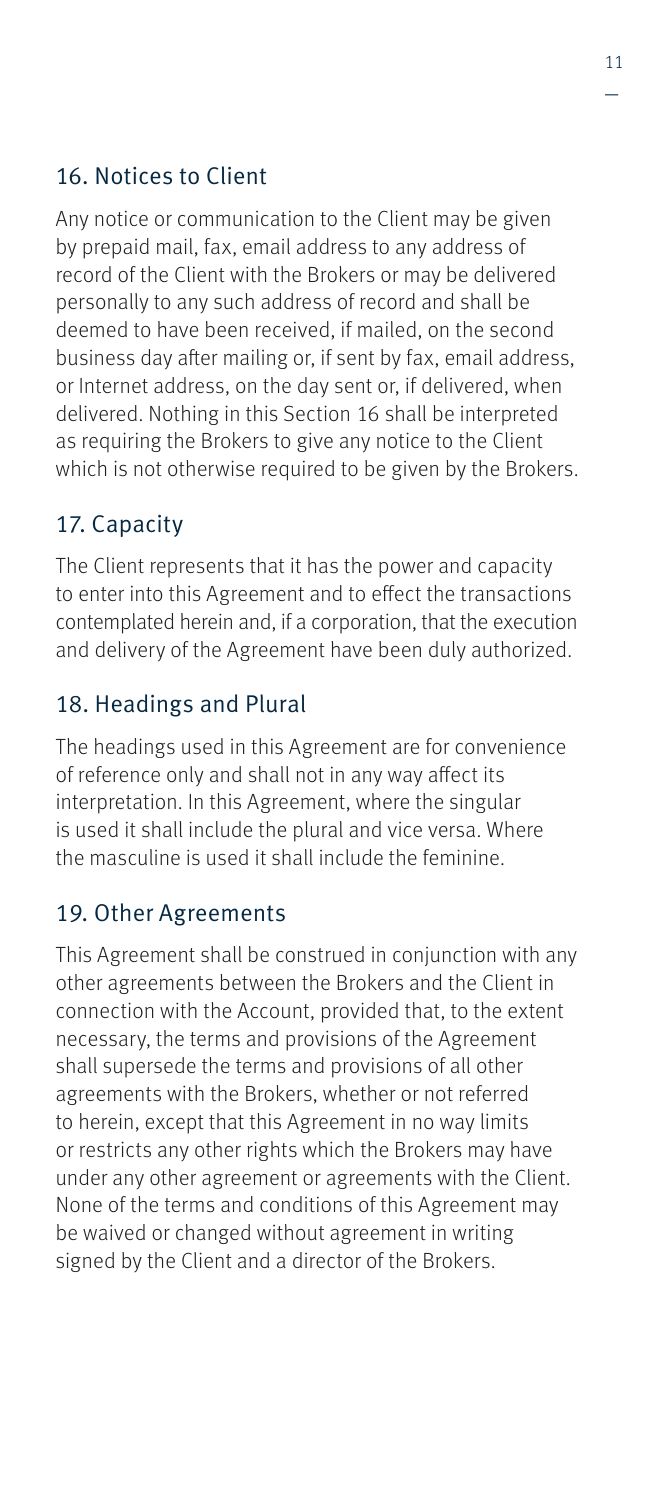#### 20. Further Assurances

The Client shall do all acts or things and execute and deliver all documents or instruments as are necessary or desirable to give effect to all Transactions in Securities for the Account executed by the Brokers pursuant to the Agreement.

#### 21. Severability

In the event any term or provision of the Agreement, as amended from time to time, shall be deemed invalid or void, in whole or in part by any court of competent jurisdiction, the remaining terms and provisions of the Agreement shall remain in full force and effect. If any Applicable Rules and Regulations are enacted, amended or otherwise charged with the result that any term or condition of this Agreement is, in whole or in part invalid, then such term or condition will be deemed to be varied or superseded to the extent necessary to give effect to such Applicable Rules and Regulations. Any term or condition of this Agreement which notwithstanding any such variation is invalid shall not invalidate the remaining terms.

#### 22. Amendment

The Brokers may amend the provisions of the Agreement by way of a written notice of thirty (30) days given to the Client. The amendments shall take effect at the end of the period of thirty (30) days following the receipt of the said notice by the Client. The Client may not make any amendment to the Agreement, unless the same is evidenced in a document expressly modifying the terms of the Agreement, and such document is signed by the Client and authorized representatives of the Brokers.

#### 23. Termination

The Brokers may terminate the Agreement at any time simply by way of a written notice to the Client. The Client may also terminate the Agreement by way of a written notice to the [Introducing Broker]. Unless otherwise agreed, termination of the Agreement shall take place within three (3) business days following receipt of the notice sent therefore by either of the parties.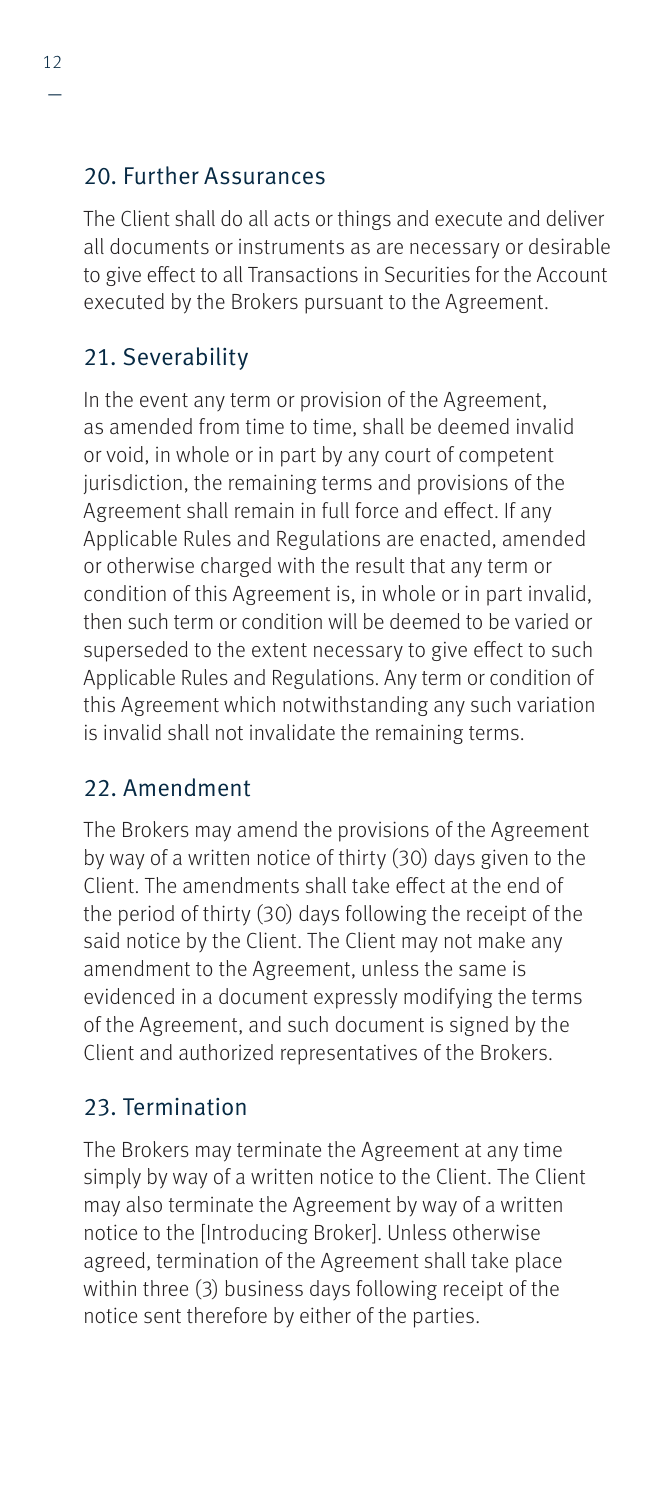#### 24. Successors and Assigns

This Agreement shall enure to the benefit of and shall be binding upon the Brokers and the Client, and their respective heirs, executors, administrators, successors and assigns, as the case may be. The Client agrees that it will not assign this agreement or the account without the Brokers' written approval. The Brokers reserves the right to demand that the Client give seven days' notice of intended cash withdrawal.

#### 25. Governing Law

If the Client is a resident of a province or territory of Canada, the applicable law shall be the laws of that province or territory and the federal laws of Canada applicable therein.

#### 26. Notice to Clients Residing in the United States

As Canadian securities dealers, the Brokers must advise all of their clients residing in the United States that their accounts held at the Brokers are not regulated under the United States securities laws and that the Brokers are not subject to the United States broker-dealer regulations.

#### 27. Canadian Investor Protection Fund

The Brokers are members of the Canadian Investor Protection Fund (CIPF). CIPF protects the Client's Account within certain limits. These limits are described in the CIPF brochure, which will be provided by the Brokers at the time of opening a first account with the Brokers.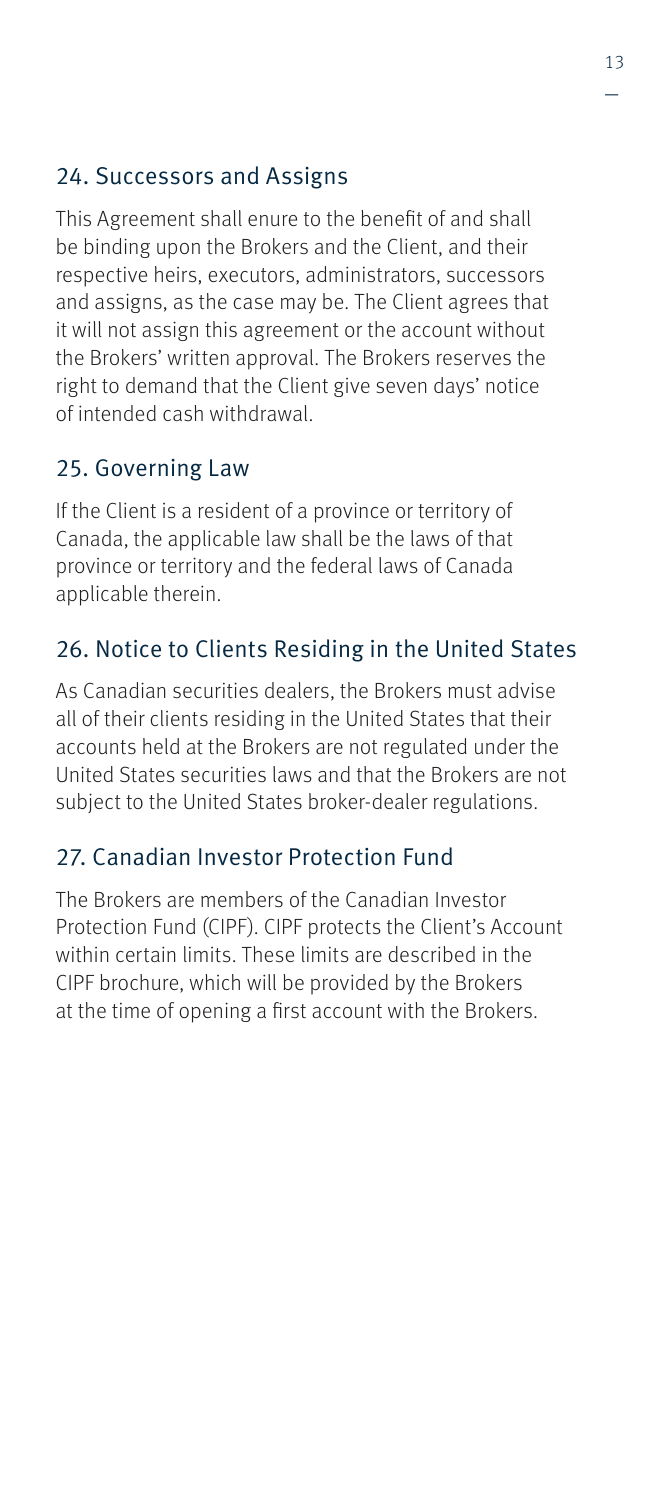### Margin Account Agreement

If the Brokers permit the Client to trade Securities on margin, the Client agrees to be bound by the following provisions, which apply specifically to each Margin account the Client opens with the Brokers, where the Client agrees to be bound by the following terms and conditions.

- 1. References: The terms and conditions of the Cash Account Agreement shall form an integral part of this Margin Account Agreement, including the necessary adjustments in view of the context of a Margin Account. If there's a conflict between the terms and conditions in the Cash Account Agreement and this Margin account agreement, the Margin account agreement will rule.
- 2. Holding and Pledging of Securities: All Collateral for the Client indebtedness to the Brokers will be held by the Brokers at a location of the Brokers' choice. Any Securities of the Client which the Brokers hold at any time when the Client is indebted to the Brokers may, without notice to the Client, be pledged by the Brokers as security for any of the Brokers' indebtedness for more or less than the amount due by the Client to the Brokers. Any such pledge may be made either separately or together with the other Securities the Brokers hold. The Brokers may lend the Client Securities or any part of them either separately or together with other Securities the Brokers are holding. The Brokers may cancel access to margin in their sole discretion at any time without prior notice to the Client.
- 3. Transfers between Accounts: The Brokers can transfer to the Client margin account, at any time, following a transaction, any credit balance in any of the Client accounts, including any free balances in the Client margin account. Any such transfer may be sufficient to cover such transaction. The Client agrees that any debit occurring in any account can be transferred by the Brokers at their discretion to the Client margin account.

—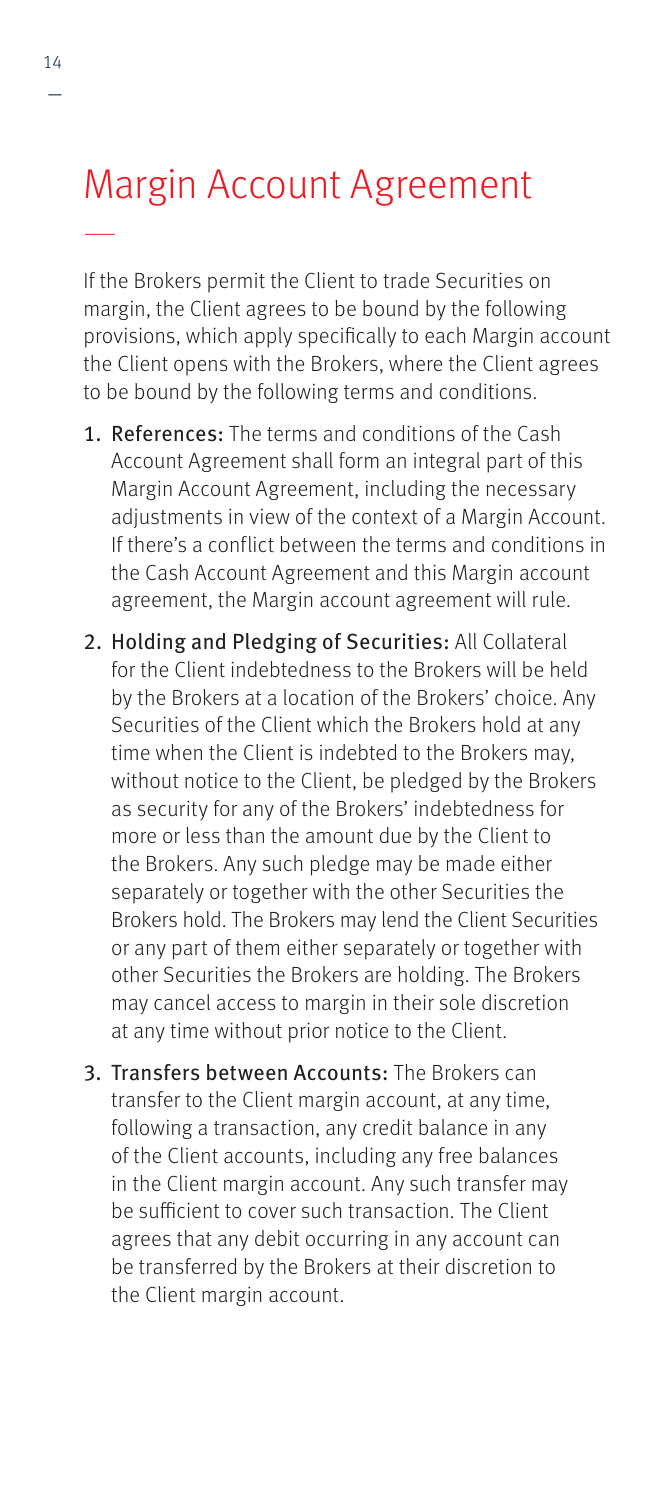- 4. Obligation to Maintain Margin: The Client will maintain such margin and pay any debit balance owing in any of the Client accounts, as the Brokers may in their absolute discretion require from time to time. If the Client does not meet margin calls promptly, the Brokers can in their sole discretion, and without notice to the Client:
	- a. take any step necessary to protect the Brokers' interest in connection with put and/or call option transactions made for the Client account, including the right to buy or sell for the Client account and risk any part or all of the shares represented by options made by the Brokers for the Client account, or
	- b. buy for the Client account and risk any put and/or call options as the Brokers may deem necessary to fully protect the Brokers.

 The Client also agrees that all expenses incurred by the Brokers in this connection will be paid by the Client. The Brokers may at any time in their discretion if considered advisable for the Brokers' protection (without the necessity of a margin call) and, without prior demand, tender and without any notice of the time or place of sale, all of which are expressly waived by the Client:

- i. sell any or all Securities or contracts relating thereto which may be in the Brokers' possession, or which the Brokers may be carrying for the Client, or
- ii. buy any Securities or contracts relating thereto of which the Client account may be short, in order to close out in full or in part any commitment on behalf of the Client, or
- iii. the Brokers may place stop orders with respect to such Securities.

 If the Client is short of any Security or holds a Security that creates a short position, the Client is liable to the Brokers for all consequences and expenses resulting from that position, including, but not limited to, the expenses incurred by the Brokers and by third parties for which the Brokers are responsible to buy in the Security or to exercise any corporate action election.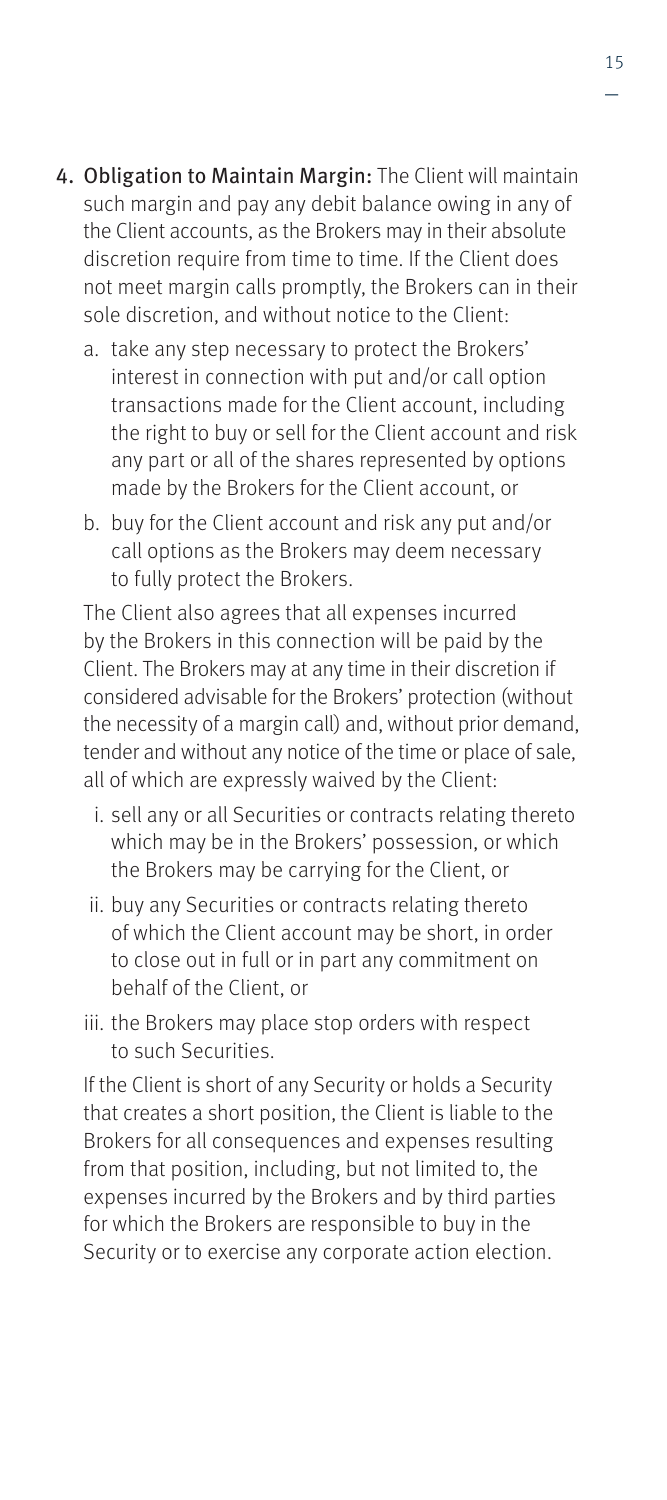5. Payments: Except as provided above, required margin for the transactions shall be available in the account at the time of the trade. Any demand by the Brokers for payment will be paid by the Client immediately following the demand.

#### 6. Interest on Credit Extended; Additional Margin Calls: The Client agrees to pay the Brokers' interest on any credit extended to or maintained for the Client by the Brokers for the purpose of purchasing, carrying or trading any Security. The initial rate of interest will be disclosed to the Client by the Brokers when the Brokers open the account. Thereafter, the rate is subject to change from time to time.

 If there is a change in the market value of Securities in the Client margin account, the Brokers may require additional collateral. The Brokers retain the right to require additional margin at any time the Brokers consider it necessary. Any written or verbal call for additional collateral may be satisfied by delivery of additional marginable Securities or cash immediately following the demand. Any Securities in any of the Client accounts are collateral for any debit balances in the Client margin account. The Brokers reserve the right to consider any Security to be ineligible from time to time.

#### 7. Limitation of Liability and Indemnification:

The Client acknowledges and agrees that use of the margin permitted under this Agreement is solely within the Client's discretion. The Client agrees that the Brokers have no responsibility or liability with respect to the use of such margin or the success or otherwise of any use to which the Client puts such margin. The Client agrees to be solely and wholly responsible for the consequences of the use of any margin under this Agreement. The Client agrees to indemnify and hold the Brokers and each of our respective employees, directors, officers and agents harmless from and against all losses arising from the Client use of margin permitted under this Agreement.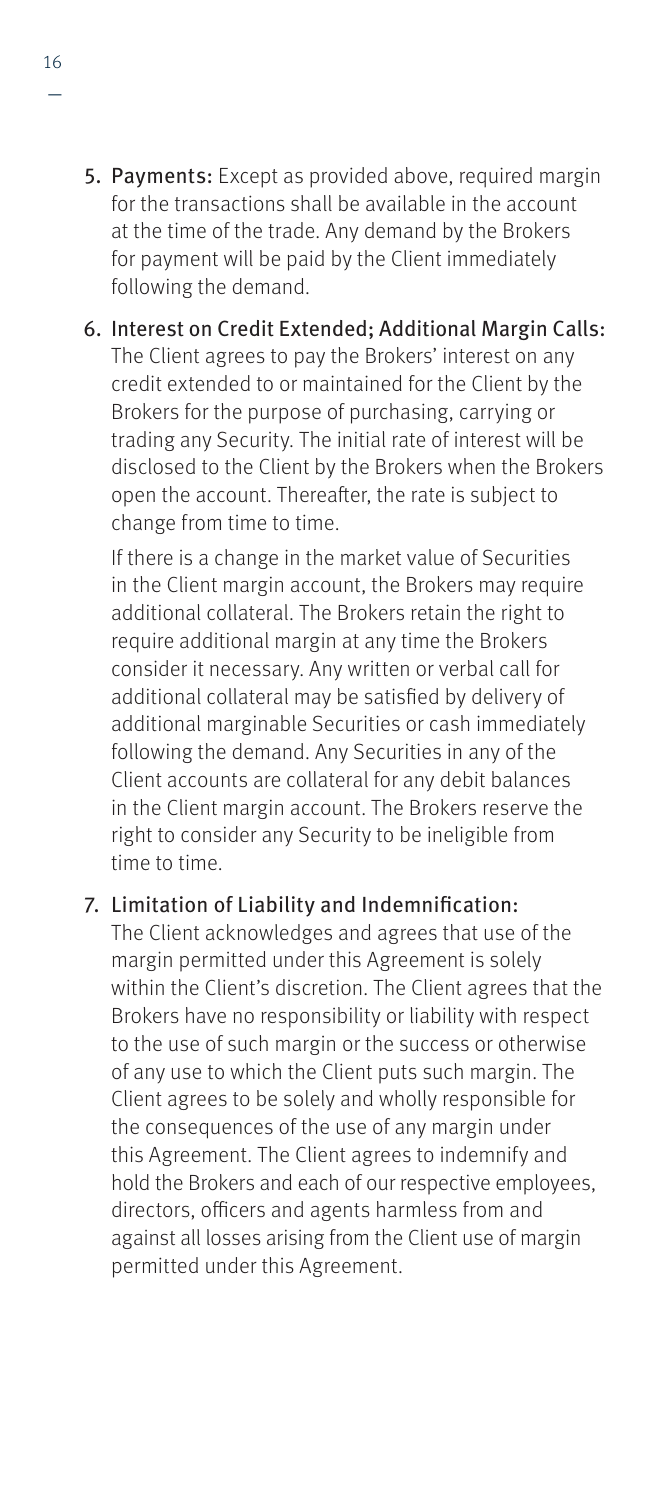- 8. Miscellaneous: Any Security or commodity held by the Broker for the Clients account when indebted to the Brokers may be used by the Brokers for making delivery against a sale, whether short or otherwise. The Brokers may use the Security whether such sale is for the Client account or for the account of another of our clients.
- 9. Waivers; Joint Account: No waiver of any provision of this agreement will be considered a waiver of any other provision, or the continuing waiver of the provision(s), so waived.

 If the Client account is a joint account, the obligations of each of the Clients are joint and several (that means collective and individual).

# Joint Account Agreement

—

If the Brokers are directed to open a joint account for the Applicant and Co-Applicant, in return of our opening the account the Applicant(s) and Co-Applicant(s) (herein collectively referred to as the Clients), jointly and severally agree with the Brokers as follows:

- 1. Other Agreements Apply: All transactions for the account of the Clients shall be subject to the terms and conditions of all other existing agreements (if any) between the Brokers and each of the Clients. Each of the agreements is incorporated by reference.
- 2. Authority of Each Client: Each of the Clients, acting alone, is authorized and empowered for, and on behalf of all of the Clients,
	- a. to buy and sell (including short sale) and otherwise deal in stocks, bonds and other Securities on margin or otherwise through the Brokers;
	- b. to receive every communication with respect to each account and transaction;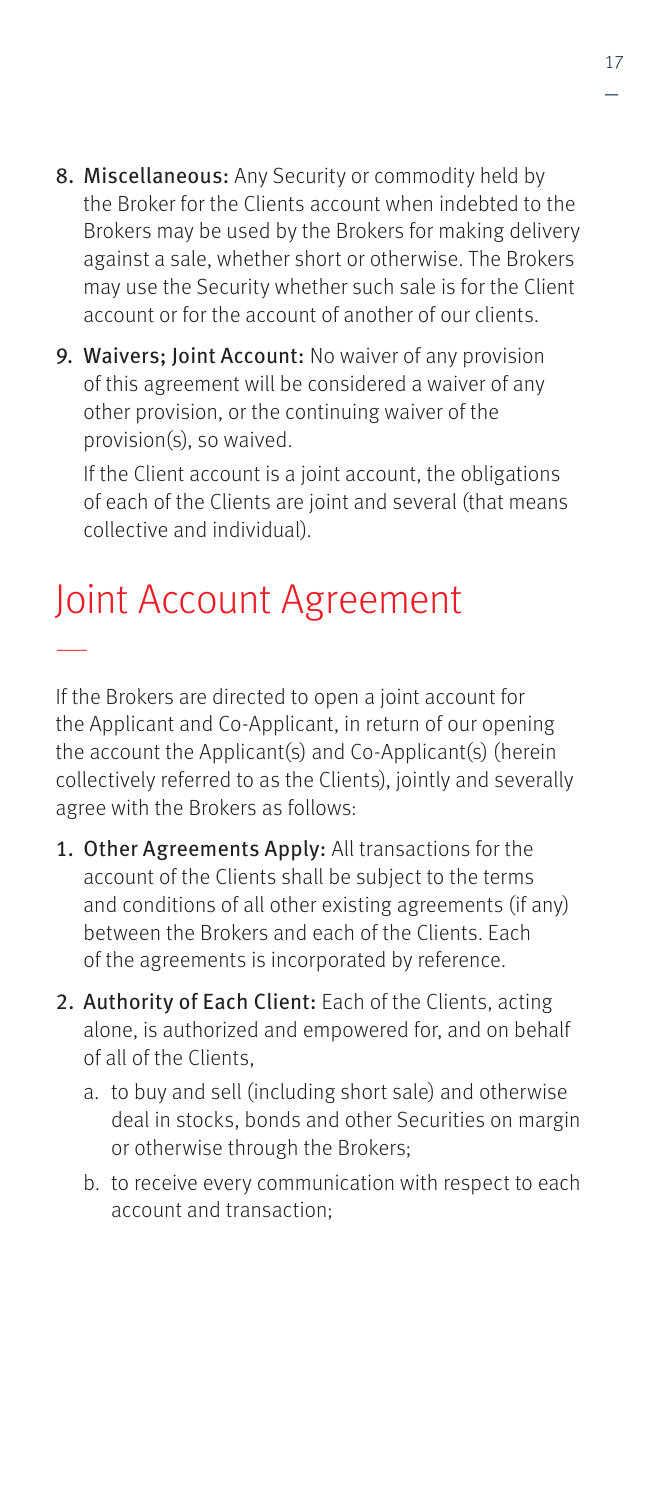- c. to receive and withdraw money, Securities or other property without limitation in amount, in the Client's individual name, and to dispose of the same without recourse to the Brokers by any one or more of the Clients;
- d. to execute agreements relating to any of the foregoing matters and to terminate, modify or waive any of the applicable provisions; and
- e. generally to act and deal with the Brokers in respect of an account as fully and with the same authority as though the Client alone were interested in the account, all without notice to any other Clients.

Each Applicant and Co-Applicant specifically acknowledges that the Brokers may make deliveries of Securities or payments to any one of the Clients or any other person upon, or pursuant to, instructions received from any one of the Clients and in such event the Brokers will be under no duty or obligation to inquire into the purpose or propriety of any such instructions. The Brokers will not be bound to see to the application or disposition of the Securities delivered or payments made.

 The clients jointly and severally agree to indemnify and hold the Brokers harmless from any loss, liability or expense resulting from the Brokers acting in accordance with the above authority. Without in any way limiting the authority granted, the Brokers are authorized, in absolute discretion, to require joint action by all of the Clients with respect to any matter concerning an account, including, but not limited to, the giving or cancellation of orders and the withdrawal of monies, Securities or other property.

3. Liability of Clients: The Clients are jointly and severally liable to the Brokers for any debts, obligations or liabilities arising in connection with the account. For the purpose of securing the payment of such debts, obligations or liabilities, the Brokers will have a general lien upon all property belonging to the Clients, collectively or individually, which may at any time be in the Brokers possession or under our control for any purpose, including safekeeping. This lien is in addition to, and not in substitution of, the rights and remedies the Brokers otherwise would have.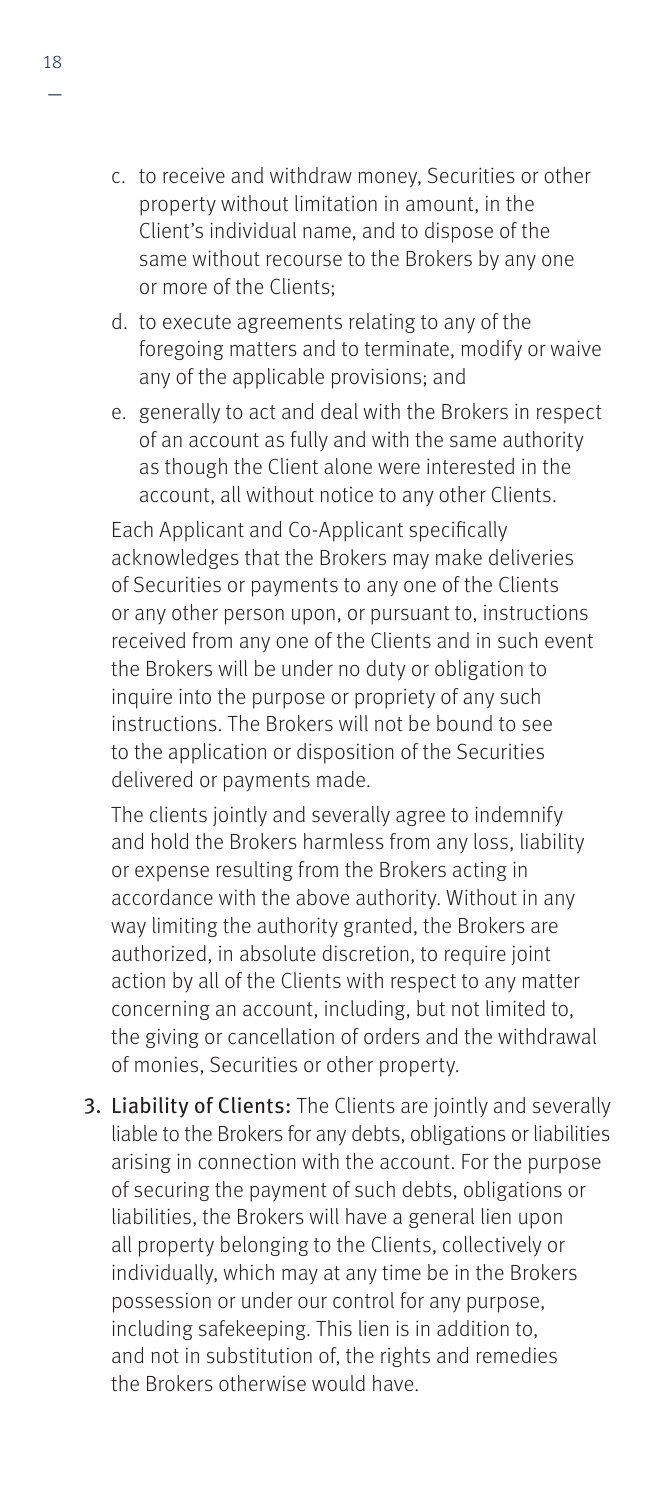- 4. Rights and Obligations of Survivors: (not applicable to residents of Quebec) In the event of the death of any of the Clients:
	- a. the surviving Client or Clients will immediately give the Brokers written notice thereof;
	- b. the Brokers are authorized, prior to or after, the receipt of the written notice of the decedent's death to execute orders and deal with and for the account as though the death had not occurred;
	- c. the Brokers are authorized prior to or after the receipt of the written notice of the decedent's death, to take such proceedings, require such papers, retain such property or restrict transactions in the account as the Brokers may consider advisable to protect the Brokers against any tax, liability, penalty or loss under any present or future laws or otherwise; and
	- d. the estate of the decedent and each survivor shall continue to be liable to the Brokers, jointly and severally, for any debts, obligations, liabilities or losses in respect of the account, including, without limitation, those resulting from the completion of transactions initiated prior to the receipt by the Brokers of the written notice of the decedent's death or incurred in the liquidation of the account or the adjustment of the interests of the Clients.
- 5. Right of Survivorship: (not applicable to residents of Quebec) The Clients declare that their interests in the joint account are as joint tenants with full rights of survivorship and not as tenants-in-common. In the event of the death of any of the Clients the entire beneficial interest in the joint account shall be vested in the surviving Client or Clients on the same terms and conditions as held, without in any way releasing the decedent's estate from the joint and several liability of the decedent Client provided for in this Agreement. Your direction to open this joint account shall constitute your irrevocable direction to the Brokers to pay the balance of the account to the surviving joint account holder(s) on your death on request without making any further inquiries as to any claims by any other party, including your heirs, executors, estate trustees, administrators, assigns of the decedent Client or any other third party and without any recognition of such claims.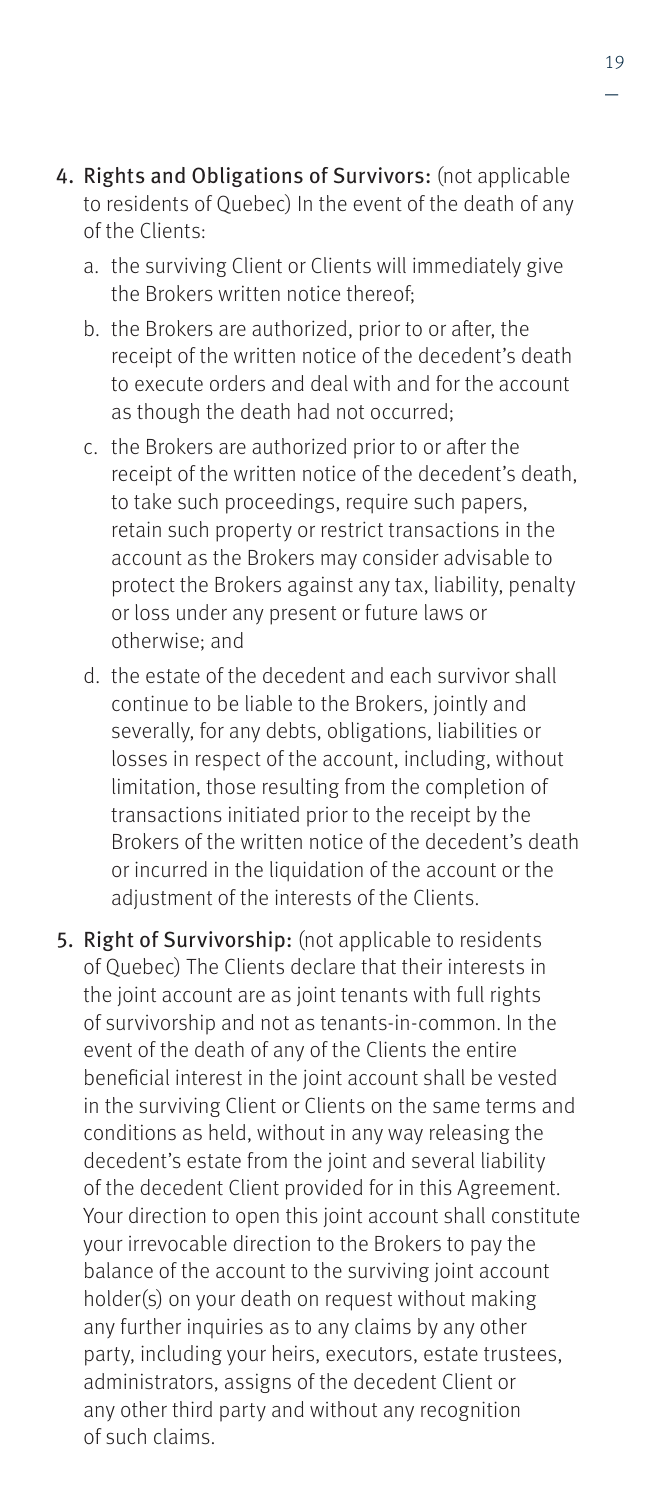- 6. Rights and Obligations of Survivors: (for residents of Quebec only) In the event of the death of any of the Clients:
	- a. the surviving Client or Clients will immediately give the Brokers written notice thereof;
	- b. the Brokers are authorized prior to or after the receipt of the written notice of the decedent's death, to take such proceedings, require such papers, retain such property or restrict transactions in the account as the Brokers may consider advisable to protect the Brokers against any tax, liability, penalty or loss under any present or future laws or otherwise; and
	- c. the estate of the decedent, which estate will be bound to the terms hereof, and each survivor, the heirs and assigns of each Client will continue to be liable to the Brokers, jointly and severally, for any debts, obligations, liabilities or losses in respect of the account, including, without limitation, those resulting from the completion of transactions initiated prior to the receipt by the Brokers of the written notice of the decedent's death or incurred in the liquidations of the account.

# Options Trading Agreement —

In consideration of the Brokers agreeing to act as an investment dealer for any Options Trading in the Client's name, the Client agrees to be bound by the following terms and conditions:

#### 1. References

The terms and conditions of the Client Account Agreement and the Margin Account Agreement shall form an integral part of this Options Trading Agreement, including the necessary adjustments in view of the context of allowing Options Trading. If there's a conflict between the terms and conditions in the Client Account Agreement and the Margin Account Agreement with the terms and conditions in this Options Trading Agreement, this Options Trading Agreement will rule.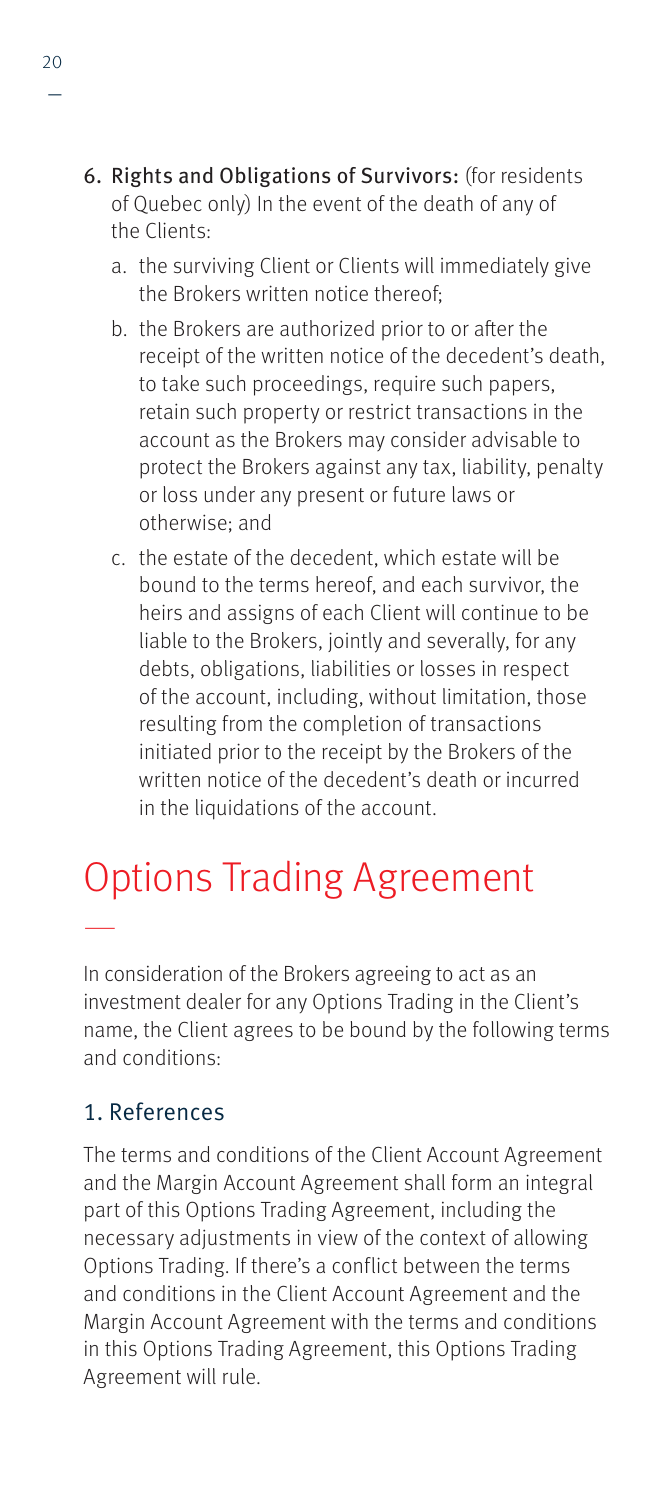#### 2. Options

The Brokers shall act, from time to time, as a dealer for the purchase, sale or execution of put and call options that can be traded on an exchange, marketplace or clearing corporation (hereinafter called the "Options").

#### 3. Financial Resources

The Client understands the risks pertaining to trading in Options and declares having the required knowledge, necessary experience and required financial resources to carry out and support any Options trade in which he may participate.

#### 4. Regulations Governing Options

Every Options Transaction is governed by:

- > the exchange on which the option is traded or issued;
- > the clearing corporation issuing the option;
- > any other applicable regulatory body or self-regulatory organization;
- > and any additional rule, policies or requirements imposed by the Brokers, from time to time. The Client further acknowledges having read and understood the Risk Disclosure Statement for Futures and Options.

#### 5. Limits

The Client undertakes to comply with any limits, conditions or restrictions, including position limits, maximum limits on short positions, exercise limits, margin requirements, and all other requirements determined by the Brokers and applicable exchanges, clearing corporations, regulatory body or self-regulatory organizations, as amended from time to time.

The Client acknowledges that limits may be set on short positions, and that in the last ten (10) days preceding the expiry of an Option, a cash-only basis may apply for Transactions, which may vary at the option of the Brokers and applicable exchanges, clearing corporations regulatory body or self-regulatory organization.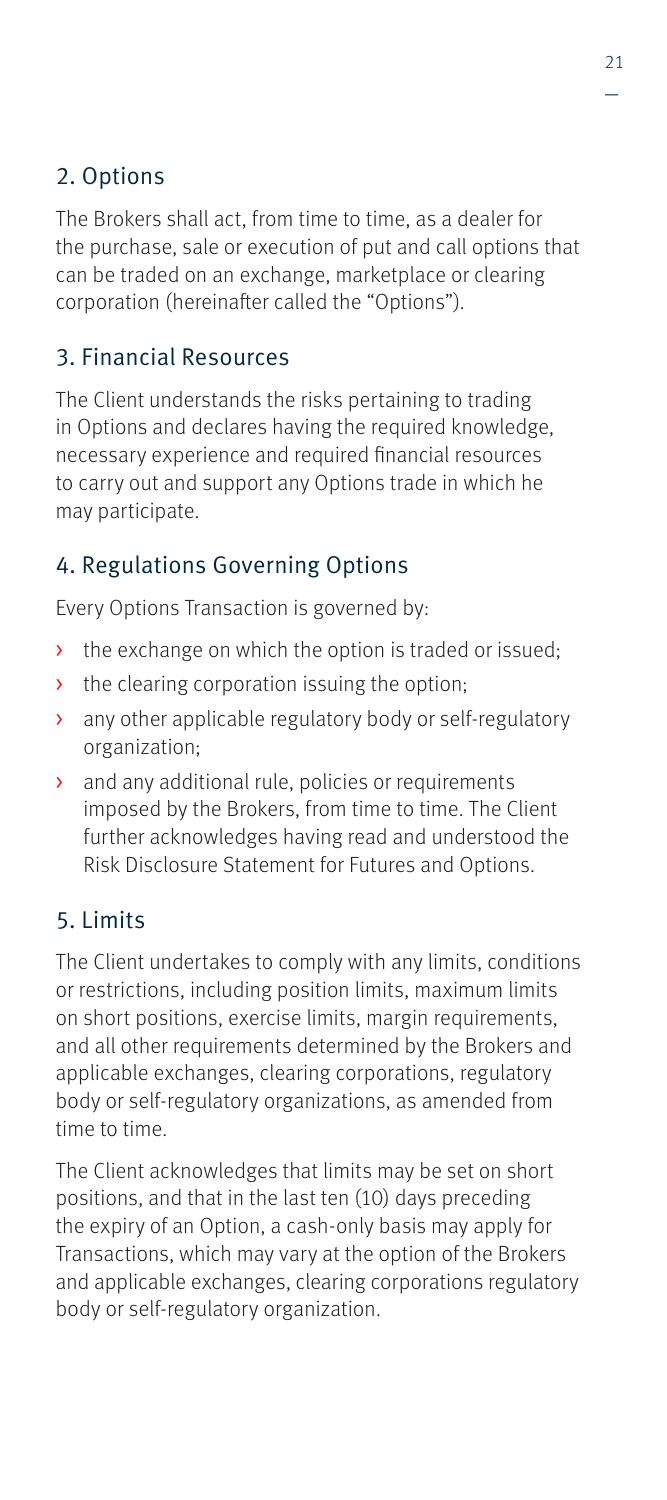The Client understands that it cannot exercise a long position involving traded options if, within five (5) consecutive days before or after, the Client, acting alone or in concert with others, has any direct or indirect interest in an aggregate long position that exceed the applicable limits. This restriction does not apply to over-the-counter options.

#### 6. Other Transaction

The Client shall inform the Brokers of any Option transaction entered into with any other broker, dealer, individual or other entity, prior to or at the same time with any Option Transaction executed through the Brokers. The Client shall indemnify the Brokers for any loss or liability suffered as the result of the Client's failure to notify the Brokers of such Transaction.

#### 7. Assignment

NBIN will allocate exercise notice and assignment of exercise notices for Options on random selection basis or otherwise, as it may deem appropriate and consistent with the regulations, rules and policies of the exchange on which the Option is traded if applicable.

#### 8. Business Hours and Timing of Instructions

The Client shall provide Instructions to the Brokers in a timely manner concerning the sale, close-out or exercise of any Option or any other action to be taken regarding his Options. The Client acknowledges that the Brokers shall have no duty or obligation to take any measures with regard to the Options or exercise the Client's Options before their expiry without specific instructions from the Client. The Client may give Instructions during local business hours. The Brokers may execute the Instructions at any time when the applicable exchange is opened for trading. With respect to expiring Options, Instructions must be received by the Brokers by no later than 4:00 p.m., Eastern Time, on the business day preceding the expiry date of the Option. The Brokers may take any action with respect to an Option that in its sole discretion determines should be taken if the Client fails to give timely instructions.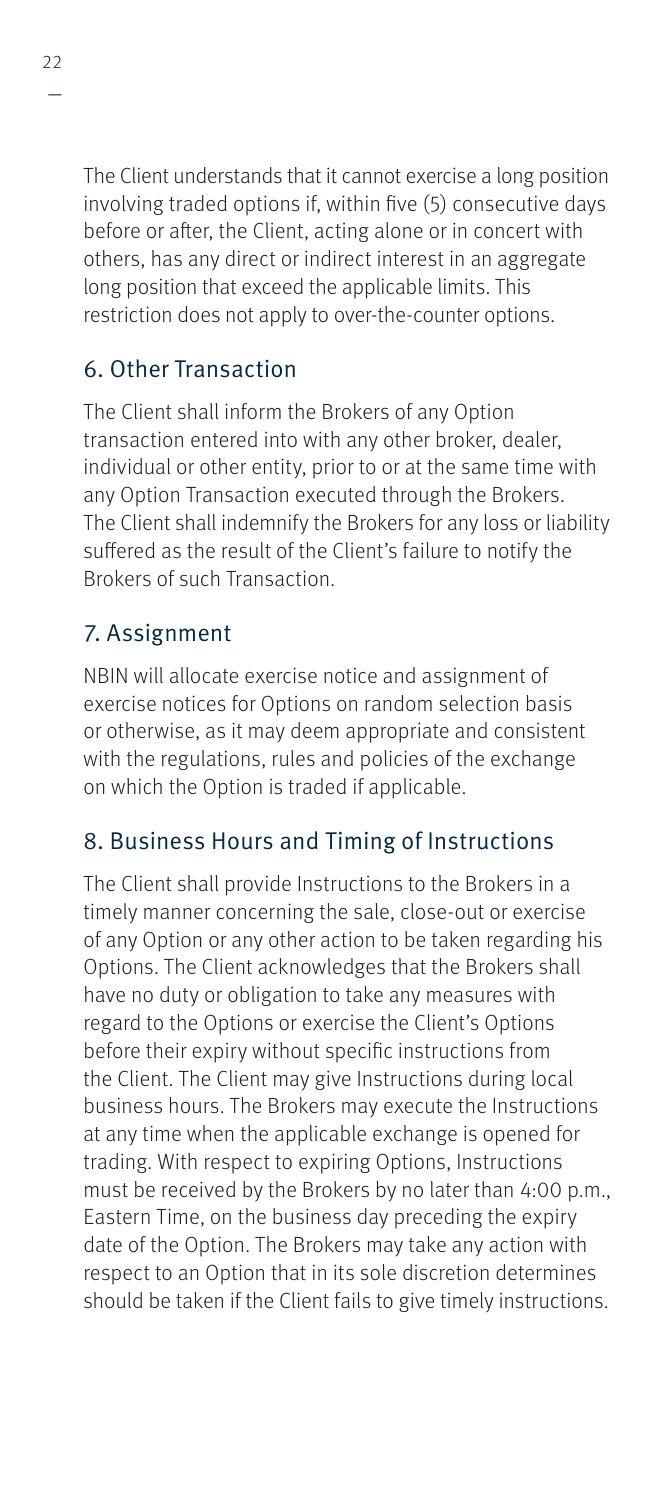#### 9. Discretion of the Brokers

Any Instruction to trade an Option may be refused by the Brokers at its entire discretion. The Client acknowledges that the Brokers have no duty or obligation to exercise an Option without specific instructions to that effect. The Brokers may execute Transactions acting as principal on the other side of a transaction or as part of larger transactions for the Client and others. The Brokers may also act for other clients on the other side of a Transaction as it may consider advisable, subject, however, to the rules of the applicable exchange. The Client consents and agrees to confirm any Transactions in the Account in which the Brokers act as a market maker or principal in the purchase or sale of Options. The Client agrees that any charge to the Client expressed as a commission for any purchase or sale of Options where the Brokers act as a market maker or principal will be considered to be a sum payable increasing the cost to the Client of such Transactions.

Should the Brokers deem it necessary or desirable, particularly in the case of insolvency, death, bankruptcy or any other event that could change the Client's financial condition, the Brokers may, without having to first notify the Client, take all the measures required to protect its interests against any losses. Without limiting the generality of the foregoing, the Brokers may, in particular, sell any Securities held for the Client's account, purchase any Securities for which the Client's Account is short, or buy or sell any uncovered Options for the Client's account and at his risk.

#### 10. Delays

The Client acknowledges that an exercise notice in respect of an expired Option position may reach him several days after trading has ceased on the said Option since listed expiring Options cease to be traded some time before the scheduled hour in order to allow the last exercise notice to be allocated, and that administrative delays and delays in transmission due to failures or the slowness of the information transmission or communication system may occur. The Client further acknowledges that such a delay may cause him to suffer an unexpected loss, for which the Brokers are not liable, and that for such purpose, the Brokers have specific margin rules for Clients who contract expiring Options.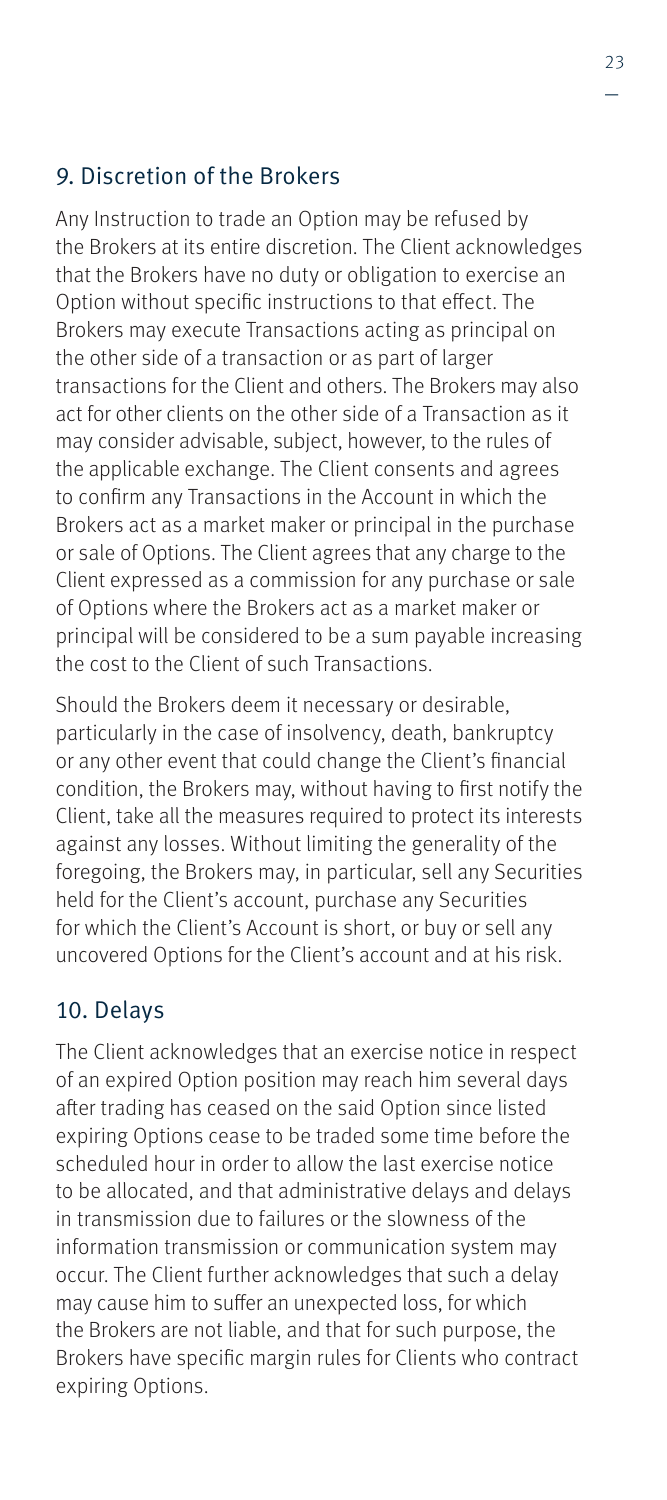#### 11. Liability of NBIN

NBIN may not be held liable for errors and omissions affecting an order or the execution thereof regarding the purchase, sale, execution or expiry of Options or any other Options Transaction unless such error or omission is caused by NBIN's gross negligence or willful misconduct.

#### 12. Accuracy and Change of Information

The Client confirms that any information provided concerning the opening of an Options Trading Account is complete and accurate. The Client further undertakes to inform the Brokers of any changes affecting his financial condition and investor profile, including, without limiting the scope thereof, any Options trading restriction to which he may be subject.

# Risk Disclosure Statement for Futures and Options

This brief statement does not disclose all of the risks and other significant aspects of trading in Futures and Options. In light of the risks, you should undertake such transactions only if you understand the nature of the contracts (and contractual relationships) into which you are entering and the extent of your exposure to risk. Trading in futures and options is not suitable for many members of the public. You should carefully consider whether trading is appropriate for you in light of your experience, objectives, financial resources and other relevant circumstances.

#### Futures

—

#### 1. Effect of "Leverage" or "Gearing"

Transactions in futures carry a high degree of risk. The amount of initial margin is small relative to the value of the futures contract so that transactions are "leveraged"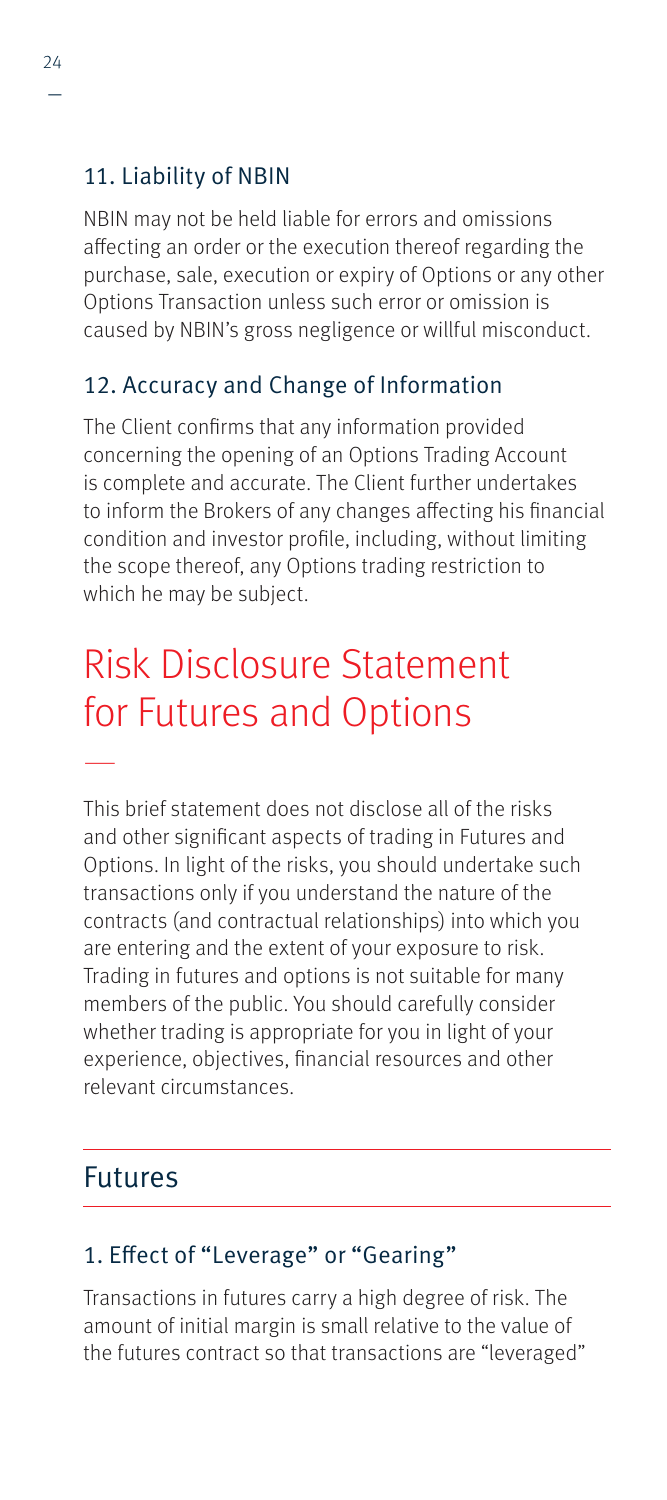or "geared". A relatively small market movement will have a proportionately larger impact on the funds you have deposited or will have to deposit: this may work against you as well as for you. You may sustain a total loss of initial margin funds and any additional funds deposited with the firm to maintain your position. If the market moves against your position or margin levels are increased, you may be called upon to pay substantial additional funds on short notice to maintain your position. If you fail to comply with a request for additional funds within the time prescribed, your position may be liquidated at a loss and you will be liable for any resulting deficit.

#### 2. Risk-Reducing Orders or Strategies

The placing of certain orders (e.g., "stop-loss" order, where permitted under local law, or "stop-limit" orders) which are intended to limit losses to certain amounts may not be effective because market conditions may make it impossible to execute such orders. Strategies using combinations of positions, such as "spread" and "straddle" positions may be as risky as taking simple "long" or "short" positions.

#### **Options**

#### 3. Variable Degree of Risk

Transactions in options carry a high degree of risk. Purchasers and sellers of options should familiarize themselves with the type of option (i.e., put or call) when they contemplate trading and the associated risks. You should calculate the extent to which the value of the options must increase for your position to become profitable, taking into account the premium and all transactions costs.

The purchaser of options may offset or exercise the options or allow the options to expire. The exercise of an option results either in a cash settlement or in the purchaser acquiring or delivering the underlying interest. If the option is on a future, the purchaser will acquire a futures position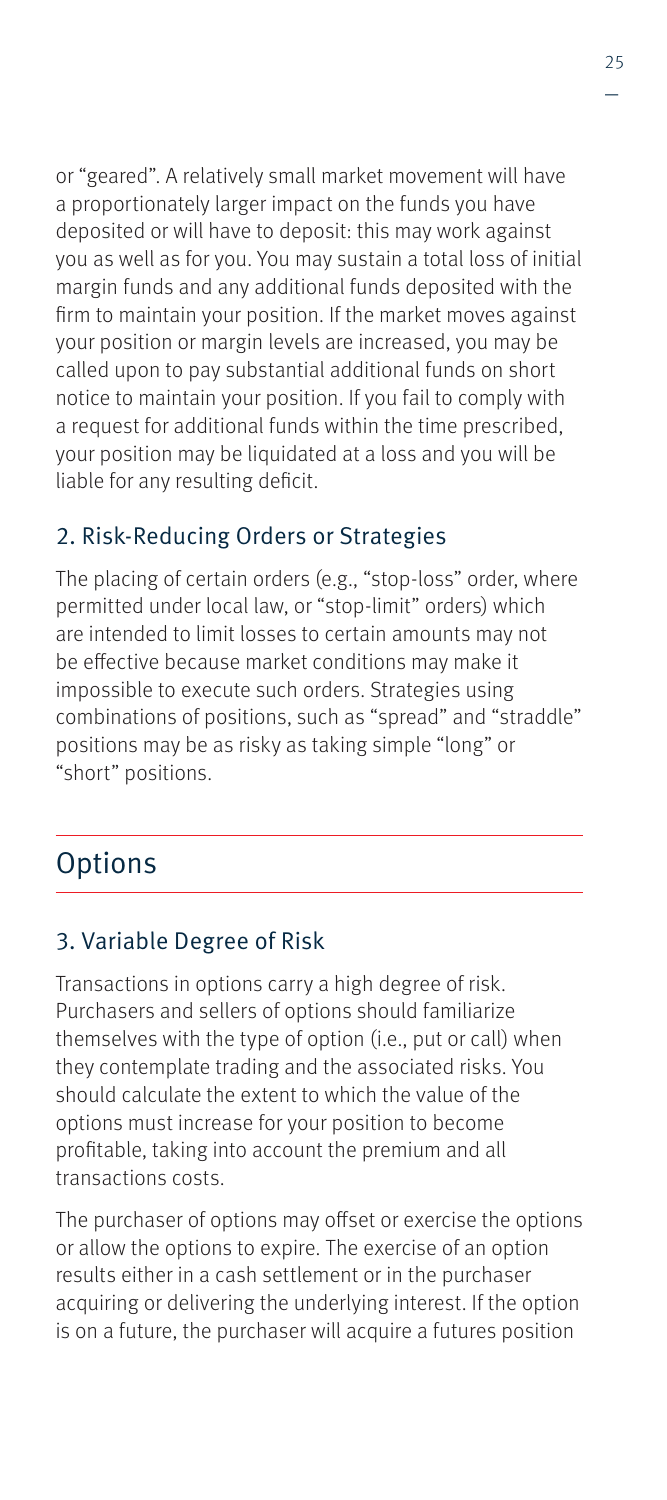with associated liabilities for margin (see the section on Futures above). If the purchased options expire worthless, you will suffer a total loss of your investment which will consist of the option premium plus transaction costs. If you are contemplating purchasing deep-out-of-the money options, you should be aware that the chance of such options becoming profitable ordinarily is remote.

Selling ("writing" or "granting") an option generally entails considerably greater risk than purchasing options. Although the premium received by the seller is fixed, the seller may sustain a loss well in excess of that amount. The seller will be liable for additional margin to maintain the position if the market moves unfavourably. The seller will also be exposed to the risk of the purchaser exercising the option and the seller will be obligated to either settle the option in cash or to acquire or deliver the underlying interest. If the option is on a future, the seller will acquire a position in a future with associated liabilities for margin (see the section on Futures above). If the option is "covered" by the seller holding a corresponding position in the underlying interest or a future or another option, the risk may be reduced. If the option is not covered, the risk of loss can be unlimited.

Certain exchanges in some jurisdictions permit deferred payment of the option premium, exposing the purchaser to liability for margin payments not exceeding the amount of the premium. The purchaser is still subject to the risk of losing the premium and transaction costs. When the option is exercised or expires, the purchaser is responsible for any unpaid premium outstanding at that time.

#### Additional Risks Common to Futures and Options

#### 4. Terms and Conditions of Contracts

You should ask the firm with which you deal about the terms and conditions of the specific futures or options which you are trading and associated obligations (e.g., the circumstances under which you may become obligated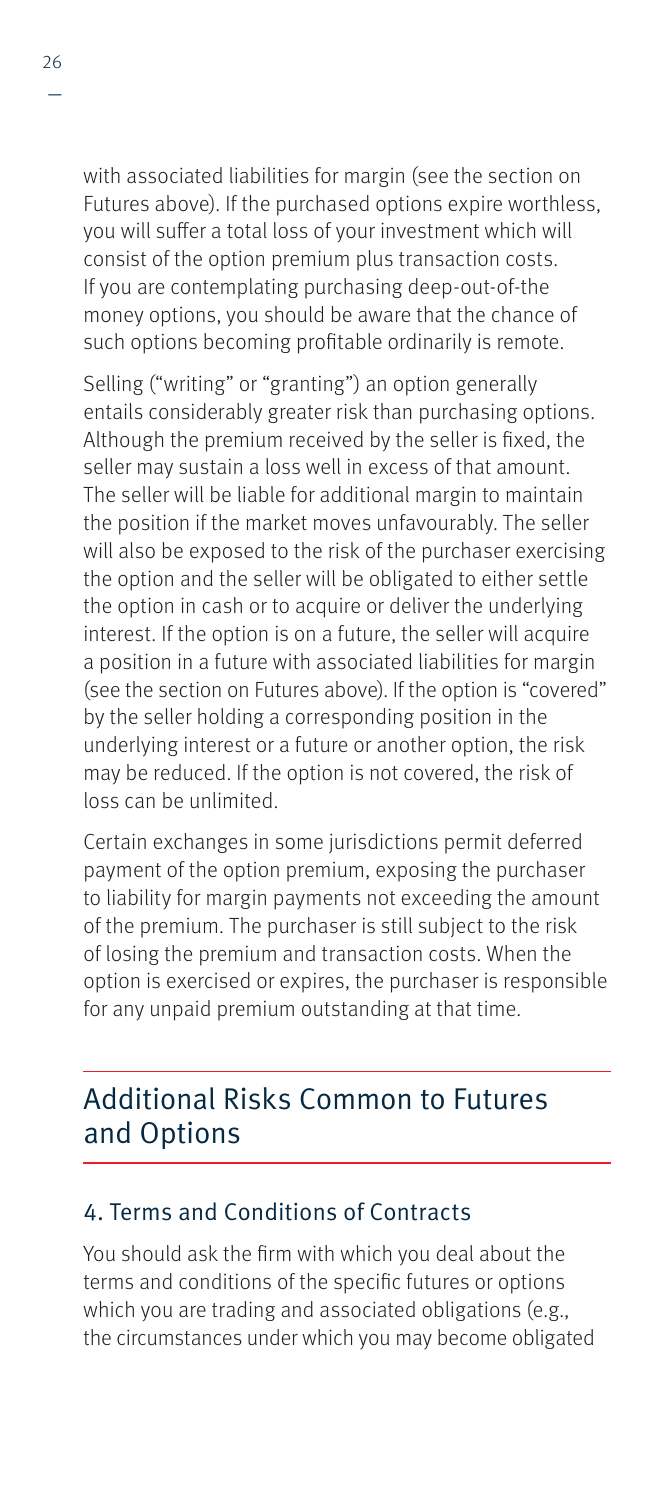to make or take delivery of the underlying interest of a futures contract and, in respect of options, expiration dates and restrictions on the time for exercise). Under certain circumstances the specifications of outstanding contracts (including the exercise price of an option) may be modified by the exchange or clearing house to reflect changes in the underlying interest.

#### 5. Suspension or Restriction of Trading and Pricing Relationships

Market conditions (e.g., illiquidity) and/or the operation of the rules of certain markets (e.g., the suspension of trading in any contract or contract month because of price limits or "circuit breakers") may increase the risk of loss by making it difficult or impossible to effect transactions or liquidate/offset positions. If you have sold options, this may increase the risk of loss.

Further, normal pricing relationships between the underlying interest and the future, and the underlying interest and the option may not exist. This can occur when, for example, the futures contract underlying the option is subject to price limits while the option is not. The absence of an underlying reference price may make it difficult to judge "fair" value.

#### 6. Deposited Cash and Property

You should familiarize yourself with the protections accorded money or other property you deposit for domestic and foreign transactions, particularly in the event of a firm insolvency or bankruptcy. The extent to which you may recover your money or property may be governed by specific legislation or local rules. In some jurisdictions, property which had been specifically identifiable as your own will be prorated in the same manner as cash for purposes of distribution in the event of a shortfall.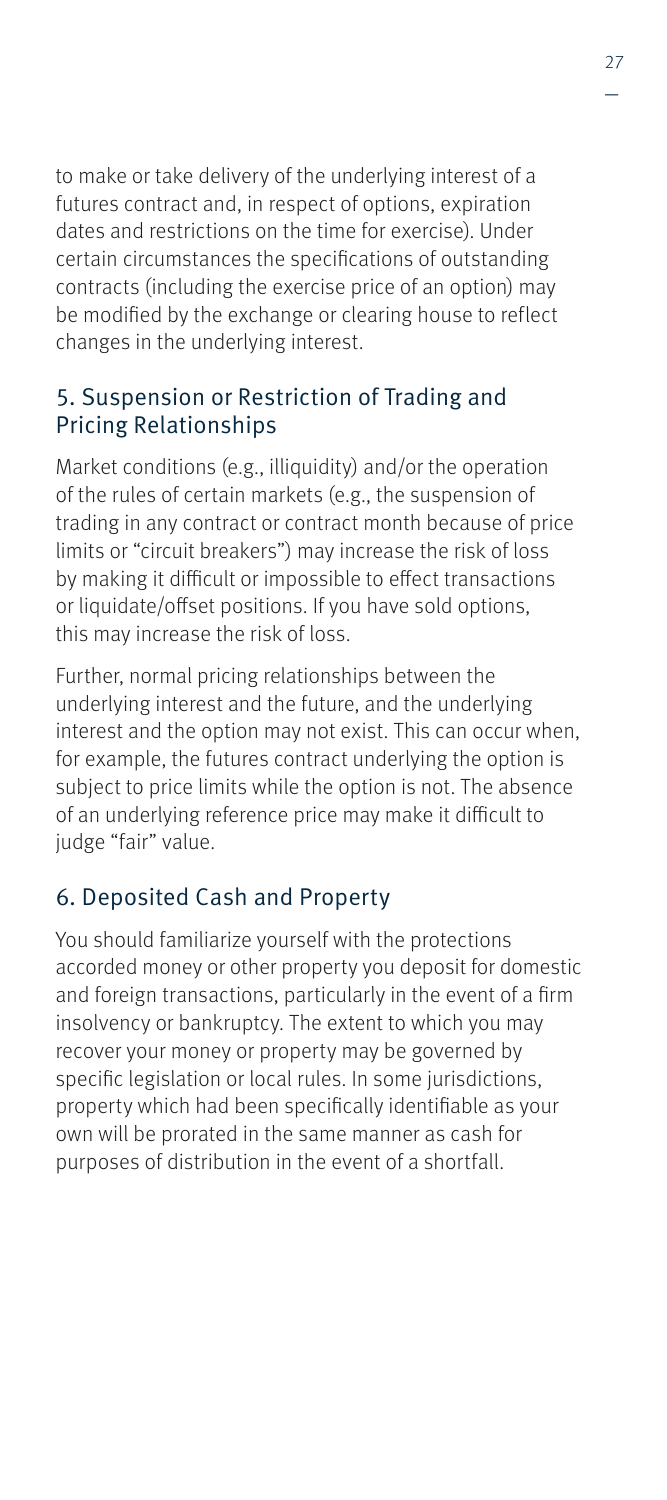#### 7. Commission and Other Charges

Before you begin to trade, you should obtain a clear explanation of all commission, fees and other charges for which you will be liable. These charges will affect your net profit (if any) or increase your loss.

#### 8. Transactions in Other Jurisdictions

Transactions on markets in other jurisdictions, including markets formally linked to a domestic market, may expose you to additional risk. Such markets may be subject to regulation which may offer different or diminished investor protection. Before you trade you should enquire about any rules relevant to your particular transactions. Your local regulatory authority will be unable to compel the enforcement of the rules of regulatory authorities or markets in other jurisdictions where your transactions have been effected. You should ask the firm with which you deal for details about the types of redress available in both your home jurisdiction and other relevant jurisdictions before you start to trade.

#### 9. Currency Risks

The profit or loss in transactions in foreign currencydenominated contracts (whether they are traded in your own or another jurisdiction) will be affected by fluctuations in currency rates where there is a need to convert from the currency denomination of the contract to another currency.

#### 10. Trading Facilities

Most open-outcry and electronic trading facilities are supported by computer-based component systems for the order-routing, execution, matching, registration or clearing of trades. As with all facilities and systems, they are vulnerable to temporary disruption or failure. Your ability to recover certain losses may be subject to limits on liability imposed by the system provider, the market, the clearing house and/or member firms. Such limits may vary; you should ask the firm with which you deal for details in this respect.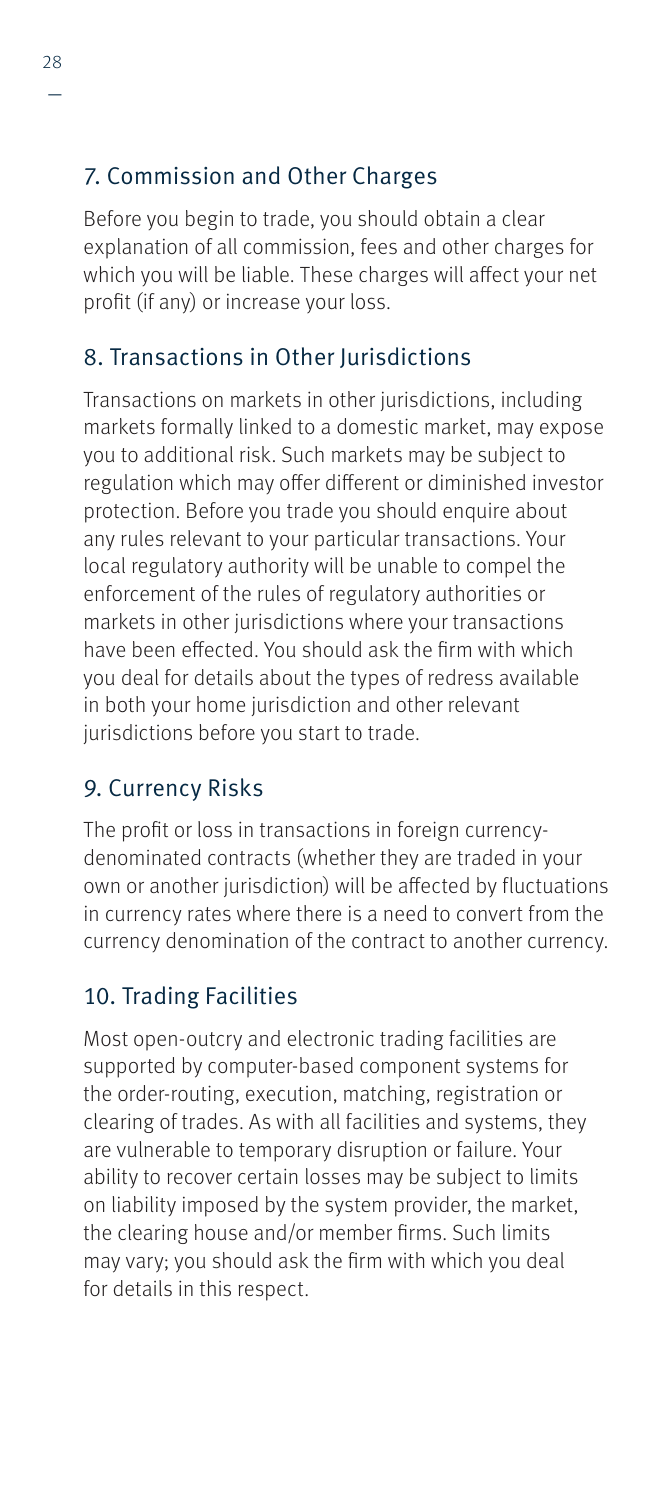#### 11. Electronic Trading

Trading on an electronic trading system may differ not only from trading in an open-outcry market but also from trading on other electronic trading systems. If you undertake transactions on an electronic trading system, you will be exposed to risks associated with the system including the failure of hardware and software. The result of any system failure may be that your order is either not executed according to your instructions or is not executed at all. Your ability to recover certain losses which are particularly attributable to trading on a market using an electronic trading system may be limited to less than the amount of your total loss.

#### 12. Off-Exchange Transactions

In some jurisdictions, and only then in restricted circumstances, firms are permitted to effect off-exchange transactions. The firm with which you deal may be acting as your counterparty to the transaction. It may be difficult or impossible to liquidate an existing position, to assess the value, to determine a fair price or to assess the exposure to risk. For these reasons, these transactions may involve increased risks.

Off -exchange transactions may be less regulated or subject to a separate regulatory regime. Before you undertake such transactions, you should familiarize yourself with applicable rules.

# Declaration of Trust Retirement Savings Plan (RSP)

- 1. Definitions. For the purposes hereof, the words and expressions set out below shall have the following meanings:
	- a) Agent: NBF Inc., through its NBIN division, as designated in Subsection 14 a) hereof.

—

 b) Annuitant: The person whose name is indicated as such in the Application and, after his death, the surviving Spouse as provided in the definition of the term "annuitant" under subsection 146 (1) of the Income Tax Act (Canada).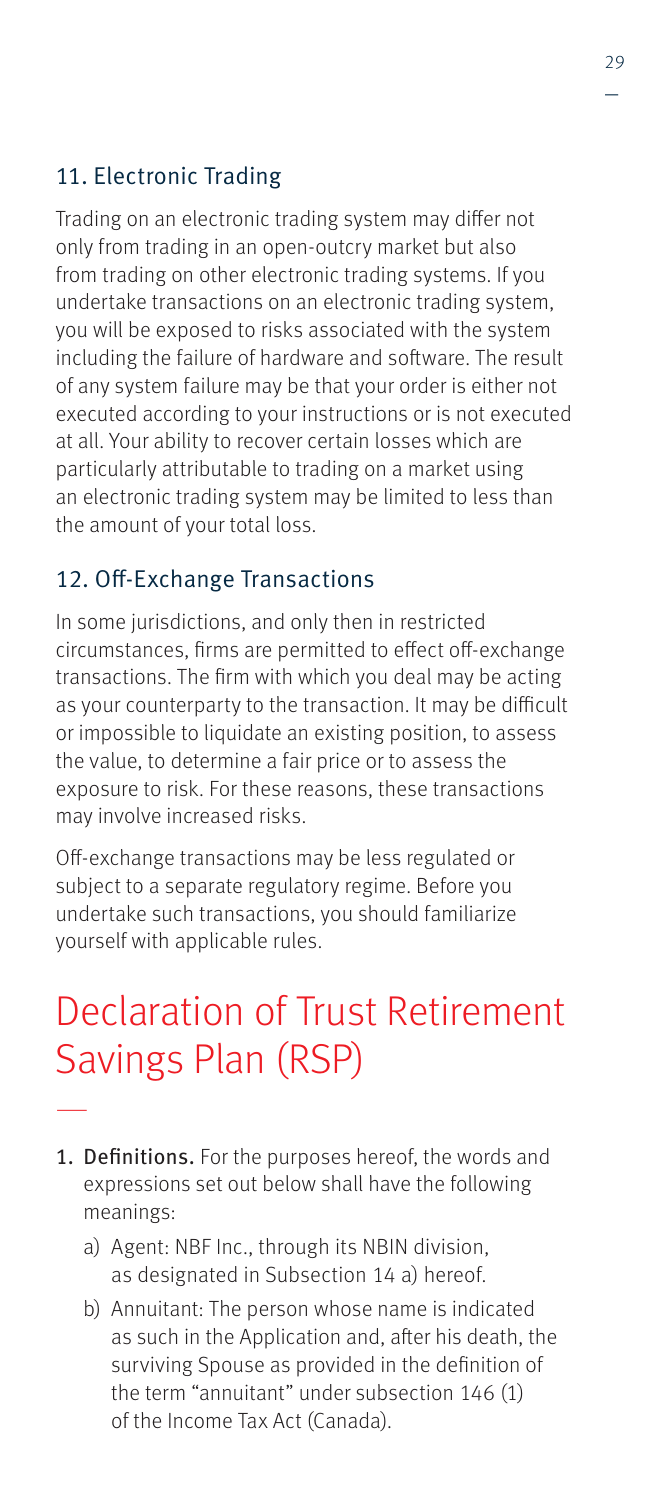- c) Application: The application for membership in the Plan, completed and signed by the Annuitant.
- d) Assets in the Plan: All property of any nature whatsoever which makes up the Plan, including the contributions made to the Plan from time to time, as well as any income, capital gains or other gains of any type whatsoever, generated or realized during the administration of the Plan by the Trustee.
- e) Beneficiary: The person who is or would be legally entitled to receive any Assets in the Plan or proceeds from the disposition of the Assets in the Plan in the case of the death of the Annuitant, pursuant to the applicable legislation, such as the Annuitant's surviving Spouse, estate, designated beneficiary, or legal representative within the meaning of the Income Tax Act (Canada).
- f) Contributing Spouse: The Spouse of the Annuitant whom the Annuitant declares in the Application is the Spouse who can make contributions to the Plan (applicable only for spousal RSPs).
- g) Maturity Date: Has the meaning ascribed to it in Section 4 hereof.
- h) Plan: The Natcan Trust Company Retirement Savings Plan established by the Trustee for the benefit of the Annuitant in accordance with the terms and conditions contained in the Application and herein, as such Plan may be amended from time to time.
- i) Spouse: A spouse or a common-law partner as defined in the Income Tax Act (Canada) respecting an RSP.
- j) Tax Legislation: The Income Tax Act (Canada) and corresponding legislation of the province in which the Annuitant resides specified in the Application, and the regulations adopted thereunder.
- k) Trustee: Natcan Trust Company, a trust company duly incorporated under the Trust and Loan Companies Act (Canada).
- 2. Establishment of the Plan. By means of the transfer by the Annuitant or the Contributing Spouse, if applicable, of a sum of money or any other property specified in the Application, the Annuitant establishes with the Trustee a retirement savings plan for his benefit in order to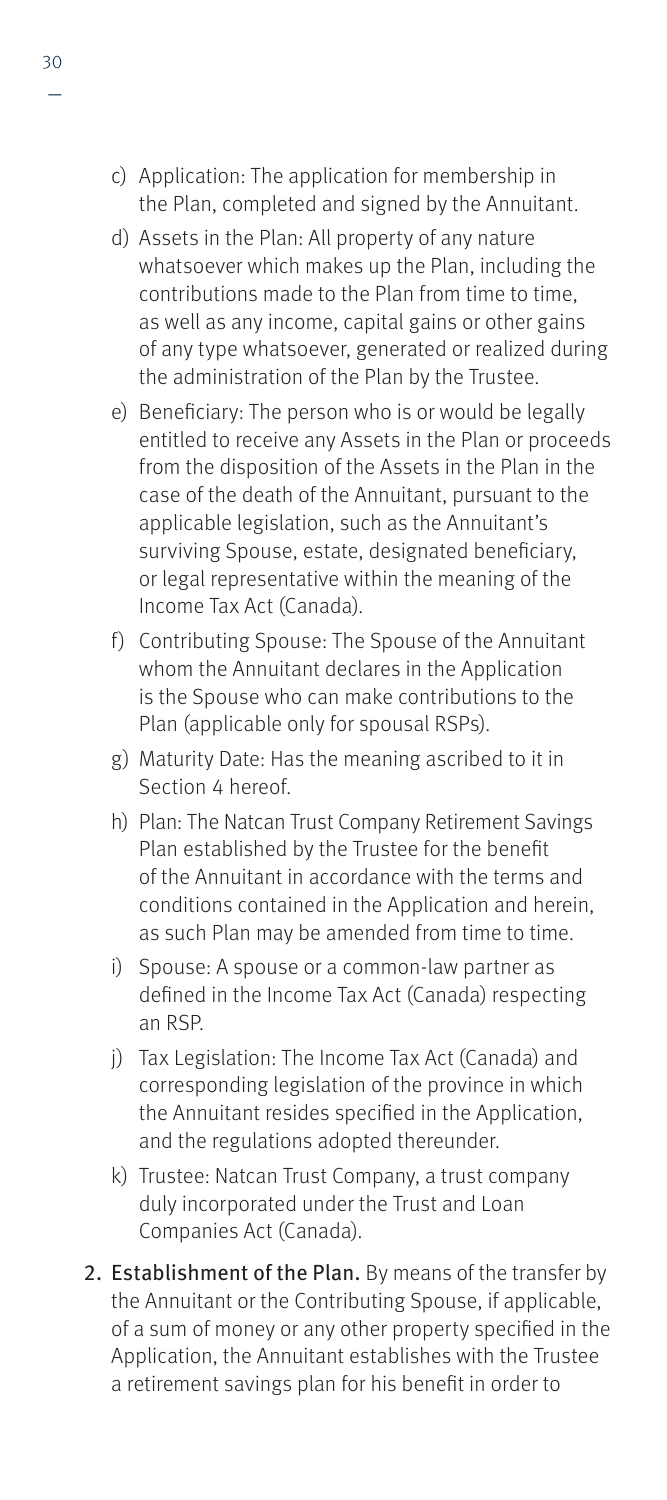obtain a retirement income at the Maturity Date. All contributions paid to the Plan, as well as any income, capital gains or other gains of any nature whatsoever, generated or realized by the Plan, and held in the Plan by the Trustee, and invested pursuant to the terms and conditions provided herein, shall be applied to the establishment of a retirement income for the Annuitant.

 The Plan shall constitute a trust for the purposes of Tax Legislation only, excluding any other purpose whatsoever.

 The Trustee, by accepting the Application, agrees to administer the Plan in the manner stipulated herein. Subject to registration of the Plan under the Tax Legislation, this Declaration of Trust shall take effect on the date of acceptance by the Trustee of the Application.

- 3. Registration. The Trustee shall apply for registration of the Plan pursuant to the Tax Legislation. In the course of such registration, the Trustee is hereby authorized to rely exclusively on the information provided by the Annuitant or his Spouse, as applicable, in the Application.
- 4. Maturity Date. The Plan shall mature on the date determined by the Annuitant, which date may be no later than December 31 of the calendar year during which the Annuitant shall reach the maximum age prescribed under the Income Tax Act (Canada).
- 5. Contributions. Until the Maturity Date, the Annuitant or the Contributing Spouse, if applicable, may at any time make additional contributions to the Plan. The Annuitant and the Contributing Spouse, if applicable, shall be solely responsible for ensuring that such contributions are within the limits prescribed by the Tax Legislation as well as for determining the taxation years for which such contributions may be deducted for income tax purposes.
- 6. Excess contributions. Within 90 days of receipt by the Trustee of a written request from the Annuitant or the Contributing Spouse, if applicable, the Trustee shall pay the person who made the contribution the amount set out in such request, constituting all of any excess cumulative contributions paid into the Plan, over and above the limits prescribed by Tax Legislation, in order to make it possible to reduce the amount of tax applicable to such cumulative excess contributions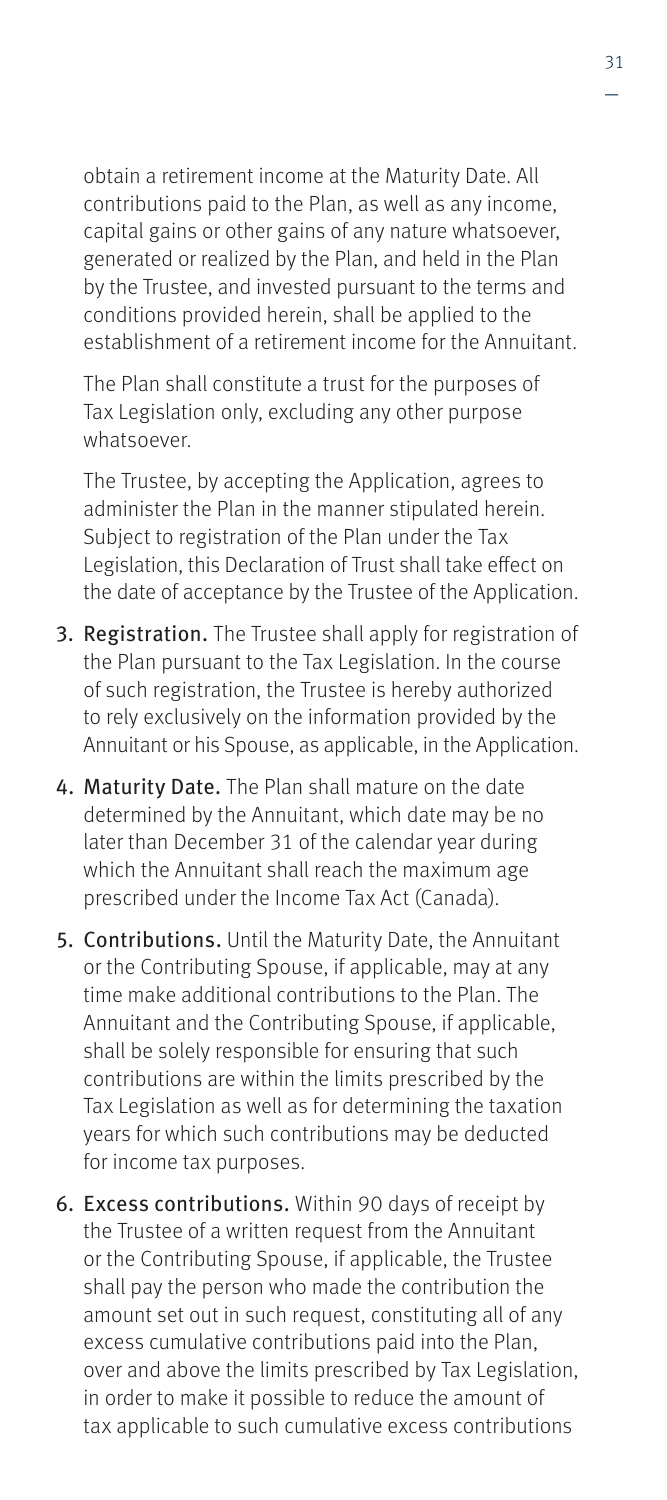under Part X.1 of the Income Tax Act (Canada). The Trustee is not responsible for calculating the excess contributions made to the Plan by the Annuitant or his Spouse.

 Unless otherwise instructed by the person making the request within 75 days of the receipt of the written request, the Trustee may dispose of the investments which it may select, in its entire discretion, for the purposes of such payment. The Trustee shall not be liable for any losses incurred by the Plan as a result of such disposition.

7. Investments. Until the Maturity Date, the Assets in the Plan shall be invested in investments that qualify for registered retirement savings plans within the meaning of Tax Legislation ("qualified investments"), in accordance with instructions given by the Annuitant to the Trustee from time to time in a form deemed satisfactory by the Trustee. The Annuitant is responsible for ensuring that investments made in or transferred to the Plan are and remain qualified investments.

 The Trustee shall exercise the care, diligence and skill of a reasonably prudent person to minimize the possibility that a trust governed by the Plan holds a non-qualified investment. The Annuitant will not hold the Trustee liable with regard to the investment of the Assets in the Plan, whether or not made pursuant to instructions given by the Annuitant. The investments shall not be limited to ones authorized by law for trustees.

 Notwithstanding any provision herein, the Trustee may, at its sole discretion, refuse to accept a property transfer or to make any investment whatsoever, especially if the Trustee believes that the investment does not comply with its internal standards or policies. The Trustee may also require the Annuitant to provide specific supporting documents before making certain investments under the Plan.

 The Annuitant may exercise the voting rights attached to units, shares or any other Securities held in the Plan, as applicable. For this purpose, the Annuitant is hereby appointed the Trustee's agent and attorney to execute and deliver proxies and other instruments in accordance with applicable laws.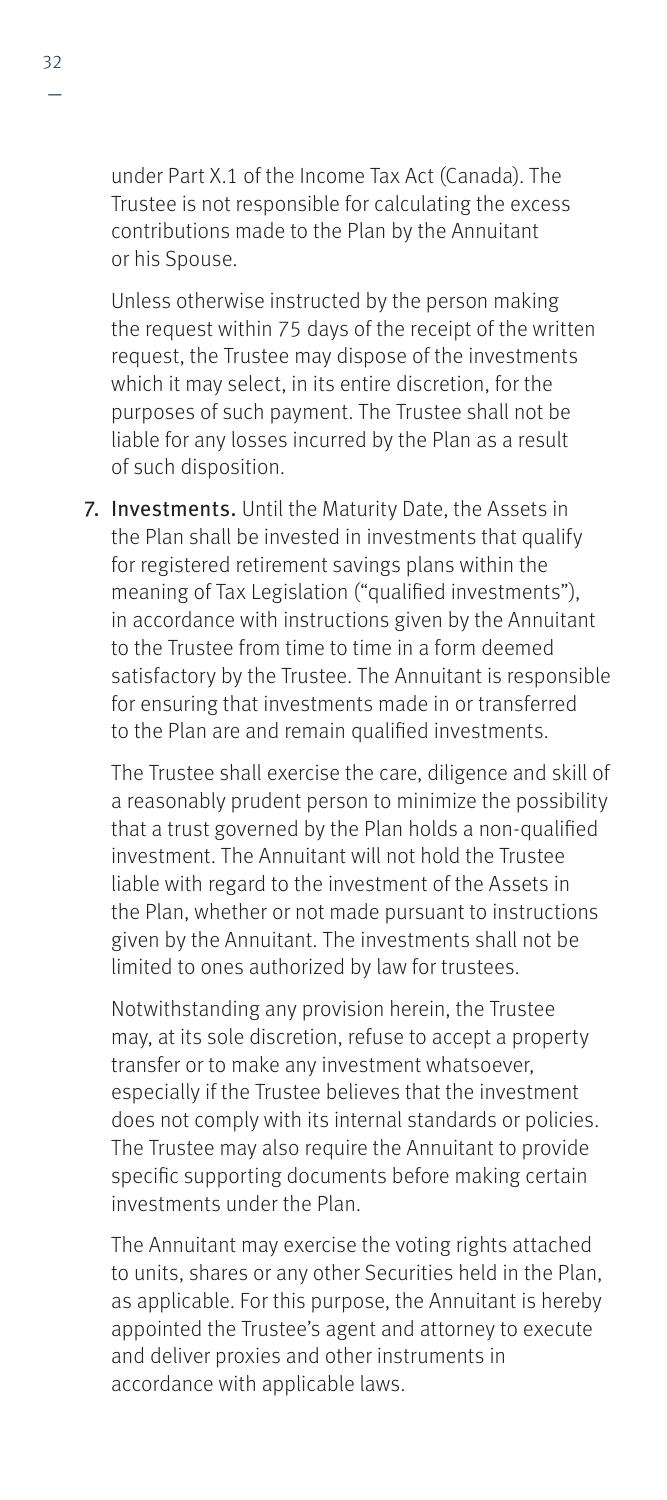#### 8. Restrictions.

- a) Assignment. The Annuitant acknowledges that this Plan, as well as the rights and benefits arising therefrom, may not be assigned or otherwise transferred.
- b) Security. The Annuitant acknowledges that the Plan or the Assets in the Plan may not be given as security by way of a mortgage or otherwise.
- c) Effects. Any agreement which purports or attempts to contravene the restrictions contained in this Section 8 shall be null and void.
- d) Withdrawals. The Plan does not provide for any payment before the Maturity Date except a refund of premiums in a lump sum or a payment to the Annuitant.

 Subject to such reasonable requirements as the Trustee may impose, the Annuitant may at any time prior to the Maturity Date withdraw an amount from the Plan by making a request in a form deemed satisfactory by the Trustee. The Trustee shall then dispose of all or certain of the assets as indicated by the Annuitant and pay the Annuitant an amount equal to the proceeds of the disposition of such assets (net of applicable disposition costs), less any (i) charges and taxes (including interest and penalties) that are or may become payable by the Trustee or the Plan itself, and (ii) any amount required to be withheld therefrom on account of the Annuitant's own liability for taxes resulting from a withdrawal of funds from the Plan.

 Withdrawals from a Plan with assets held in a locked-in arrangement may only be made as may be permitted by applicable laws as described in the applicable supplemental agreement.

 Upon such payment, the Trustee and Agent shall be subject to no further liability or duty to the Annuitant with respect to the Assets in the Plan, or the portion thereof that has been disposed of and paid. The Trustee will issue to the Annuitant such information returns in respect of any withdrawal, as required by applicable laws.

 If only a portion of the Assets in the Plan is disposed of in accordance with the foregoing paragraph, the Annuitant may specify in his notice which assets he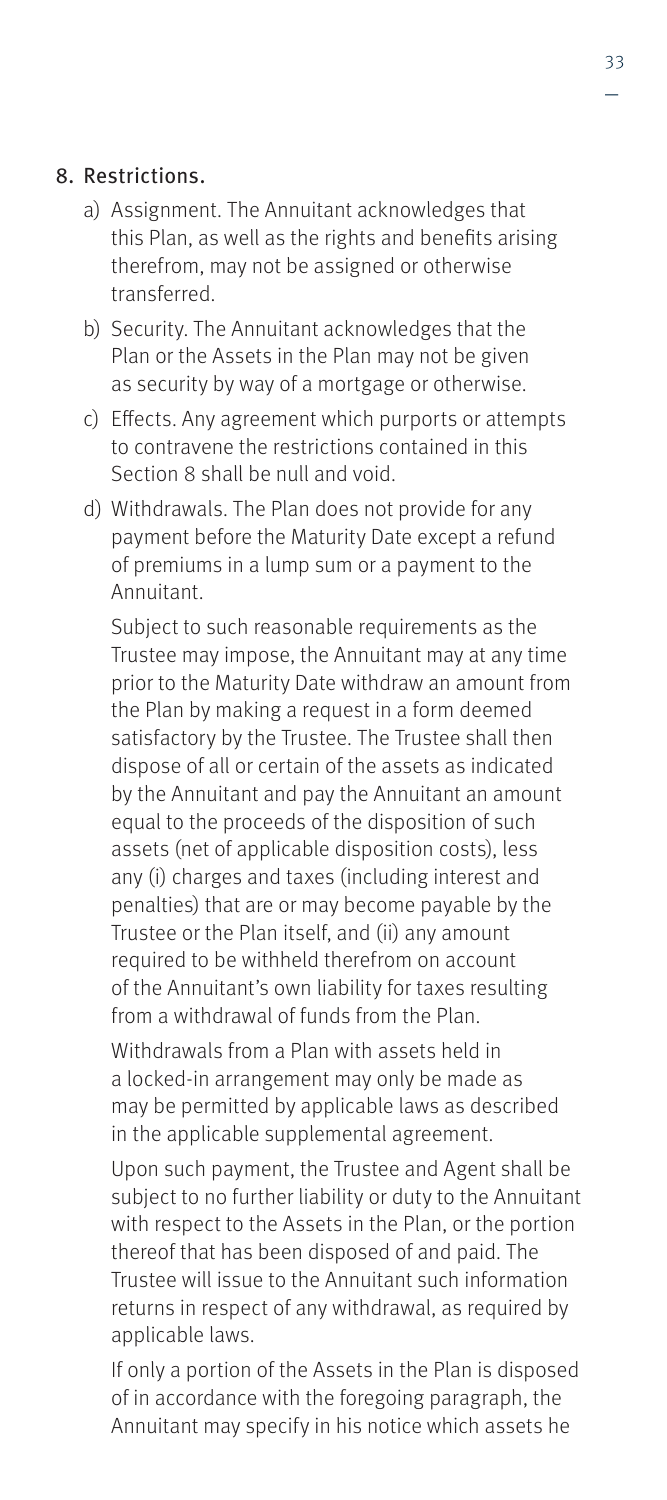wishes the Trustee to dispose of. Failing this, the Trustee shall dispose of such assets as the Trustee, in its sole discretion, may deem appropriate for this purpose. The Trustee shall not be liable for any losses incurred as a result of such disposition.

- e) Transfers to Other Plans. Subject to any legal conditions and such reasonable requirements as the Trustee may impose, the Annuitant may at any time request, in a form deemed satisfactory by the Trustee, that the Trustee:
	- i) transfer all or certain Assets in the Plan, or
	- ii) dispose of all or certain of the Assets in the Plan and transfer an amount equal to the proceeds of disposition of such assets (net of applicable disposition costs), less (i) any charges and taxes (including interest and penalties) that are or may become payable by the Trustee or the Plan itself, and (ii) any amount required to be withheld therefrom on account of the Annuitant's own liability for taxes arising on a transfer from the Plan to another registered plan as permitted by applicable laws.

Such transfers shall take effect within a reasonable time after all forms required to be completed in respect of such transfer have been completed and forwarded to the Trustee. Upon such transfer, the Trustee and Agent shall be subject to no further liability or duty to the Annuitant with respect to the Assets in the Plan, or the portion thereof, so transferred, as the case may be.

 If only a portion of the Assets in the Plan is transferred in accordance with the foregoing paragraph, the Annuitant may specify in his notice which assets he wishes to so transfer or which assets he wishes to dispose of in order to effect such transfer. Failing this, the Trustee shall transfer or dispose of such properties as it, in its sole discretion, may deem appropriate for this purpose. The Trustee shall not be liable for any losses incurred as a result of such disposition or transfer.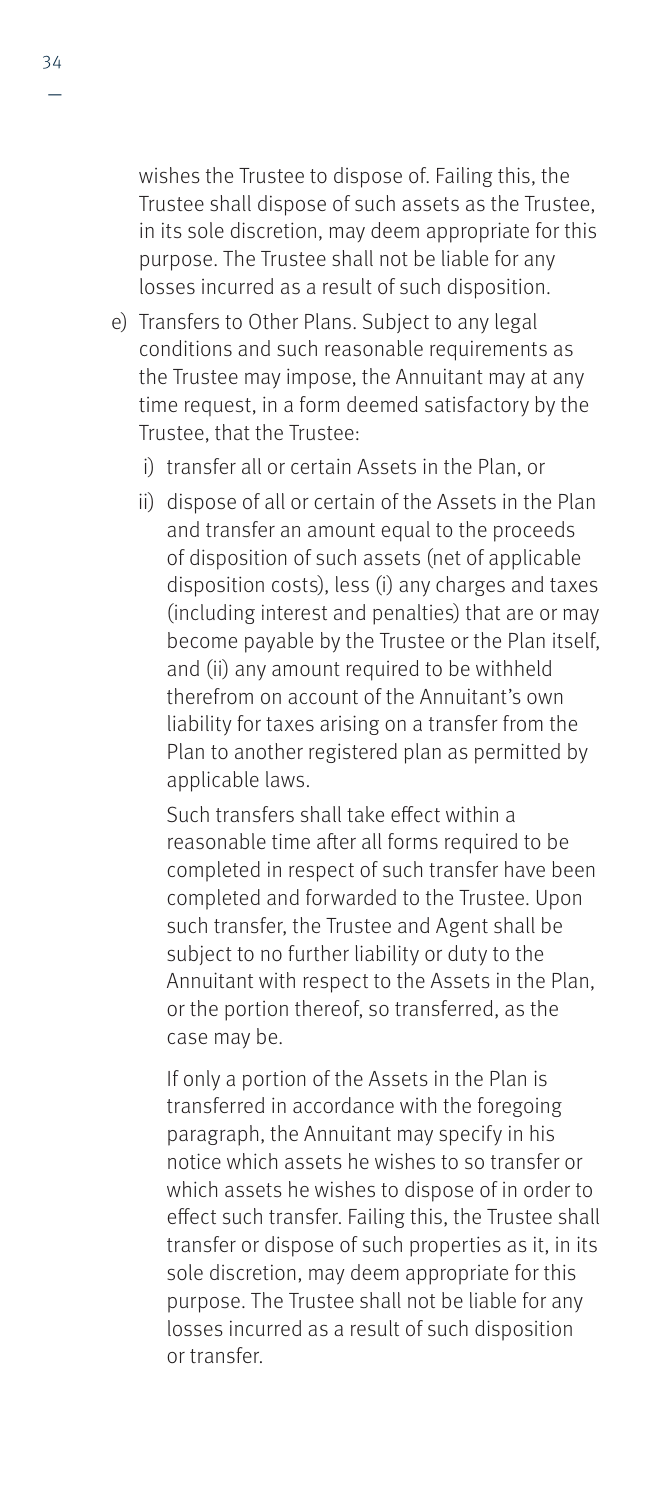- 9. Retirement Income. On the Maturity Date, the Trustee shall dispose of all Assets in the Plan, and using the proceeds from such disposition, after having paid any applicable cost of disposition thereof and the charges, taxes and fees payable hereunder, the Trustee covenants to pay the Annuitant a retirement income, in compliance with the Tax Legislation. The Trustee shall not be liable for any losses incurred as a result of such disposition.
	- a) Annuity. The Annuitant may choose to create his retirement income from among the various types of annuities offered by the Trustee and so inform the Trustee in writing no later than 90 days prior to the Maturity Date (hereinafter the "Annuity"). Any retirement income payable shall not be assigned in whole or in part. The Annuitant is fully responsible for choosing a type of Annuity that complies with the provisions of the Tax Legislation, in particular:
		- i) payments to the Annuitant under an Annuity must be made in equal annual or more frequent periodic amounts until such time as there is a payment in full or partial commutation of the retirement income and, where such Annuity is partial, equal annual or more frequent periodic payments thereafter;
		- ii) the aggregate of the periodic payments in a year under an Annuity after the Annuitant's death shall not exceed the aggregate of the payments under the Annuity in a year before that death;
		- iii) each Annuity must be commuted if it becomes payable to someone other than the Annuitant under this Plan.
	- b) Election to Transfer to a Retirement Income Fund. Notwithstanding the foregoing, the Annuitant, in the Annuitant's sole discretion, may, by way of a written request to the Trustee not less than 90 days prior to the Maturity Date, request that the Assets in the Plan be transferred to a Registered Retirement Income Fund (RRIF) in compliance with the Tax Legislation.
	- c) Default Transfer to RRIF. Notwithstanding any provision to the contrary, if, on the first day of November of the year in which the Annuitant reaches the prescribed age applicable to the most distant Maturity Date set out in Section 4 hereof, the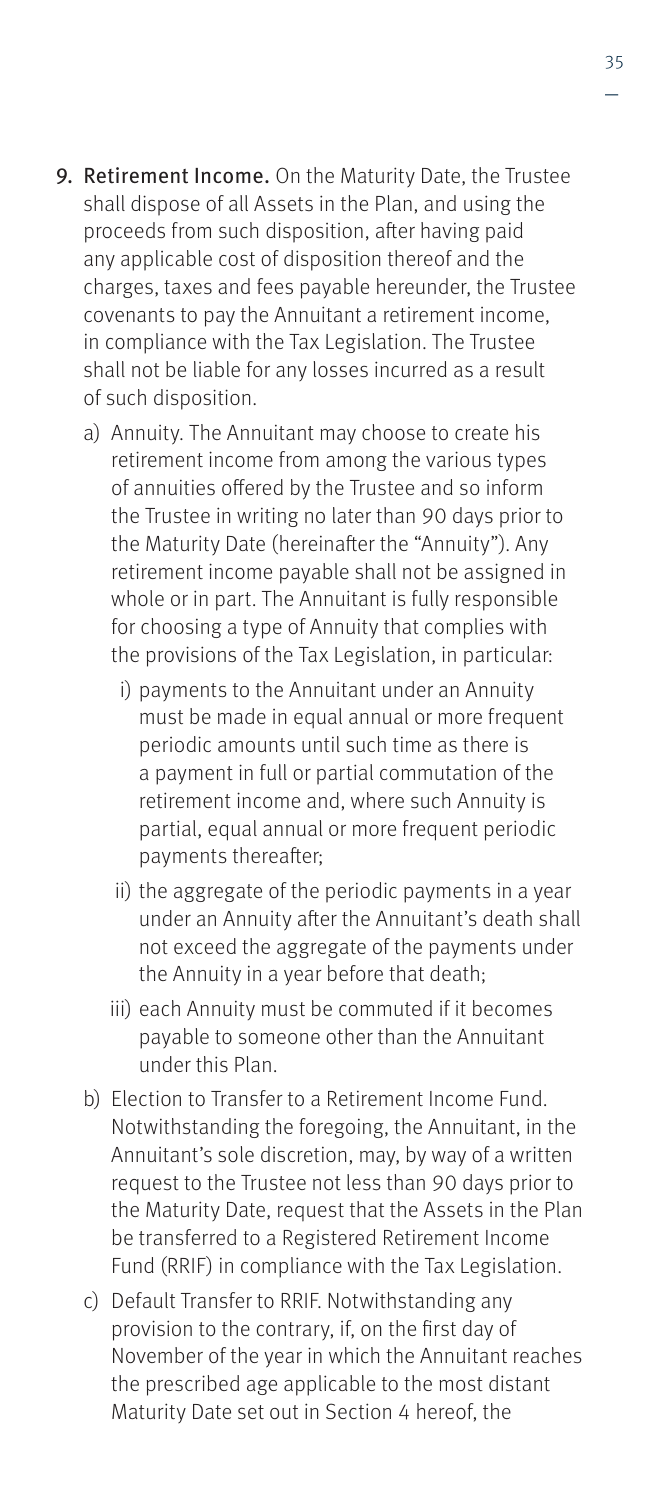Annuitant fails to notify the Trustee in writing in accordance with subsections 9 a) or 9 b) above, the Maturity Date shall then be deemed to be the first day of December of the same year. In such a case, the Trustee shall be deemed to have received instructions from the Annuitant to transfer the Assets in the Plan to a RRIF issued by the Trustee in the Annuitant's name in accordance with the Tax Legislation. In such case, the designated beneficiary of such fund shall be the person named as the designated beneficiary hereunder, if any.

- 10. No Advantage. The Annuitant, or a person with whom the Annuitant does not deal at arm's length, within the meaning of Tax Legislation, may not receive any benefit, payment or advantage, other than the benefits authorized under this Plan and the Tax Legislation.
- 11. Designation of Beneficiary (not available for retirement savings plans in the Province of Quebec). If permitted by applicable legislation, the Annuitant may designate one or more Beneficiaries to receive the proceeds payable under the provisions of the Plan; such designation may be made in the Application or another document, and it may be amended or revoked thereafter. The Trustee makes no representation and shall not be held liable in the case of total or partial invalidity or unenforceability of a designation of beneficiary signed by the Annuitant.

Any designation of beneficiary may only be made, amended or revoked in compliance with the applicable legislation by way of a written document or instrument, dated and signed by the Annuitant, the form and content of which shall be acceptable to the Trustee, and in particular shall specifically identify the Plan. Any designation, amendment or revocation of beneficiary shall come into force on the date it is received by the Trustee.

12. Death of Annuitant. Should the Annuitant die prior to the Maturity Date and before the Assets in the Plan are commuted into an Annuity or rolled into a Registered Retirement Income Fund, upon receipt of evidence satisfactory to the Trustee thereof and subject to Tax Legislation, the Trustee shall dispose of the Assets in the Plan, and after deducting any applicable tax, costs of such disposition, fees or any other amounts payable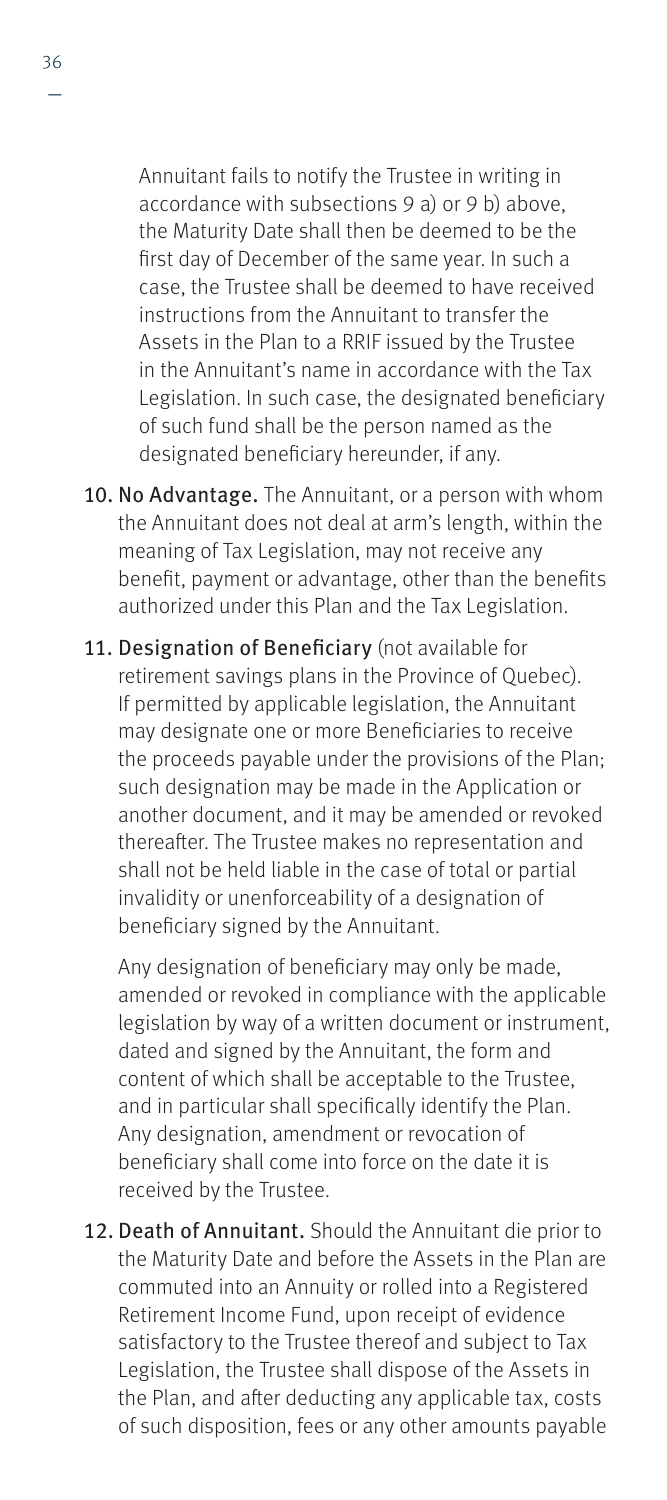hereunder, the Trustee shall pay in a lump sum the net proceeds of such disposition to the Plan's Beneficiaries or the Annuitant's estate.

 Notwithstanding the foregoing, in cases permitted by Tax Legislation, the Trustee may transfer the Assets in the Plan to one or more persons entitled thereto.

 No such payment or transfer shall be made unless and until the Trustee receives releases and/or other documents as it may reasonably require.

13. Separate Account and Tax Information. The Trustee shall maintain a separate account for the Plan and shall furnish to the Annuitant annually or more frequently, a statement showing, for each period, the contributions paid to the Plan, the assets and, if applicable, the income realized by the Plan, the fees, taxes, penalties or any other amounts debited from the account since the last statement, the balance of the account as well as any other information deemed relevant by the Trustee in its sole discretion.

 The Trustee shall annually provide the Annuitant or the Contributing Spouse, as applicable, with information returns regarding the contributions paid to the Plan in accordance with the Tax Legislation.

 The Annuitant and the Contributing Spouse, as applicable, are responsible for ensuring that any deduction claimed for income tax purposes does not exceed the permitted deductions under the Tax Legislation.

 Assets in the Plan held through a locked-in retirement account or other locked-in arrangements will be accounted for separately.

#### 14. Provisions Regarding the Trustee.

 a) Delegation of Powers. The Trustee may delegate to its agents, including NBF Inc., through its NBIN division (the "Agent"), any of its administrative duties or its powers to do specific things, and the delegate may receive all or part of the fees to which the Trustee is entitled hereunder, it being understood, however, that ultimate responsibility for administering the Plan shall remain vested in the Trustee.

37 —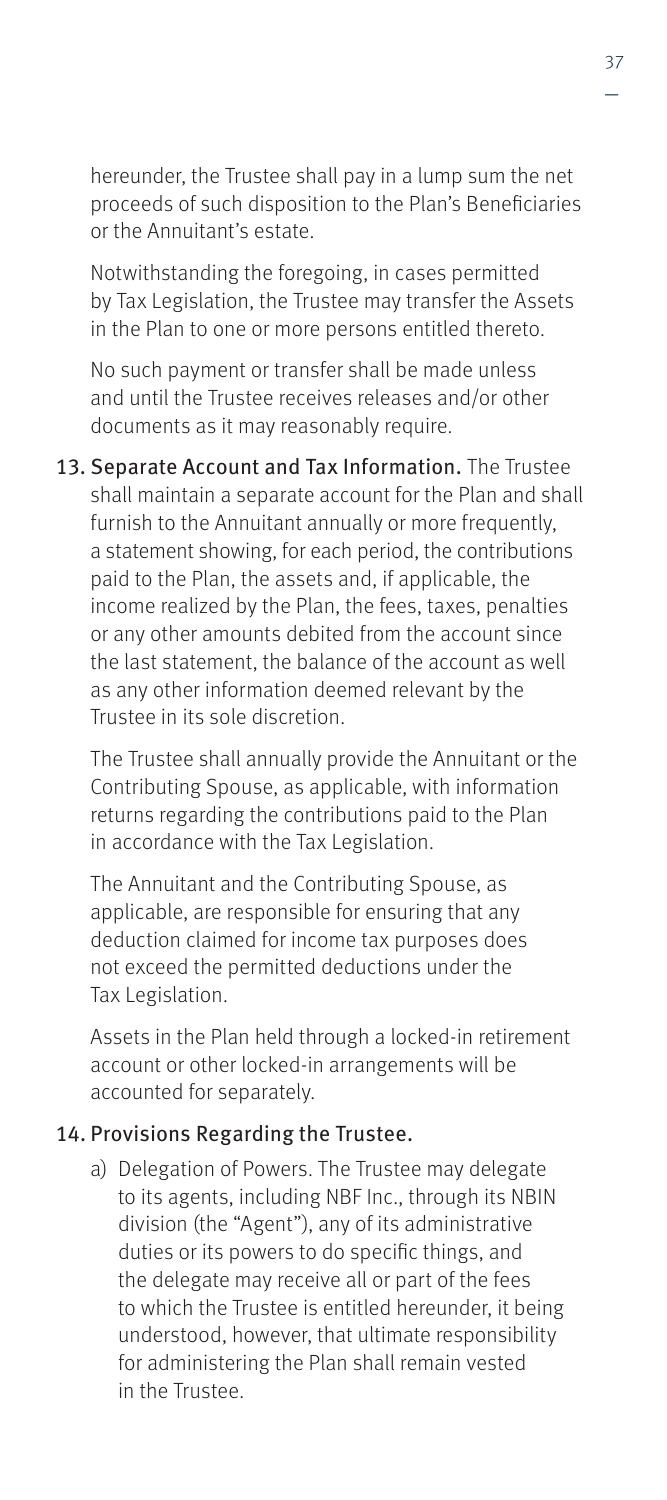- b) Withdrawal of Trustee. The Trustee may withdraw as the administrator of the Plan upon 30 days' prior notice given to the Annuitant in the manner set out in subsection 15 e) hereof and provided a replacement trustee has accepted the appointment and on condition such replacement is a body corporate resident in Canada duly authorized by the applicable laws to act in such capacity.
- c) Fees and Expenses. The Trustee shall be paid the fees and other charges it prescribes from time to time, which may be directly charged against and deducted from the Assets in the Plan. The Trustee shall be entitled to charge fees upon the termination of the Plan, the transfer or withdrawal of Assets in the Plan or any other event which it may reasonably determine. These fees are disclosed to the Annuitant in accordance with the applicable legislation. The Trustee shall be reimbursed by the Annuitant for all fees, out-of-pocket expenses and costs incurred by it or its agents in connection with the administration of the Plan or the production of any tax statements or other documents required under the Tax Legislation.
- d) Reimbursement of taxes. The reimbursement of any and all taxes, interest or penalty payable may be directly charged against and deducted from the Assets in the Plan but only as far as permitted by the applicable legislation. The Trustee may then, without further notifying the Annuitant, dispose of Assets in the Plan, in whole or in part, on such conditions as it may determine and apply the proceeds of such disposition to the payment. The Trustee shall not be liable for any losses incurred as a result of such disposition.

 The Annuitant shall reimburse the Trustee for any overdraft resulting from the payment of such fees, out-of-pocket expenses and costs within 30 days of the date the Annuitant is notified thereof. Should the Annuitant fail to make such reimbursement on time, the Trustee may, without further notifying the Annuitant, dispose of Assets in the Plan, in whole or in part, on such conditions as it may determine and apply the proceeds of such disposition to the payment of such fees, out-of-pocket expenses, costs and overdrafts. The Trustee shall not be liable for any losses incurred as a result of such disposition.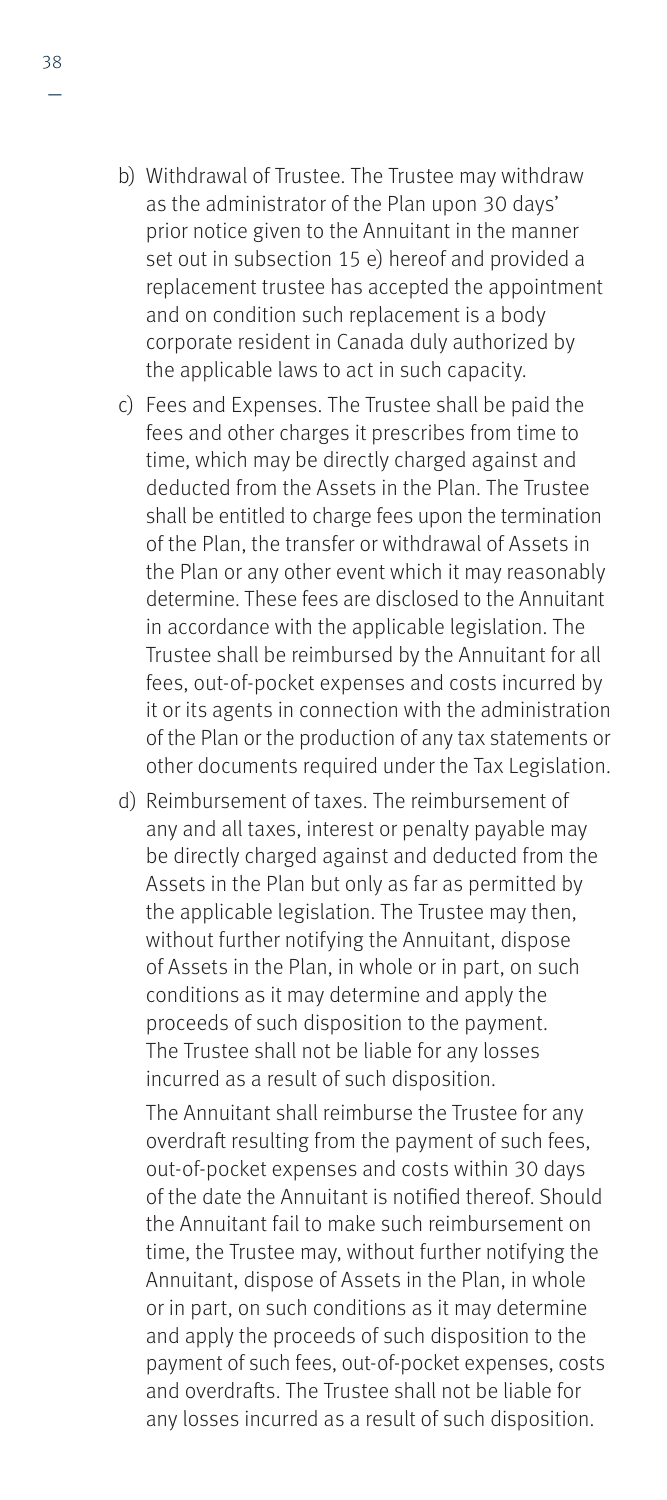e) Liability and Hold-Harmless. The Annuitant or the Beneficiaries will at all times indemnify the Trustee and its nominees, agents and correspondents in respect of any and all taxes, interest, penalties, assessments, fees (including legal fees), claims and demands made by tax authorities or other third parties, or resulting from the custody or administration of the Plan or the holding of prohibited or non-qualified investments in the Plan, and will hold them harmless from all of the foregoing, except in the case of the gross negligence of the Trustee. Any such payment must be made within 30 days of the date the Annuitant or the Beneficiaries are notified thereof.

 Without limiting the scope of any other provision hereof, neither the Trustee nor any of its nominees, agents or correspondents shall be liable for any loss incurred by the Plan, by the Annuitant or by any Beneficiary, as a result of the acquisition, disposition or retention of any investment, whether or not acquired at the direction of the Annuitant, as a result of any payment or transfer out of the Plan as requested by the Annuitant, as a result of the refusal to follow instructions that the Trustee, in its sole discretion, views are contrary to any provision hereof or to any applicable legislation, as a result of force majeure or irresistible force.

 f) Instructions. The Trustee shall be empowered to follow the instructions received from the Annuitant or any other person designated in writing by the Annuitant, whether transmitted in person, by mail, fax or any other electronic means.

#### 15. Various Provisions.

- a) Amendments. The Trustee may, from time to time, in its sole discretion, amend the terms of the Plan (i) to satisfy the requirement of any applicable law, or (ii) by giving 30 days' notice in writing thereof to the Annuitant, provided, however, that any such amendments do not disqualify the Plan as a registered retirement savings plan within the meaning of Tax Legislation.
- b) Evidence. The recording of the date of birth of the Annuitant or of his Spouse on the Application shall constitute sufficient certification of such age,

39 —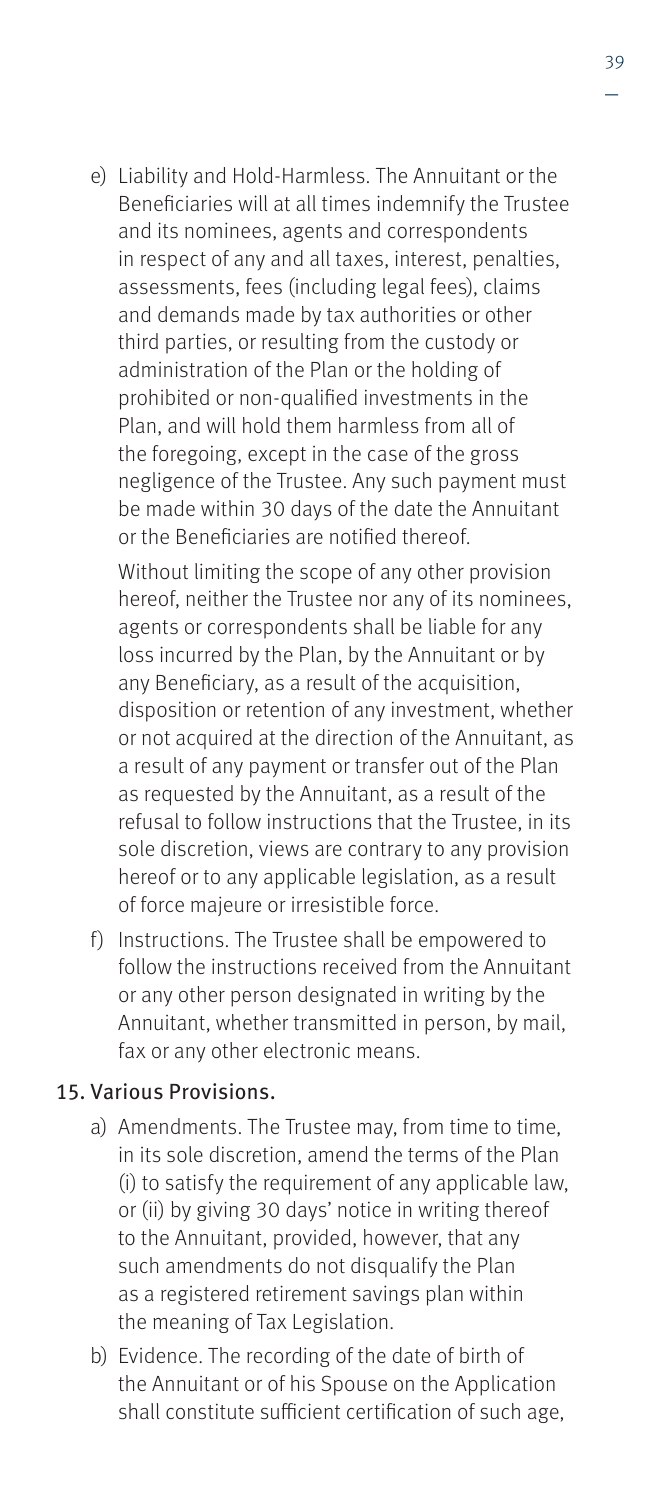subject to any further evidence which may be required thereof. The Trustee reserves the right to require the Annuitant, the Contributing Spouse or any person claiming to be a Beneficiary, as the case may be, to provide, at the appropriate time and at their own expense, satisfactory proof of age, of the survival or death of the Annuitant or the Contributing Spouse and of their title or entitlement as a Beneficiary.

- c) Binding. The terms and conditions hereof will be binding upon the Annuitant's heirs and legal personal representatives and upon any successors and assigns of the Trustee. Notwithstanding the foregoing, if the Plan or the Assets in the Plan are transferred to a replacement trustee, then the terms of such replacement trustee's declaration of trust will govern thereafter.
- d) Interpretation. Wherever the context so requires, a word used in the masculine gender shall include the feminine or neuter and vice versa, and the singular number shall include the plural and vice versa.
- e) Notices. Any notice to the Trustee hereunder shall be validly given, if delivered or mailed postage prepaid to the Trustee at the address indicated in the Application, or to any other address that the Trustee may from time to time specify in writing, and it shall be effective only on the day that such notice was actually delivered to or received by the Trustee.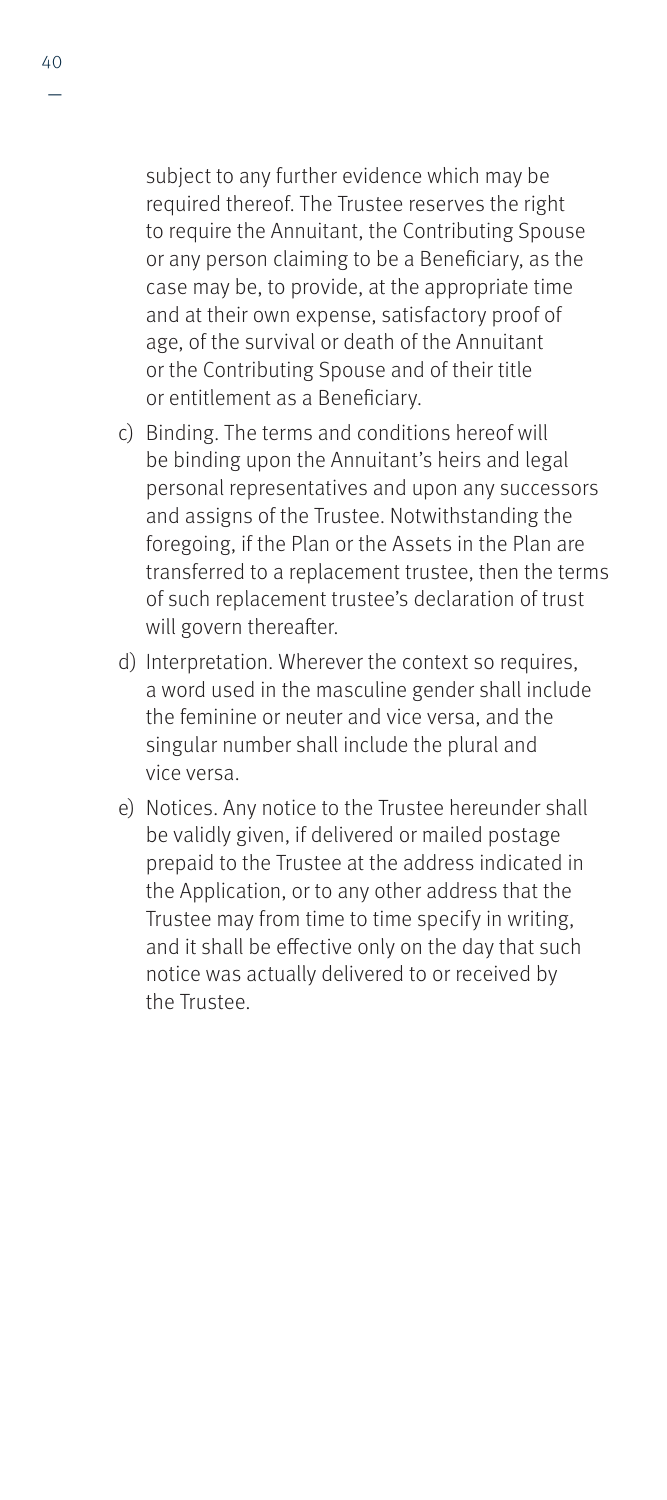Any notice, statement or receipt given by the Trustee to the Annuitant, the Annuitant's Spouse or any person authorized to receive notice under the Plan, shall be validly given if mailed postage prepaid to the address recorded in the books of the Trustee with respect to the Plan, and any notice, statement or receipt so mailed shall be deemed to have been given on the day of mailing. Any written instruction, notice or information communicated to the Trustee will be considered valid only if it is in a form deemed satisfactory by the Trustee.

- f) Declaration of Non-Residency. The Annuitant must and undertakes to immediately notify the Trustee if he is or becomes a non-resident of Canada.
- g) Applicable Legislation. The Plan shall be governed and construed in accordance with the laws of the province in which the Annuitant resides, as shown in the Application, and with the Tax Legislation.

 In Quebec, the Plan shall not in any way constitute a trust within the meaning of the Civil Code of Quebec. Given the particular nature hereof and the administrative rules created hereby, the rules of Title VII of Book IV of the Civil Code of Quebec relating to the administration of the property of third parties shall not apply to the Trustee.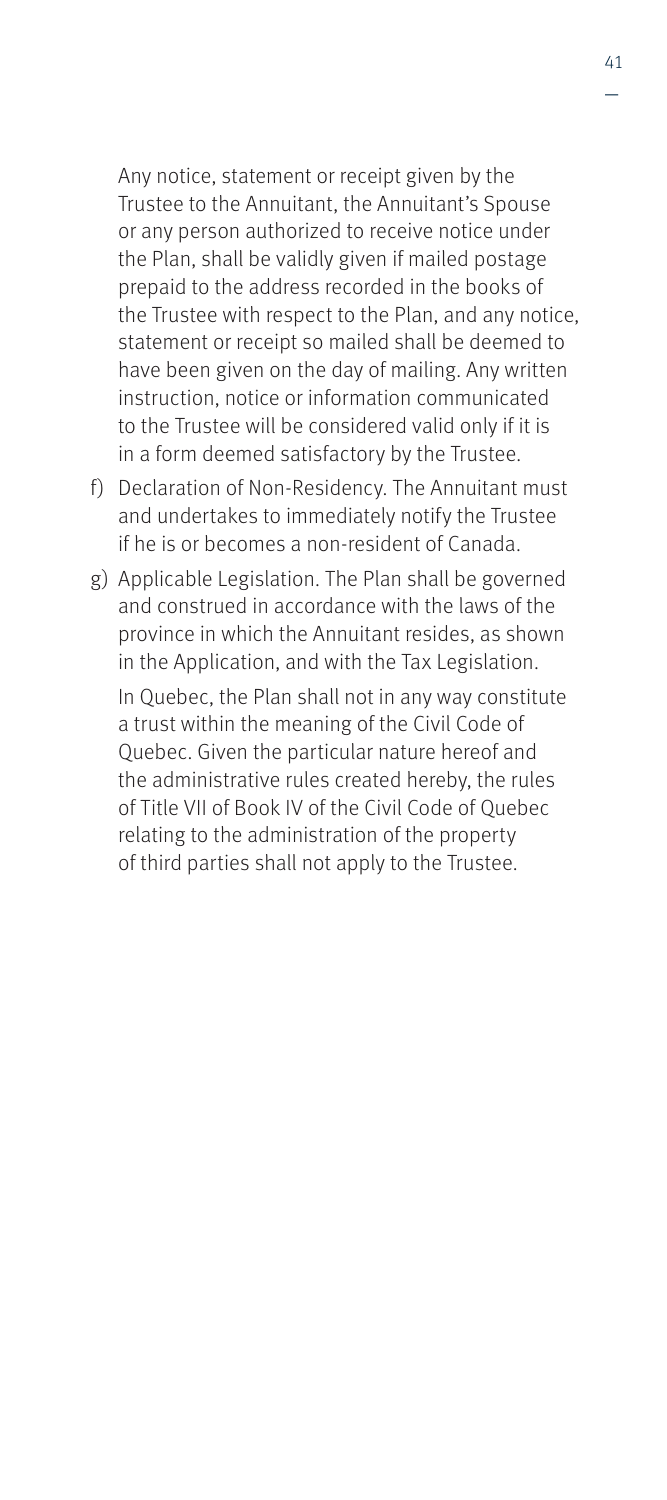# Declaration of Trust Retirement Income Fund (RIF)

- 1. Definitions. For the purposes hereof, the words and expressions set out below shall have the following meanings:
	- a) Agent: NBF Inc., through its NBIN division, as designated in Subsection 12 a) hereof.
	- b) Annuitant: The person whose name is indicated as such in the Application and, after his death, the surviving Spouse as defined in subsection 146.3(1) of the Income Tax Act (Canada) (such surviving Spouse being designated the "Successor Annuitant").
	- c) Application: The application for membership in the Fund, included in the account opening form, completed and signed by the Annuitant.
	- d) Assets in the Fund: All property of any nature whatsoever which makes up the Fund, including assets transferred to the Fund in accordance with the provisions of Section 4 hereof, as well as any income or gains of any type whatsoever, generated or realized during the administration of the Fund by the Trustee.
	- e) Beneficiary: The person who is or would be legally entitled to receive any Assets in the Fund or proceeds from the disposition of the Assets in the Fund in the case of the death of the Annuitant, pursuant to the applicable legislation, such as the Annuitant's surviving Spouse, estate, designated beneficiary or legal representative within the meaning of the Income Tax Act (Canada).
	- f) Fund: The Natcan Trust Company Retirement Income Fund established by the Trustee for the benefit of the Annuitant in accordance with the terms and conditions contained in the Application and herein, which may be amended from time to time.
	- g) RRIF: A registered retirement income fund, as defined in the Tax Act.
	- h) RRSP: A registered retirement savings plan, as defined in the Tax Act.

—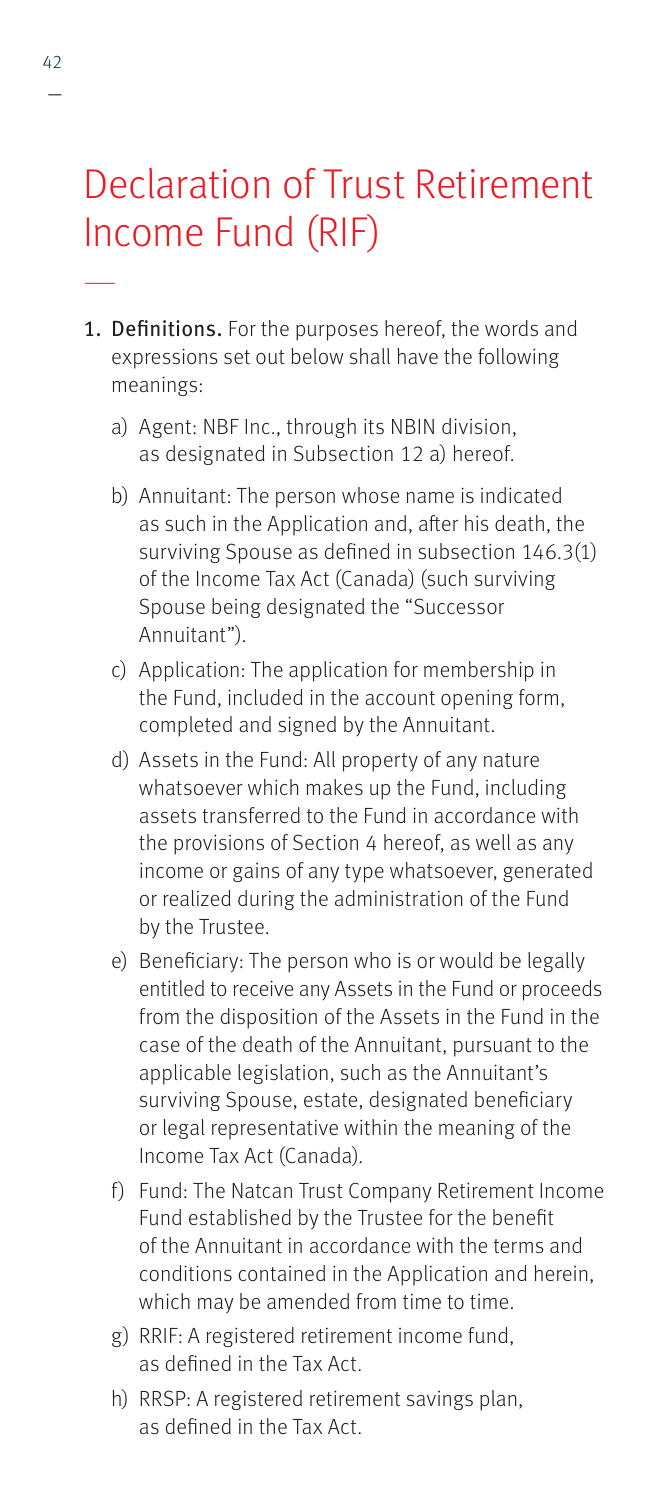- i) Spouse: A spouse or a common-law partner as defined in the Income Tax Act (Canada) respecting a RIF.
- j) Tax Act: The Income Tax Act (Canada) and the regulations adopted thereunder.
- k) Tax Legislation: The Income Tax Act (Canada) and corresponding legislation of the province in which the Annuitant resides specified in the Application, and the regulations adopted thereunder.
- l) Trustee: Natcan Trust Company, a trust company duly incorporated under the Trust and Loan Companies Act (Canada).
- 2. Establishment of the Fund. By means of the transfer to the Trustee by the Annuitant of the assets specified in the Application, in accordance with Section 4 hereof, the Annuitant establishes with the Trustee a retirement income fund for his benefit, by which the Trustee covenants to pay each year to the Annuitant sums of money in accordance with this Declaration. All assets paid into the Fund, as well as any income, capital gains or other gains of any nature whatsoever, generated or realized by the Fund and held in the Fund by the Trustee, and invested pursuant to the provisions provided herein, are used to make payments to the Annuitant in accordance with this Declaration.

 The Fund shall constitute a trust for the purposes of the Tax Legislation only, excluding any other purpose whatsoever.

 The Trustee, by accepting the Application, agrees to administer the Fund in accordance with the Tax Legislation and in the manner stipulated herein. Subject to registration of the Fund under the Tax Legislation, this Declaration of Trust shall take effect on the date of acceptance by the Trustee of the Application.

3. Registration. The Trustee shall apply for registration of the Fund pursuant to the Tax Legislation. In the course of such registration, the Trustee is hereby authorized to rely exclusively on the information provided by the Annuitant or his Spouse, as applicable, in the Application. If any of the tax authorities concerned refuses such registration, the Application and this Declaration shall be cancelled, and the sums or property transferred to the Fund by the Annuitant or the contributing spouse, if applicable, shall be reimbursed.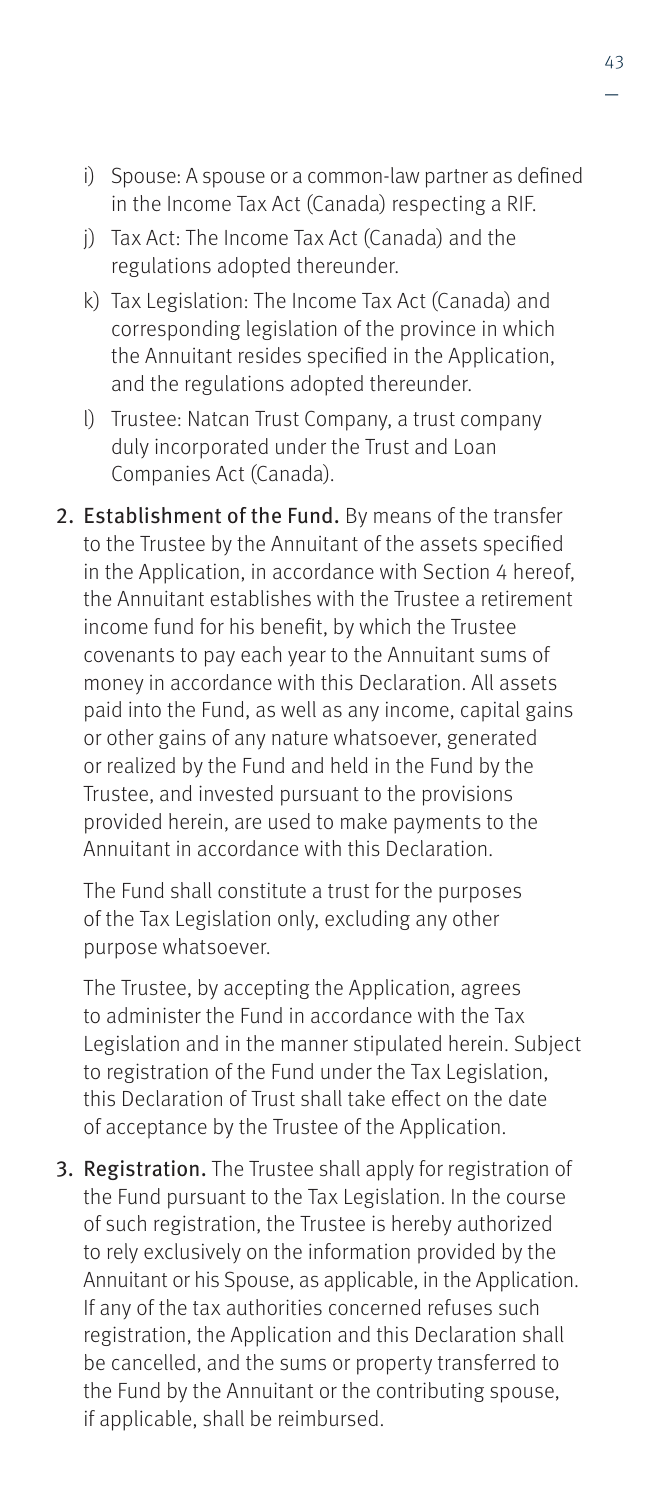- 4. Assets transferred to the Fund. Subject to the minimal consideration that it can set in its sole discretion, the Trustee may accept that the only assets that can be transferred to the Fund, as consideration, are assets that are transferred:
	- i) from an RRSP of which the Annuitant is the beneficiary;
	- ii) from another RRIF of which the Annuitant is the beneficiary;
	- iii) from the Annuitant, to the extent that the consideration is an amount referred to in subparagraph 60(l)(v) of the Tax Act and, if applicable, any equivalent provisions in the Tax Legislation, and in particular of any amount paid as reimbursement of premiums pursuant to the death of a Spouse, originating with an RRSP of which the Spouse of the Annuitant was the beneficiary;
	- iv) from an RRSP or a RRIF of which the Spouse or former Spouse of the Annuitant is the Beneficiary, in accordance with an order, or judgment of a court having jurisdiction or with a written separation agreement, relating to a division of property between the Annuitant and his Spouse or former Spouse in settlement of rights arising out of, or on the breakdown of, their marriage or common-law partnership;
	- v) from a registered pension plan of which the Annuitant is a member (as defined in subsection 147.1(1) of the Tax Act);
	- vi) from a registered pension plan in accordance with subsections 147.3(5) or (7) of the Tax Act;
	- vii) from a specified pension plan in circumstances to which subsection 146(21) of the Tax Act applies;
	- viii) in accordance with the provisions of the Tax Legislation.
- 5. Investments. The Assets in the Fund shall be invested in investments that qualify for the Fund within the meaning of the Tax Legislation ("qualified investments"), in accordance with instructions given by the Annuitant to the Trustee from time to time in a form deemed satisfactory by the Trustee. The Annuitant is responsible for ensuring that investments made in or transferred to the Fund are and remain qualified investments.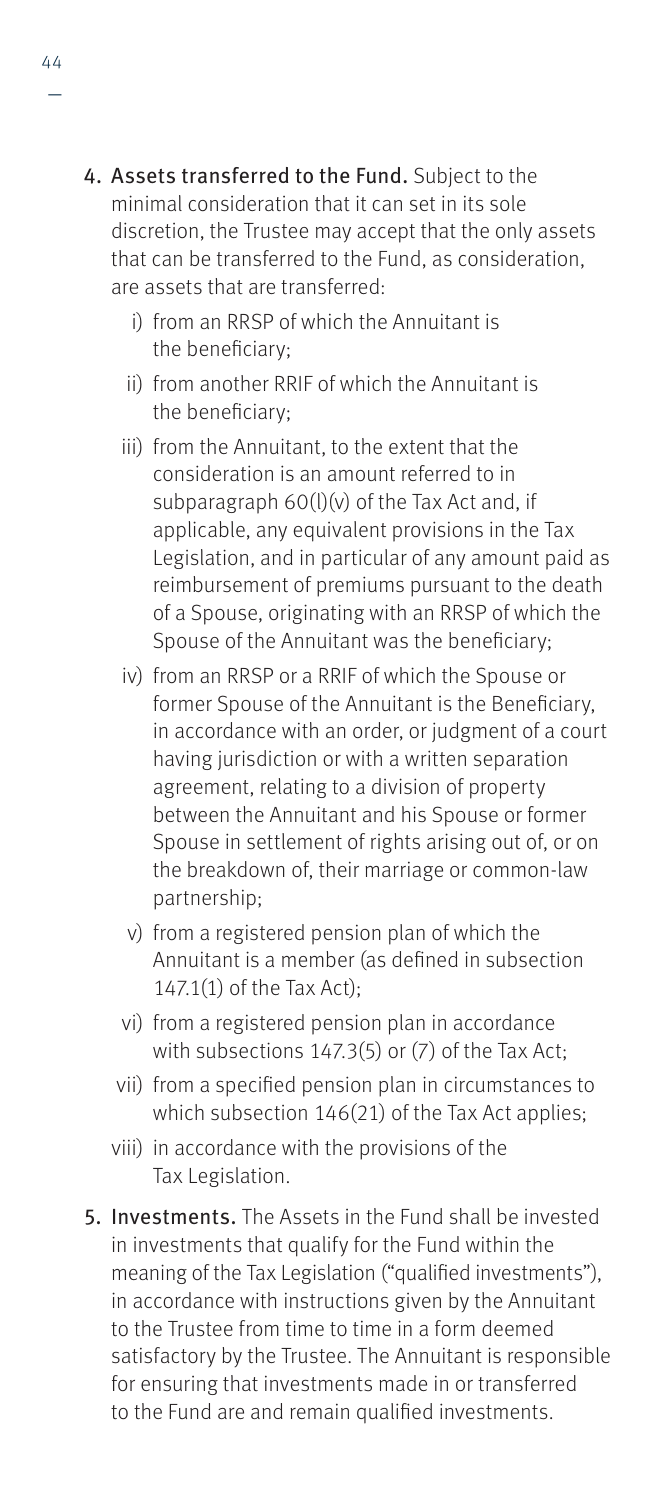The Trustee shall exercise the care, diligence and skill of a reasonably prudent person to minimize the possibility that a trust governed by the Plan holds a non-qualified investment. The Annuitant will not hold the Trustee liable with regard to the investment of the Assets in the Fund, whether or not made pursuant to instructions given by the Annuitant. The investments shall not be limited to ones authorized by law for trustees.

 Notwithstanding any provision herein, the Trustee may, at its sole discretion, refuse to accept a property transfer or to make any investment for any reason whatsoever, especially if the Trustee believes that the investment does not comply with its internal standards or policies. The Trustee may also require the Annuitant to provide specific supporting documents before making certain investments under the Fund.

 The Annuitant may exercise the voting rights attached to units, shares or any other securities held in the Fund, as applicable. For this purpose, the Annuitant is hereby appointed the Trustee's agent and attorney to execute and deliver proxies and other instruments in accordance with applicable laws.

#### 6. Restrictions.

- a) Assignment. The Annuitant acknowledges that this Fund, as well as the rights and benefits arising therefrom, may not be assigned or otherwise transferred. In particular, no payment made under the Fund may be assigned, in full or in part.
- b) Security. The Fund or the Assets in the Fund may not be given as security, by mortgage or otherwise, and may only be used to ensure the payment of retirement income.
- c) Payments. Notwithstanding any provision to the contrary, the Trustee makes only the payments described in paragraphs 146.3(2)(d) and 146.3(2)(e),  $146.3(14)$  and  $146.3(14.1)$  and in the definition of "retirement income fund" in paragraph 146.3(1) of the Tax Act.
- d) Effects. Any agreement which purports or attempts to contravene the restrictions contained in this Section 6 shall be null and void.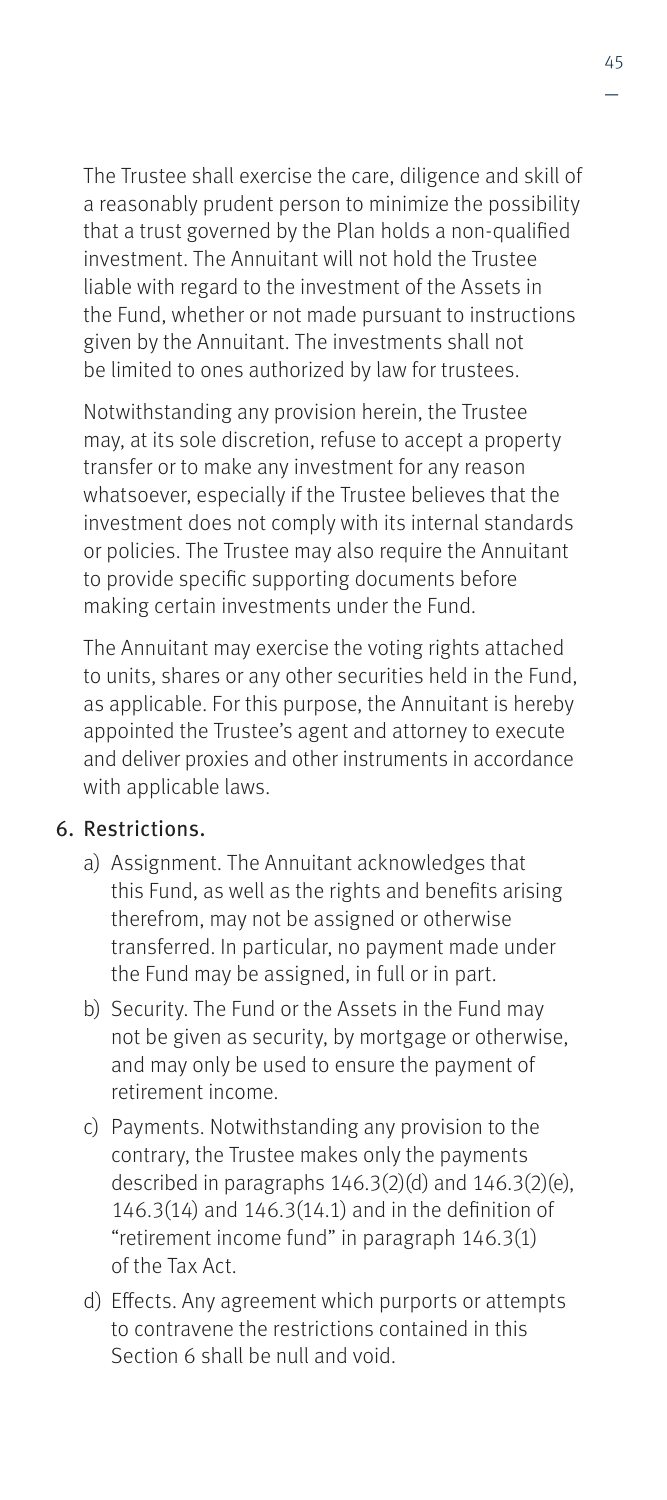- 7. Payments. In accordance with the Tax Legislation, the Trustee shall pay the Annuitant or Successor Annuitant according to what is specified in Section 9 hereof. Each year and no later than in the year immediately following the year in which the Application was accepted by the Trustee, the Trustee shall make payments from the Fund for the benefit of the Annuitant. However, subject to any provision contrary to Section 9 hereof and unless the Trustee is otherwise authorized under the Tax Legislation, these payments may only be made in accordance with the following conditions and the Tax Legislation:
	- a) Annual Payments. The total payments to the Annuitant out of the Fund for each year shall correspond to the amount selected by the Annuitant on the Application (such amount being no lower than the minimum amount and no higher than the maximum amount). The Annuitant may change the amount of the payment selected, upon written notice to the Custodian in a form deemed satisfactory by the Custodian, no later than January 1 of the year in which the change is to come into effect.

The new payment amount is in effect until another notice of amendment is duly given to the Trustee. If the amount that the Annuitant has chosen is less than the minimum amount, the Trustee shall nevertheless pay the minimum amount required by the Tax Legislation. If the amount that the Annuitant has chosen is greater than the maximum amount, the Trustee shall nevertheless pay the maximum amount authorized by the Tax Legislation.

 The amount selected by the Annuitant shall then be amended to correspond to the minimum amount or maximum amount, as applicable, with respect to such year.

 b) Minimum Amount. In the year of the establishment of the Fund the "minimum amount" that is required to be withdrawn from the Fund is nil. For any other year, the "minimum amount" shall be calculated in accordance with the Tax Legislation.

 The Annuitant may elect to base the minimum amount on his age or his Spouse's age. The Annuitant may not make or change any such election after the first payment has been made under the Fund.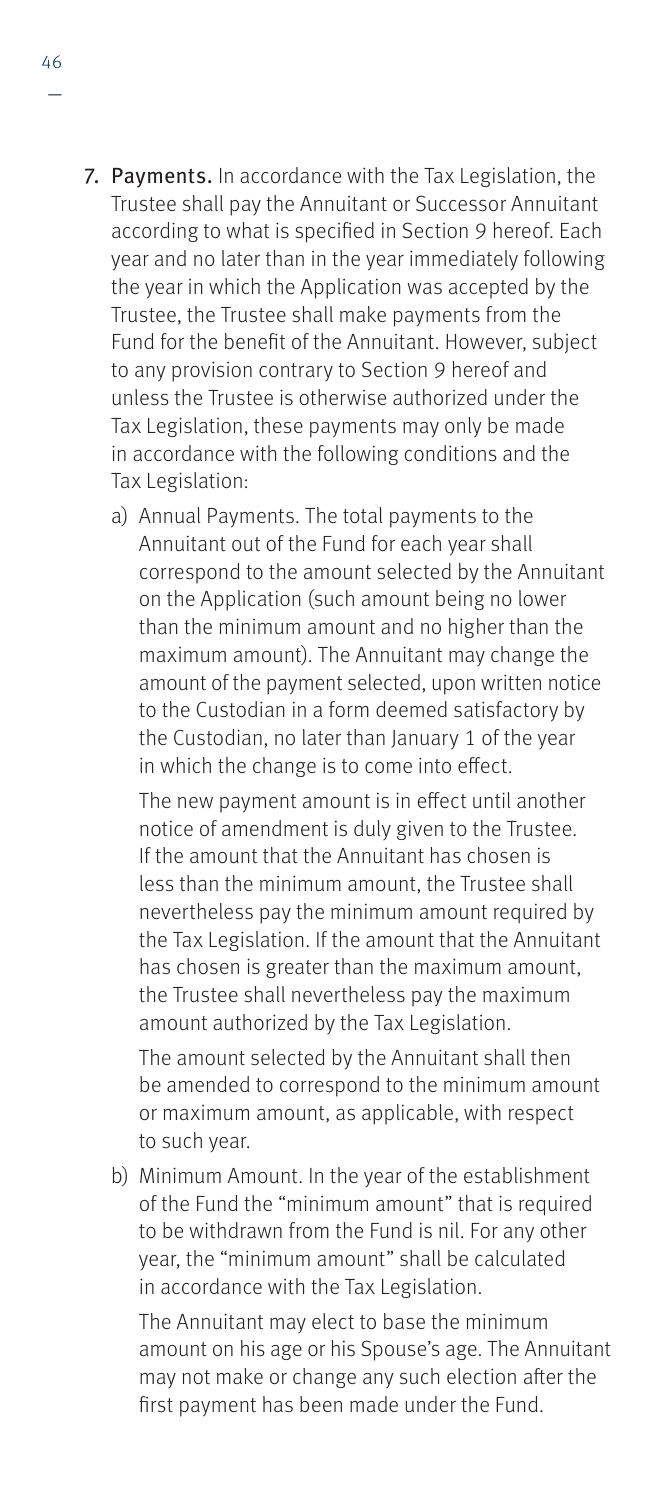- c) Maximum Amount. The "maximum amount" that can be paid out of the Fund corresponds to the value of the Fund immediately before the payment date. In the case of a locked-in fund, the maximum amount specifically provided under the applicable laws may be lower.
- d) Frequency. The frequency of the payments shall correspond to the frequency selected by the Annuitant on the Application (which must be at least one payment per calendar year or no more than one payment per calendar month), which the Annuitant may change from time to time upon written notice to the Trustee in a form deemed satisfactory by the Trustee.
- e) Payment. The Annuitant is fully responsible for ensuring that there is sufficient cash in the Fund to make the payments in accordance with this Section 7. Nevertheless, if the Trustee does not consider that the money available in the Fund is sufficient for the payments specified in this Section 7, it can dispose of the investments that it has chosen, in its sole discretion, unless the Annuitant gives it instructions no later than 30 days before the payment date with respect to the specific investment that he wishes to sell to obtain the necessary funds to make the payments. The Trustee shall not be liable for any losses incurred by the Fund as a result of such disposition.
- f) Receipt of Payments. The payments to the Annuitant are deemed to have been made by direct money transfer to the account indicated in the Application or by the mailing of a cheque payable to the Annuitant at the address indicated on the Application or to any other address or account that may be indicated to the Trustee in writing.
- g) Deduction. The Trustee may deduct from payments any amount in respect of tax, interest, penalties, fees and expenses that are payable hereunder, under the Tax Legislation or other applicable laws.
- h) No Advantage. The Annuitant, or a person with whom the Annuitant does not deal at arm's length, within the meaning of the Tax Legislation, may not receive any benefit, payment or advantage, other than the benefits authorized under this Fund and the Tax Legislation.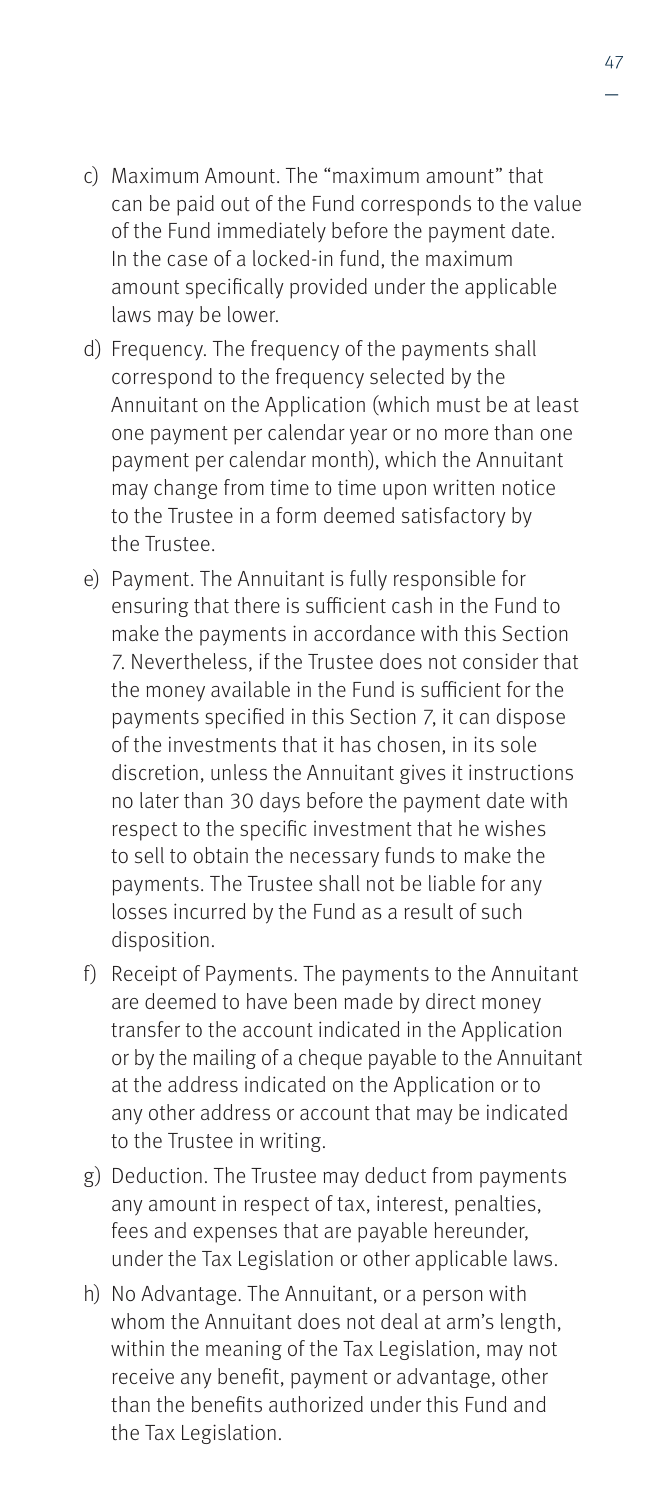8. Designation of Beneficiary (not available for RIFs in the Province of Quebec). If permitted by applicable legislation, the Annuitant may designate one or more Beneficiaries to receive the proceeds payable under the provisions of the Fund; such designation may be made in the Application or another document, and it may be amended or revoked thereafter.

Any designation of beneficiary may only be made, amended or revoked in compliance with the applicable legislation by way of a written document or instrument, dated and signed by the Annuitant, the form and content of which shall be acceptable to the Trustee, and in particular shall specifically identify the Fund. Any designation, amendment or revocation of beneficiary shall come into force on the date it is received by the Trustee.

#### 9. Death of Annuitant.

 a) Successor Annuitant. The Annuitant may elect in accordance with the Tax Act that, upon his death, the Successor Annuitant become the new annuitant of the Fund and continue to receive the further payments provided for herein.

 Upon the death of the Successor Annuitant, the payments specified herein shall cease as soon as the Trustee receives notice of the Successor Annuitant's death. When the Trustee receives proof that it deems satisfactory concerning the Beneficiary's entitlement, the Trustee shall dispose of the assets in the Fund and, subject to the Tax Legislation and after deducting all applicable taxes, disposition costs, fees or any other amounts payable hereunder, the Trustee shall pay in a lump sum the net proceeds of this disposition to the Beneficiary.

 Notwithstanding the foregoing, in cases permitted by the Tax Legislation, the Trustee may transfer the Assets in the Fund to one or more persons entitled thereto.

 No such payment or transfer shall be made unless and until the Trustee receives releases and/or other documents as it may reasonably require.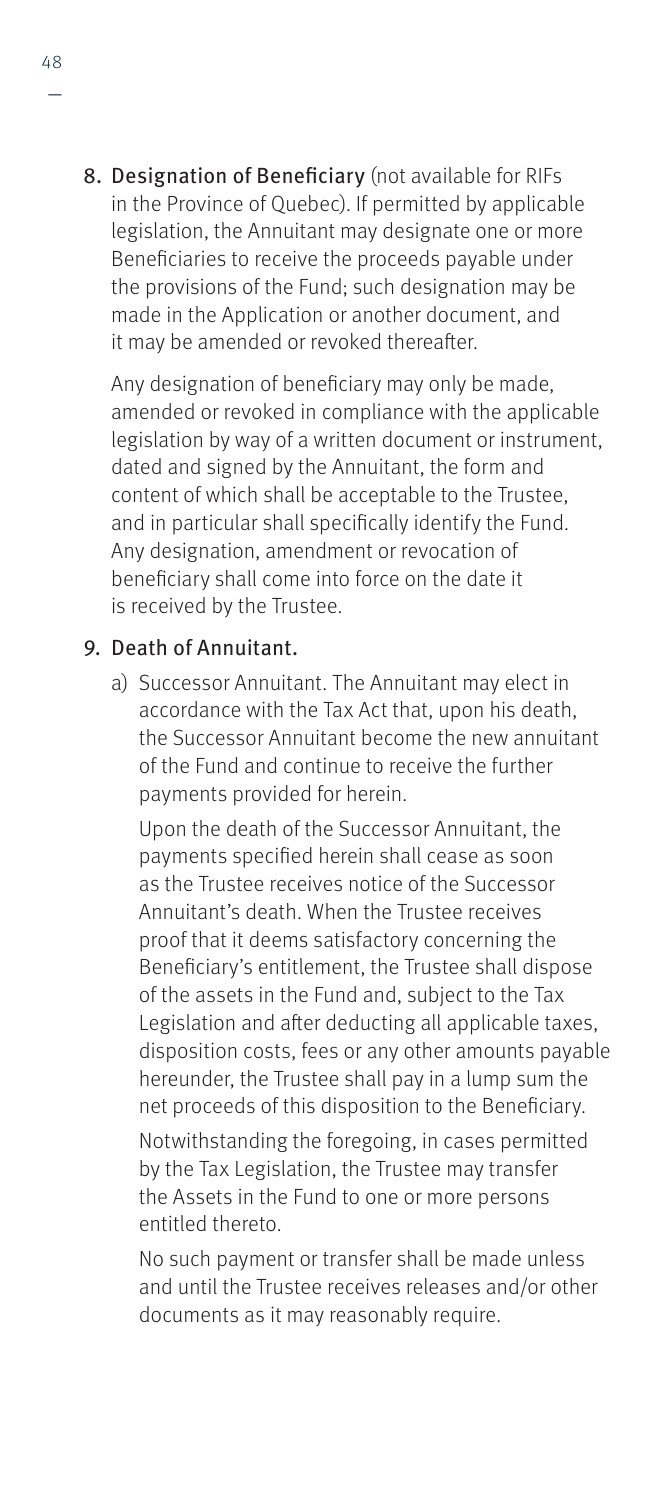- b) Beneficiary of a Lump Sum. If, upon the death of the Annuitant, a Successor Annuitant has not been designated, the payments specified herein shall cease as soon as the Trustee receives notice of the Annuitant's death. When the Trustee receives proof that it deems satisfactory concerning the Beneficiary's entitlement, the Trustee shall dispose of the assets in the Fund and, subject to the Tax Legislation and after deducting all applicable taxes, disposition costs, fees or any other amounts payable hereunder, the Trustee shall pay in a lump sum the net proceeds of this disposition to the Beneficiary. No such payment or transfer shall be made unless and until the Trustee receives releases and/or other documents as it may reasonably require.
- 10. Separate Account and Tax Information. The Trustee shall maintain a separate account for the Fund and shall furnish to the Annuitant annually or more frequently, a statement showing, for each period, the payments made to the Annuitant, the assets in the Fund, the value of the Fund, the income earned by the Fund, the fees debited from the account since the last statement, the balance of the account as well as any other information deemed relevant by the Trustee in its sole discretion.

 The Trustee shall annually provide the Annuitant with information returns regarding the payments out of the Fund to the Annuitant in accordance with the Tax Legislation.

 The Annuitant is solely responsible for ensuring that any deduction claimed for income tax purposes does not exceed the permitted deductions under the Tax Legislation.

 The Assets in the Fund held through a life income fund, a locked-in retirement income fund or other locked-in arrangements shall be accounted for separately.

11. Transfer of Assets. Upon receipt of instructions from the Annuitant in a form deemed satisfactory by the Trustee, the Trustee shall transfer, in the manner prescribed by the Tax Legislation, all or part of the Assets in the Fund or an amount equivalent to the value of such assets at that time, as well as all information necessary for the continuance of the Fund,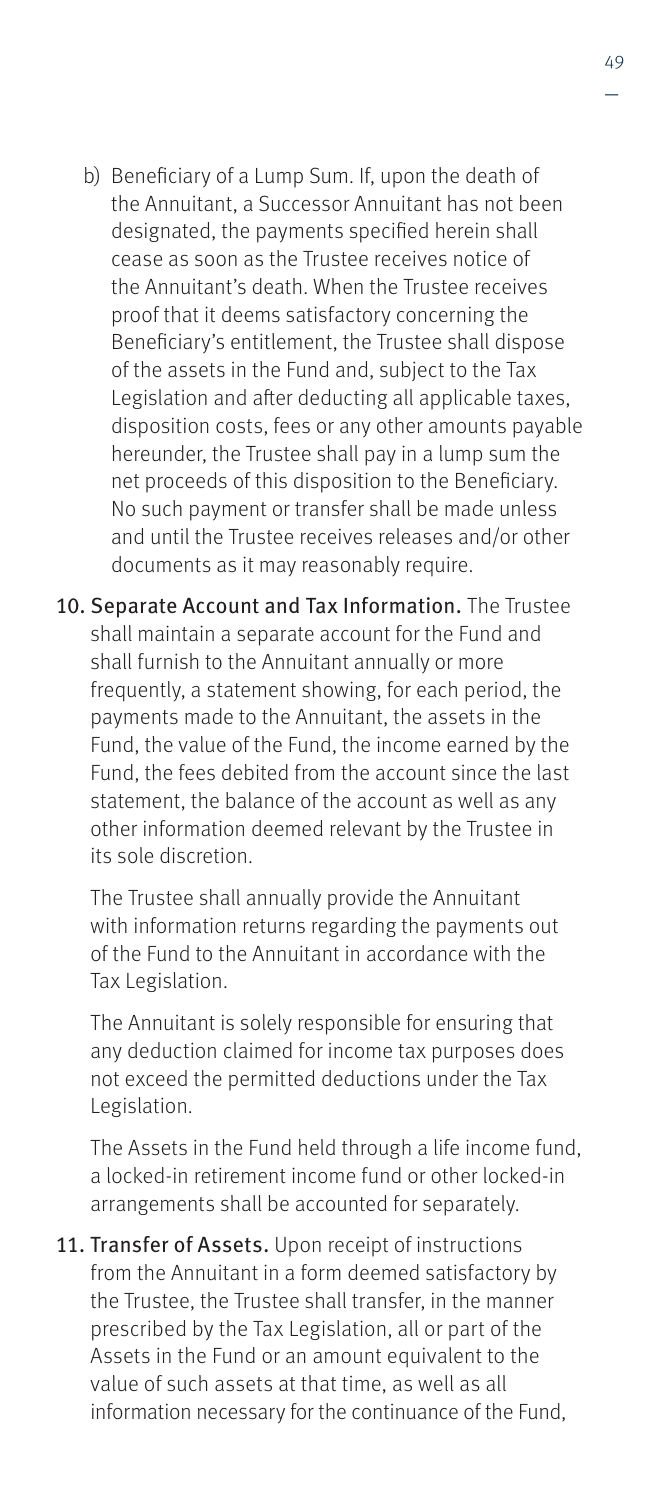to any person legally authorized to become an issuer under another RRIF of which the Annuitant may be the beneficiary, after deducting all amounts to be retained in application of paragraphs 146.3(2)(e.1) or 146.3(2)(e.2) of the Tax Act, as applicable, as well as any fees and disbursements to which the Trustee is entitled.

 Under a written separation agreement or according to an order or a judgment of a court having jurisdiction relating to a division of property, in the event of the breakdown of the Annuitant's marriage or common-law partnership, the Annuitant may request the transfer of assets from the Fund to a RRIF or to an RRSP of which his Spouse or former Spouse is the annuitant.

Such transfers shall take effect in accordance with applicable laws and within a reasonable timeframe after all forms required to be completed in respect of such a transfer have been completed and forwarded to the Trustee. Upon such transfer, the Trustee shall be subject to no further liability or duty to the Annuitant with respect to the Assets in the Fund, or the portion thereof, so transferred, as the case may be. However, it is understood that the Trustee is never bound to cash in an investment before its expiry date, before being able to complete its transfer.

#### 12. Provisions Regarding the Trustee.

- a) Delegation of Powers. The Trustee may delegate to its agents, including NBF Inc., through its NBIN division (the "Agent"), any of its administrative duties or its powers to do specific things, and the delegate may receive all or part of the fees to which the Trustee is entitled hereunder, it being understood, however, that ultimate responsibility for administering the Fund shall remain vested in the Trustee.
- b) Withdrawal of Trustee. The Trustee may withdraw as the administrator of the Fund upon 30 days' prior notice given to the Annuitant in the manner set out in Subsection 13 e) hereof and provided a replacement trustee has accepted the appointment and on condition such replacement is a body corporate resident in Canada duly authorized by the applicable laws to act in such capacity.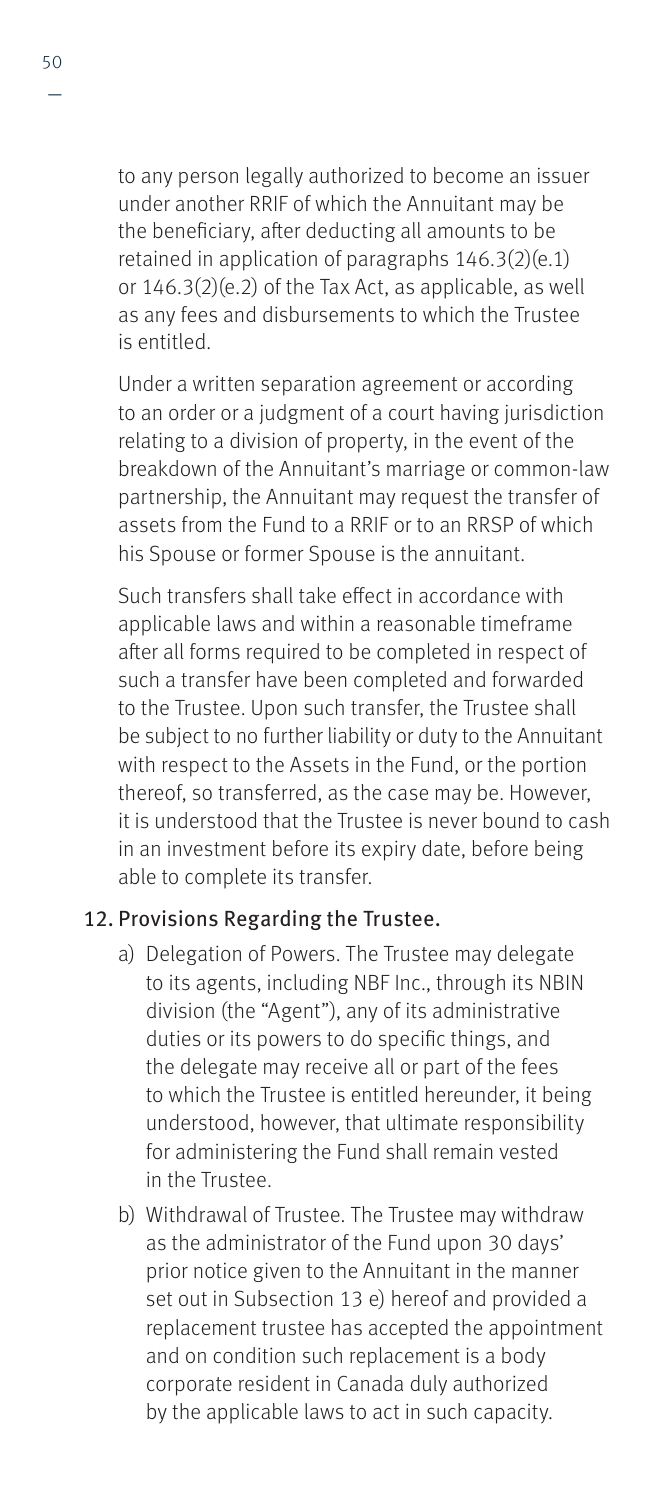- c) Fees and Expenses. The Trustee shall be paid the fees and other charges it prescribes from time to time, which may be directly charged against and deducted from the Assets in the Fund. The Trustee shall be entitled to charge fees upon the termination of the Fund, the transfer or withdrawal of Assets in the Fund or any other event which it may reasonably determine. These fees are disclosed to the Annuitant in accordance with the applicable laws. The Trustee shall be reimbursed by the Annuitant for all fees, out-of-pocket expenses and costs incurred by it or its agents in connection with the administration of the Fund or the production of any tax statements or other documents required under the Tax Legislation.
- d) Reimbursement of taxes. The reimbursement of any and all taxes, interest or penalties payable may be directly charged against and deducted from the Assets in the Fund but only as far as permitted by the applicable legislation.

 The Trustee may then, without further notifying the Annuitant, dispose of Assets in the Fund, in whole or in part, on such conditions as it may determine and apply the proceeds of such disposition to the payment. The Trustee shall not be liable for any losses incurred as a result of such disposition.

 The Annuitant shall reimburse the Trustee for any overdraft resulting from the payment of such fees, out-of-pocket expenses and costs within 30 days of the date the Annuitant is notified thereof. Should the Annuitant fail to make such reimbursement on time, the Trustee may, without further notifying the Annuitant, dispose of Assets in the Fund, in whole or in part, on such conditions as it may determine and apply the proceeds of such disposition to the payment of such fees, out-of-pocket expenses, costs and overdrafts. The Trustee shall not be liable for any losses incurred as a result of such disposition.

 e) Liability and Hold-Harmless. The Annuitant or the Beneficiaries shall at all times indemnify the Trustee and its nominees, agents and correspondents in respect of any and all taxes, interest, penalties, assessments, fees and out-of-pocket expenses, and all claims and demands made by tax authorities or other third parties, or resulting from the custody or administration of the Fund or the holding of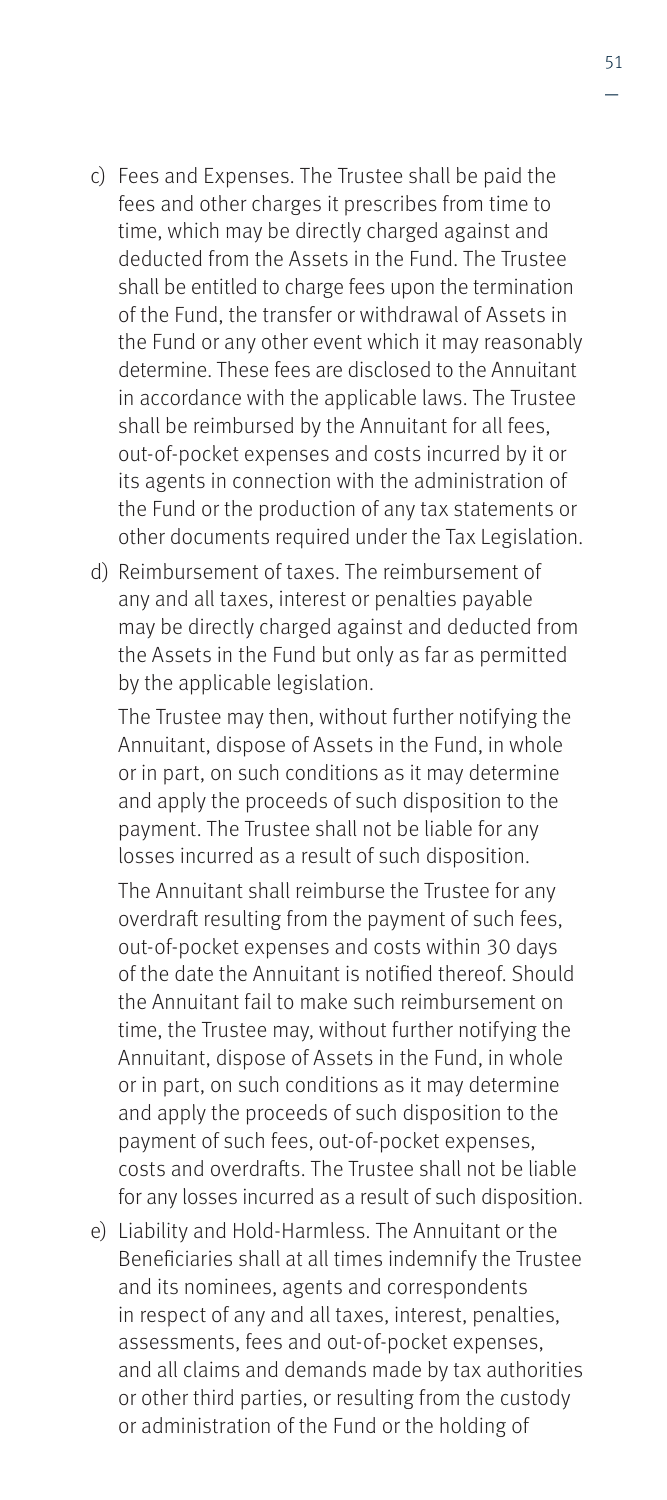prohibited or non-qualified investments in the Fund, and shall hold them harmless from all of the foregoing, except in the case of the gross negligence of the Trustee. Any such payment must be made within 30 days of the date the Annuitant or the Beneficiaries are notified thereof.

 Without limiting the scope of any other provision hereof, neither the Trustee nor any of its nominees, agents or correspondents shall be liable for any loss incurred by the Fund, by the Annuitant or by any Beneficiary, as a result of the acquisition, disposition or retention of any investment, whether or not acquired at the direction of the Annuitant, resulting from any withdrawal or transfer out of the Fund requested by the Annuitant, as a result of the refusal to follow instructions that the Trustee, in its sole discretion, views are contrary to any provision of the applicable legislation, as a result of force majeure or irresistible force.

 f) Instructions. The Trustee shall be empowered to follow the instructions received from the Annuitant or any other person designated in writing by the Annuitant, whether transmitted in person, by telephone, by mail, fax or any other electronic means.

#### 13. Various Provisions.

- a) Amendments. The Trustee may, from time to time, in its sole discretion, amend the terms hereof (i) to satisfy the requirement of any applicable law, or (ii) by giving 30 days' notice in writing thereof to the Annuitant, provided, however, that any such amendments do not disqualify the Fund as a RRIF within the meaning of the Tax Legislation.
- b) Evidence. The recording of the date of birth of the Annuitant or of his Spouse on the Application shall constitute sufficient certification of such age, subject to any further evidence which may be required thereof. The Trustee reserves the right to require the Annuitant, the Successor Annuitant or any person claiming to be a Beneficiary, as the case may be, to provide, at the appropriate time and at their own expense, satisfactory proof of age, of the survival or death of the Annuitant or the Successor Annuitant and of their title or entitlement as a Beneficiary.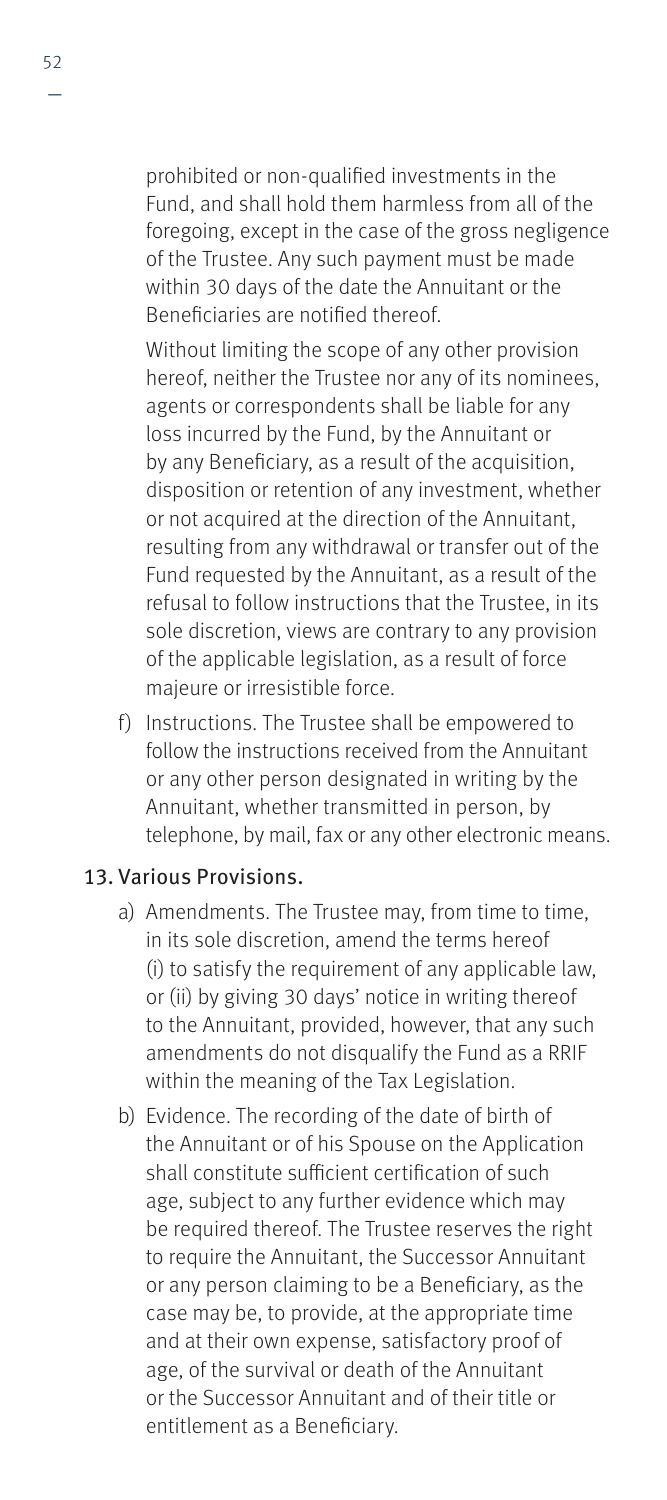- c) Binding. The terms and conditions hereof shall be binding upon the Annuitant's heirs and legal personal representatives and upon any successors and assigns of the Trustee. Notwithstanding the foregoing, if the Fund or the Assets in the Fund are transferred to a replacement trustee, then the terms of such replacement trustee's declaration of trust shall govern thereafter.
- d) Interpretation. Wherever the context so requires, a word used in the masculine gender shall include the feminine or neuter and vice versa, and the singular number shall include the plural and vice versa.
- e) Notices. Any notice to the Trustee hereunder shall be validly given, if delivered or mailed postage prepaid to the Trustee at the Agent's address indicated in the Application, or to any other address that the Trustee may from time to time specify in writing, and it shall be effective only on the day that such notice was actually delivered to or received by the Trustee.

 Any notice, statement or receipt given by the Trustee to the Annuitant, the Annuitant's Spouse or any person authorized to receive notice under the Fund, shall be validly given if mailed postage prepaid to the address recorded in the books of the Trustee with respect to the Fund, and any notice, statement or receipt so mailed shall be deemed to have been given on the day of mailing. Any written instruction, notice or information communicated to the Trustee shall be considered valid only if it is in a form deemed satisfactory by the Trustee.

- f) Declaration of Non-Residency. The Annuitant must and undertakes to immediately notify the Trustee if he is or becomes a non-resident of Canada.
- g) Applicable Legislation. The Fund shall be governed and construed in accordance with the laws of the province in which the Annuitant resides, as shown in the Application, and with the Tax Legislation.

 In Quebec, the Fund shall not in any way constitute a trust within the meaning of the Civil Code of Quebec. Given the particular nature hereof and the administrative rules created hereby, the rules of Title VII of Book IV of the Civil Code of Quebec relating to the administration of the property of third parties shall not apply to the Trustee.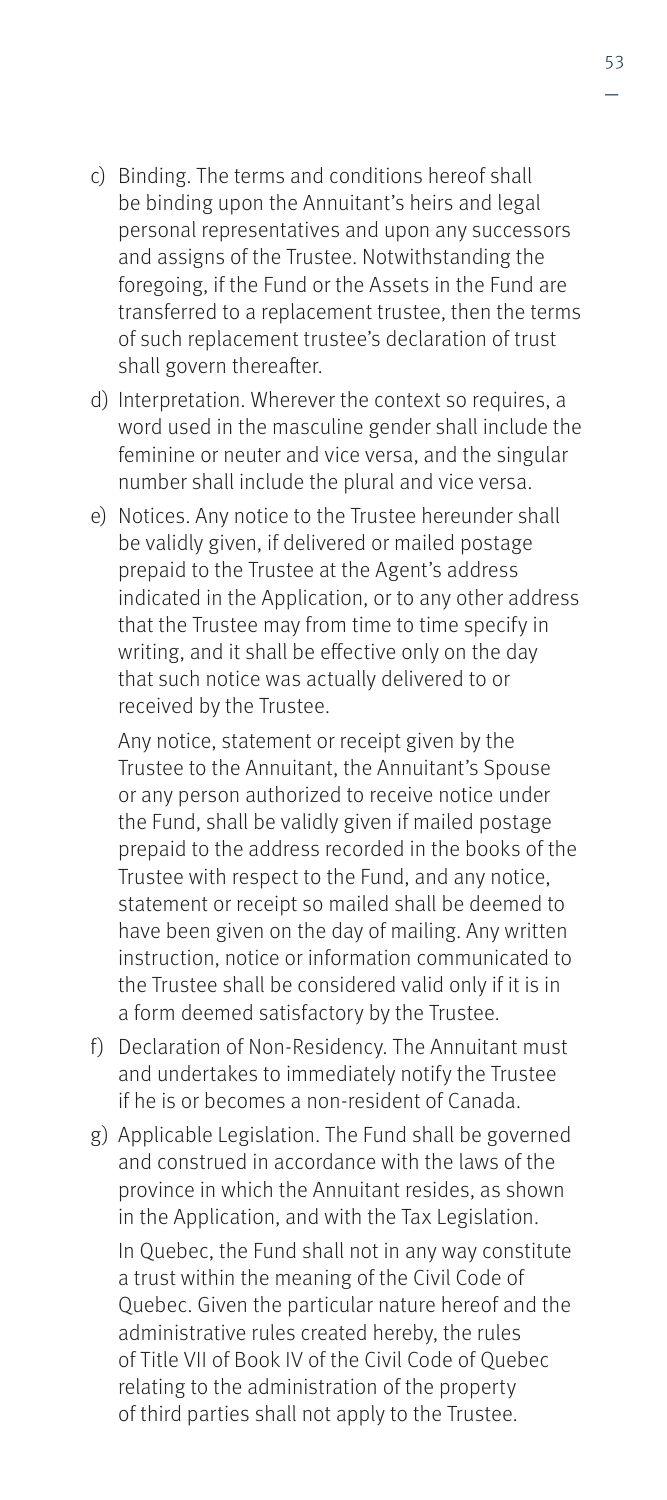# Additional Terms and Conditions for U.S. Dollar Registered Accounts

The following terms and conditions are in addition to the terms and conditions included in the Declaration of Trust applicable to your registered account, as well as those that are applicable to your accounts at National Bank Independent Network, a division of National Bank Financial Inc. ( "NBIN").

#### 1. Currency Conversion

Any amount in a currency other than the U.S. dollar that is transferred or credited to a U.S. dollar registered account is converted into U.S. dollars. This includes, among other things, dividends, interest and proceeds of the sale of securities.

All foreign currencies are converted on the transaction date, using the rates established or determined by NBIN. In addition, NBIN (or its related parties) may earn income from the conversion of any currency.

#### 2. Conversion of Contribution Receipts

For the purposes of issuing contribution receipts, the value of any U.S dollar or U.S. securities contributions to a registered account in U.S. dollars are converted into Canadian dollars. In the case of U.S. securities, the conversion is based on the market value of the securities. The exchange rate used for the conversion is the rate in effect on the day the contribution is made.

—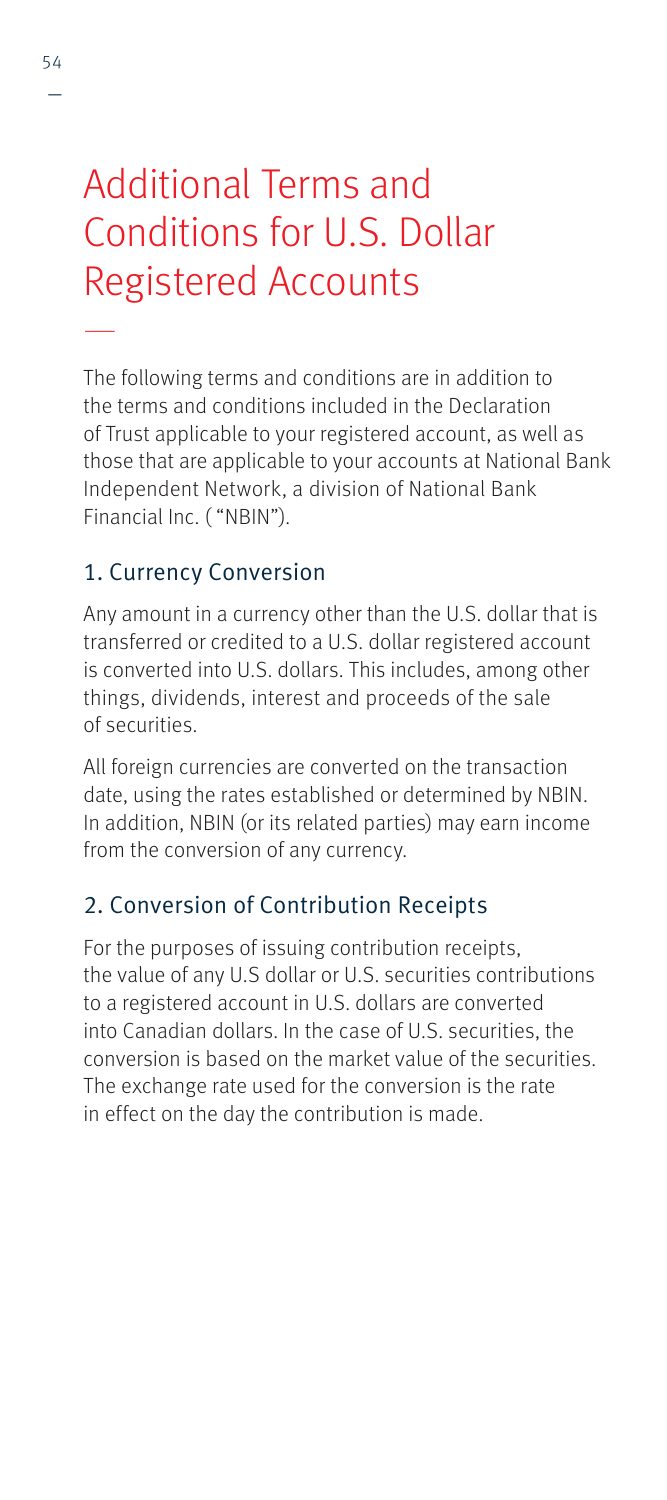#### 3. Transfer to a Canadian Dollar Fund

If your registered U.S. dollar account is either a registered retirement savings plan for your spouse or common law partner or a locked-in account, the assets therein can only be transferred to a fund in Canadian dollars. In the event of such a transfer, amounts in your U.S. dollar account are converted into Canadian dollars, using the applicable rate on the date of the transfer.

#### 4. Offset Between Canadian and U.S. Dollar Accounts

If you hold a Canadian dollar registered account and a U.S. dollar registered account of the same nature and one of these accounts has a debit balance, NBIN may, at its discretion, offset the debit balance of that account by transferring, after conversion, funds from the other account.

#### 5. Withholding Tax on Withdrawals

When you withdraw amounts from a U.S. dollar registered account, the amount withdrawn is converted and reported to Canada Revenue Agency in Canadian dollars. The applicable amounts withheld, based on the amount withdrawn, will be calculated in Canadian dollars. The applicable tax deductions and penalties, if any, are calculated in Canadian dollars.

#### 6. Canada Deposit Insurance Corporation

Deposits in foreign currencies made to a registered account are not covered by the Canada Deposit Insurance Corporation.